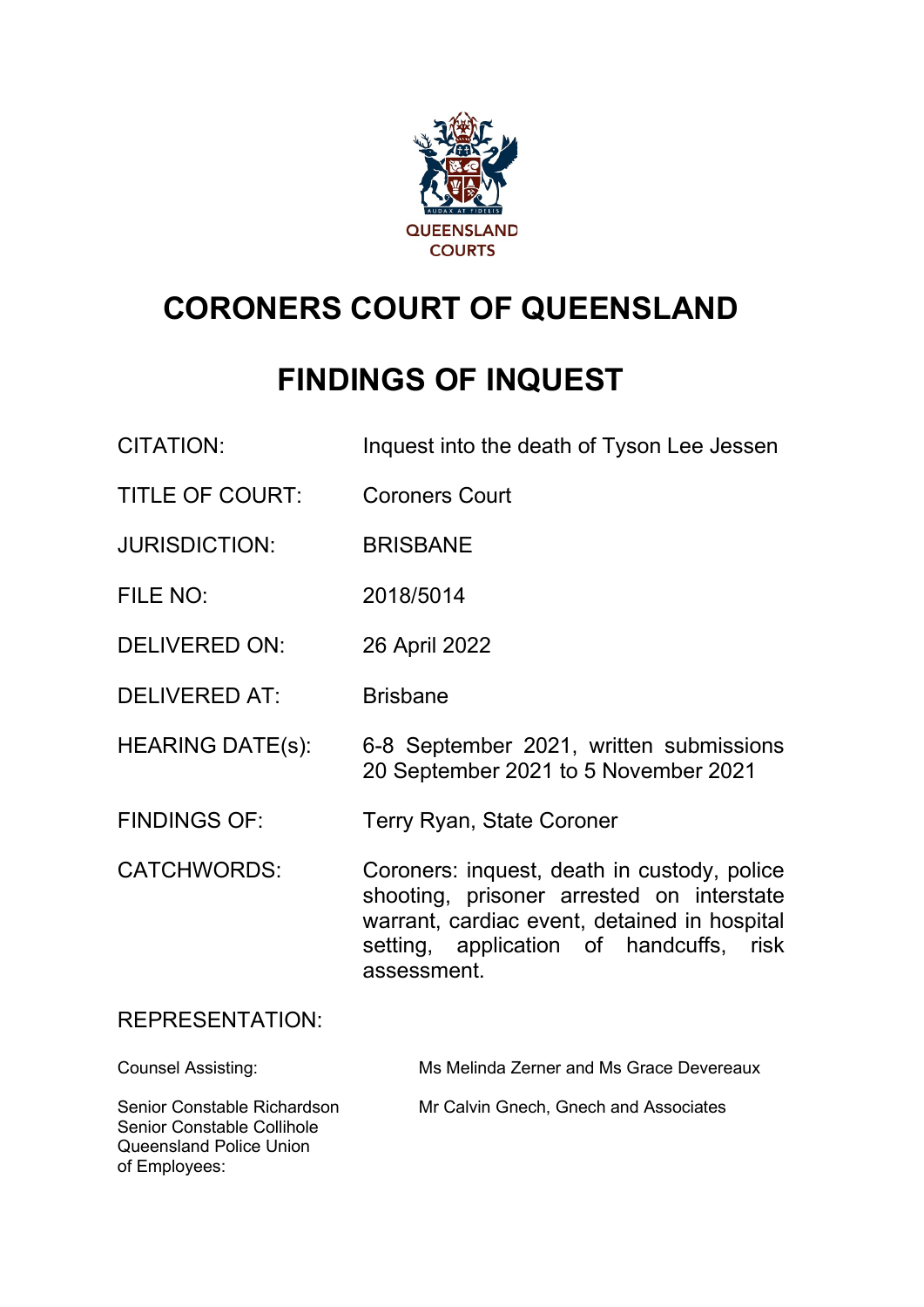Senior Sgt Burns-Hutchinson Senior Sgt David McDonald Sgt Ronald Heene Constable Daniel Whalin Senior Constable Kolera:

Commissioner of Police: Ms Avelina Tarrago, instructed by Jonathon Paratz, QPS Legal Unit

Sgt Lisa Shilton: Mr Craig Pratt, Gilshenan and Luton

Detective Sgt Cunningham Mr Angelo Venardos, FC Lawyers

West Moreton Health: Ms Holly Ahern, instructed by Prudence Fairlie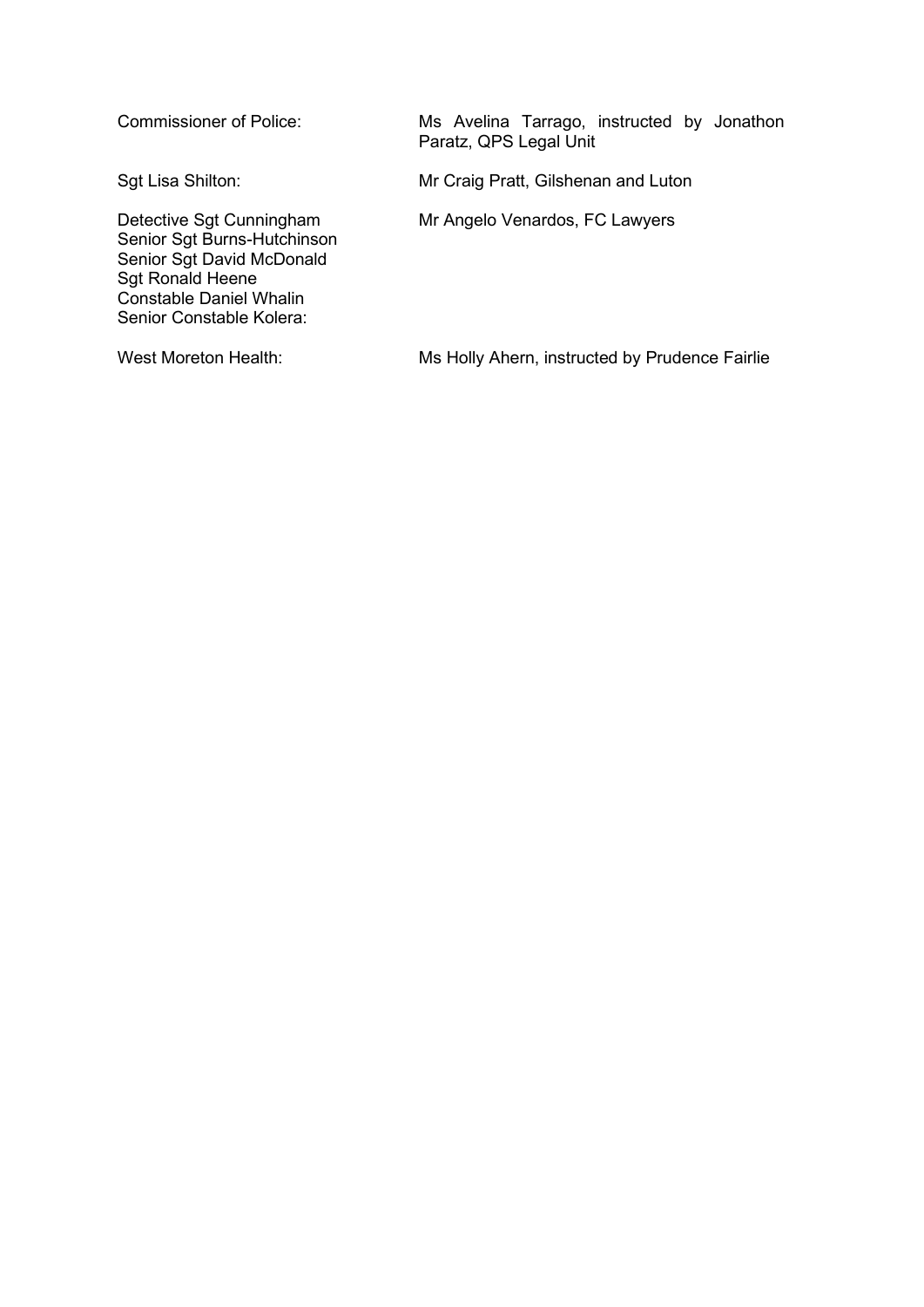| Introduction      |    |
|-------------------|----|
|                   |    |
|                   |    |
|                   |    |
|                   |    |
|                   |    |
|                   |    |
|                   |    |
|                   |    |
|                   | 13 |
|                   |    |
|                   |    |
|                   |    |
|                   |    |
|                   |    |
|                   |    |
|                   |    |
|                   |    |
|                   |    |
|                   |    |
| Coronial Issue 4: |    |
|                   | 36 |

## Contents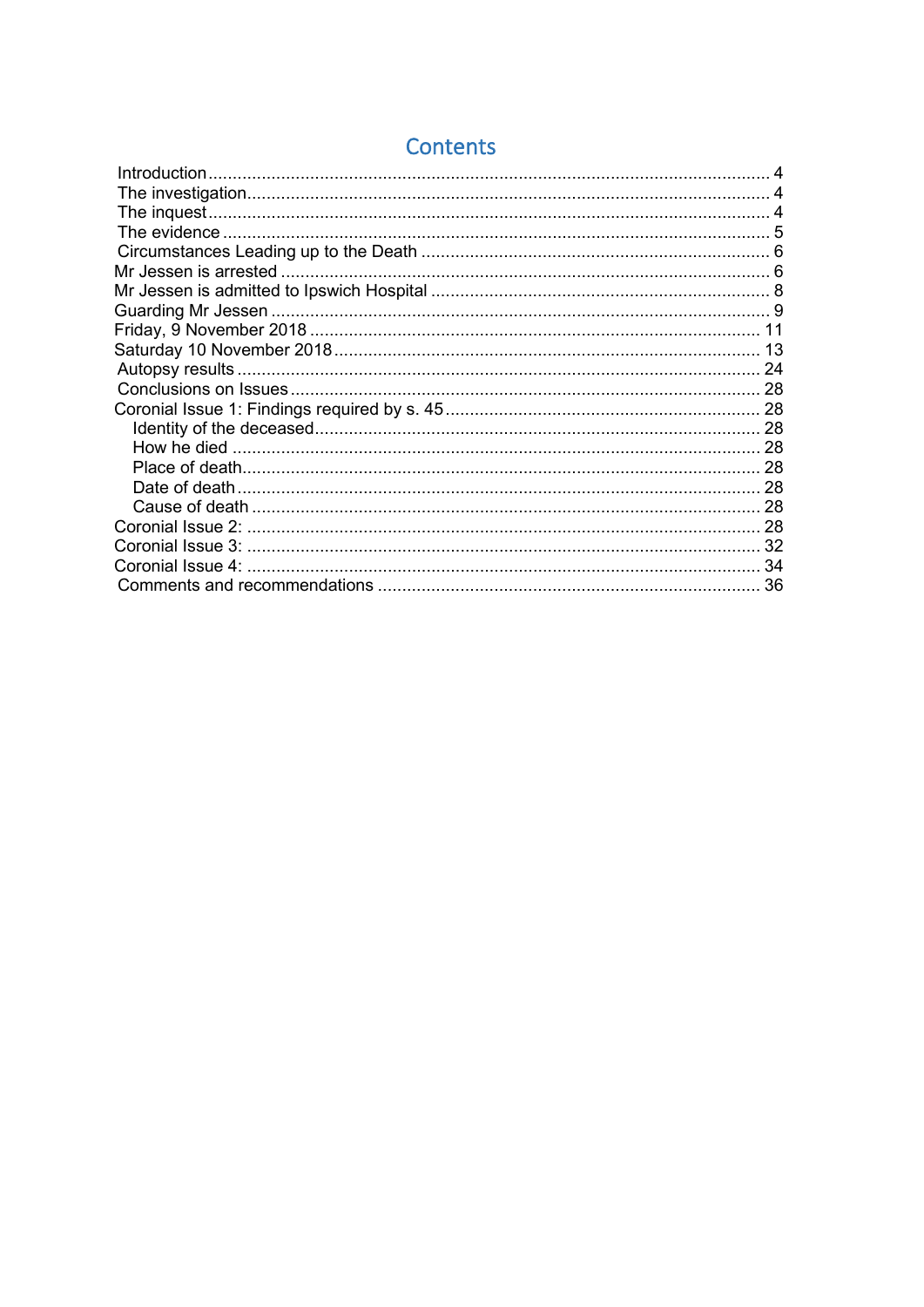## <span id="page-3-0"></span>**Introduction**

- 1. Mr Tyson Lee Jessen was a 28 year old man. [1](#page-3-3) In late 2018 he came to Queensland from Victoria to Queensland and was living with his partner and her young daughter near Ipswich. Mr Jessen had an extensive criminal history in Victoria where he had served a sentence for arson and was wanted for allegedly committing an armed robbery with two others.
- 2. On 9 November 2018 Mr Jessen was arrested under a warrant to return him to Victoria. After he reported that he was suffering cardiac symptoms, he was transferred to the Ipswich Hospital, where he was supervised by Queensland Police Service (QPS) officers. On 10 November 2018 he was left alone with a female officer. Mr Jessen attempted to escape from police custody by attacking that officer and trying to take possession of her service revolver. Mr Jessen died after being shot by the police officer in the course of that struggle.
- 3. As Mr Jessen died while in police custody, [2](#page-3-4) s 27 of the *Coroners Act 2003* required an inquest into his death.

## <span id="page-3-1"></span>**The investigation**

- 4. Detective Senior Sergeant Ian Thompson of the QPS Internal Investigations Group, Ethical Standards Command investigated the circumstances surrounding Mr Jessen's death. A coronial report was provided in February 2020 with annexures, including witness statements, BWC recordings, QPS records and medical records.[3](#page-3-5)
- 5. The investigation concluded that all the QPS officers involved complied with relevant legislation, policy and procedures, and should not be subject to any criminal or disciplinary action for their conduct.
- 6. A post-mortem examination was conducted on Mr Jessen's body by Senior Staff Specialist Forensic Pathologist, Dr Rohan Samarasinghe on 12 November 2018. Blood and urine samples were obtained and subject to further toxicological testing.

## <span id="page-3-2"></span>**The inquest**

- 7. A pre-inquest conference was held in Brisbane on 10 August 2021. Ms Zerner was appointed Counsel Assisting and leave to appear was granted to the Commissioner of the QPS, the police officers who were charged with guarding Mr Jessen and their supervisors, and West Moreton Health. The issues identified for exploration at the pre-inquest conference were refined following submissions from those granted leave to appear. I subsequently determined that the propriety of the use of force option used by Senior Constable Richardson on Mr Jessen would not be explored at the inquest.
- 8. The inquest was held over three days in Brisbane from 6 to 8 September 2021. Twelve witnesses gave evidence and over 190 exhibits were tendered. I am satisfied that all information relevant to and necessary for my findings was made available at the inquest.

<span id="page-3-3"></span><sup>1</sup> Ex A4: 26 January 1990

<span id="page-3-4"></span><sup>2</sup> *Coroners Act 2003,* s10 'Death in Custody Defined'

<span id="page-3-5"></span><sup>3</sup> Ex A11 – Coronial Report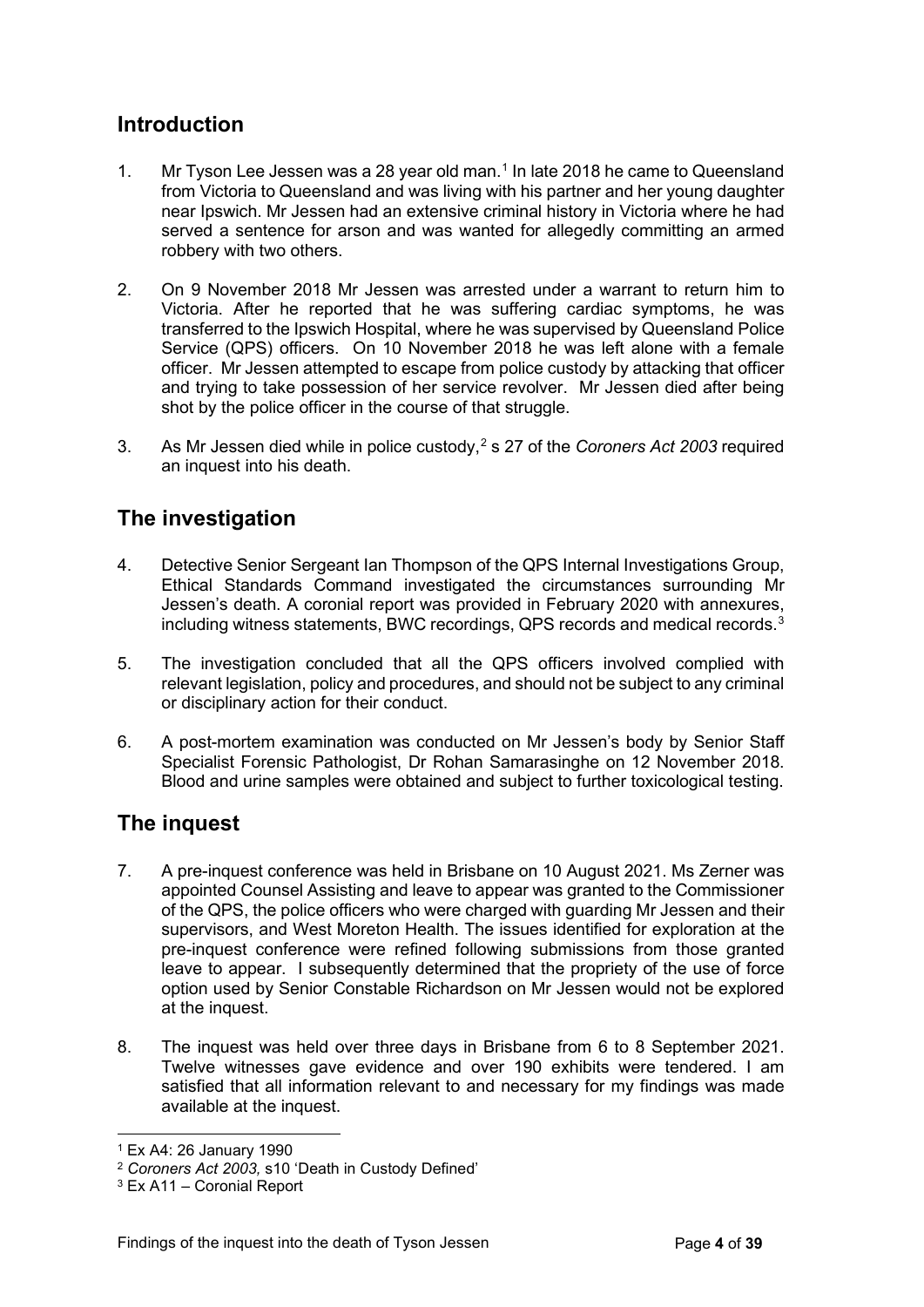- 9. The witnesses who provided oral evidence at inquest were:
	- Detective Sergeant Cunningham
	- Senior Sergeant Burns-Hutchinson
	- District Duty Officer, Acting Senior Sergeant McDonald
	- Sergeant Heene (retired)
	- Acting Sergeant Shilton
	- Constable Whalin
	- Senior Constable Kolera
	- Constable Collihole
	- Senior Constable Richardson
	- Matthew Tallis, Chief Operating Officer, West Moreton Health
	- Detective Senior Sergeant Thompson
	- Acting Inspector Mowle.
- 10. The inquest considered the following issues:
	- 1. The findings required by s45(2) of the Coroners Act 2003, namely the identity of the deceased, when, where and how he died and what caused his death;
	- 2. The facilities and resources available to securely accommodate and supervise Mr Jessen while he was in police custody as an acute inpatient at the Ipswich Hospital; and what, if any additional steps were undertaken by the hospital and the QPS to manage the risk of accommodating Mr Jessen at the hospital;
	- 3. Whether the actions of the police officers who were tasked to guard Mr Jessen at the Ipswich Hospital before he attacked Senior Constable Richardson were appropriate in the circumstances; and
	- 4. Whether information which was known about Mr Jessen was appropriately relayed to the police officers guarding Mr Jessen after Mr Jessen was transferred to the Ipswich Hospital.

## <span id="page-4-0"></span>**The evidence**

11. A large amount of information was contained in the exhibits and oral evidence. These findings record only the evidence I believe is necessary to understand the findings I have made. I was provided with very comprehensive written submissions by Ms Zerner and Ms Devereaux which have greatly assisted the preparation of these findings.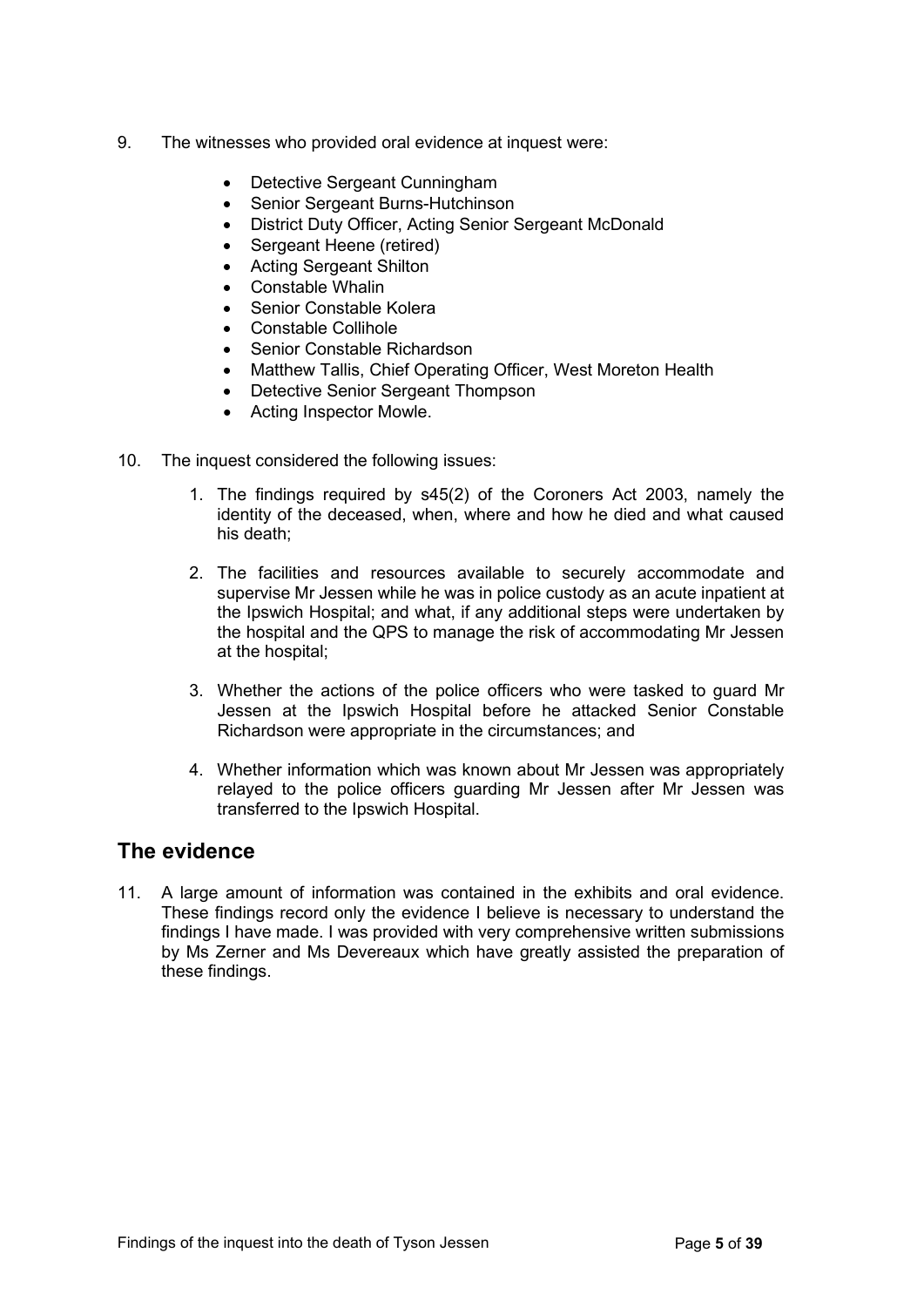#### <span id="page-5-1"></span><span id="page-5-0"></span>**Circumstances Leading up to the Death**

#### *Mr Jessen is arrested*

- 12. On 31 August 2018, Mr Jessen and two co-offenders committed an armed robbery in Victoria. [4](#page-5-2)
- 13. While attempting to locate Mr Jessen, Victorian Police were told by an associate of Mr Jessen that he was in possession of a handgun, and if police were to attempt to arrest him, he would produce his firearm to avoid arrest or provoke a confrontation.<sup>[5](#page-5-3)</sup> The Special Operations Group in Victoria were tasked to arrest Mr Jessen when he was located because of the risk identified. $^6$  $^6$
- 14. As it was believed Mr Jessen was interstate, the Fugitive Taskforce were tasked to locate him.<sup>[7](#page-5-5)</sup> On 6 November 2018, the Fugitive Taskforce put a 'Warrant Issued' post on the Victoria Police Facebook page seeking information regarding his whereabouts  $8$
- 15. On 8 November 2018, a Senior Constable from State Intelligence at Ipswich contacted Acting Detective Sergeant Price of Victoria Police to advise they had unverified intelligence that Mr Jessen had moved to Queensland and was residing in the Redbank area, attending the World Gym in Ipswich.<sup>[9](#page-5-7)</sup>
- 16. It was suggested by Victoria Police that a Queensland special operations team arrest Mr Jessen as police had photographs of him in possession of firearms.<sup>[10](#page-5-8)</sup> Acting Detective Sergeant Price liaised with Ipswich CIB officers Senior Constable Weatherby and Detective Sergeant Cunningham to coordinate Mr Jessen's arrest and extradition.<sup>[11](#page-5-9)</sup> Acting Detective Sergeant Price stated:

"*During phone calls it was reiterated by me that a SOG arrest had been authorized for JESSEN in Victoria on the basis of his demeanor, physical size, access to firearms and previously expressed intent of provoking a confrontation*  with police. It was suggested that an equivalent Queensland unit be utilized in *any planned arrest and I was told that it was proposed to utilize the Special Emergency Response Team*".[12](#page-5-10)

17. Victoria Police 'Operation Pre-Deployment' form included large colour photographs of Mr Jessen. Under 'Risk Summary' it stated:

> *"The overall risk summary for POI is HIGH. Current Intel has the POI in possession of a Glock Handgun which has been used in a sequence of offending. The POI has a history of violent offending, including a serious arson attack where a victim was set on fire".*

- <span id="page-5-6"></span> $8$  Ex B7, para16
- <span id="page-5-7"></span> $9$  Ex B7, para 17
- <span id="page-5-8"></span><sup>10</sup> Ex B7, para 19

<span id="page-5-2"></span><sup>4</sup> Ex B7 para 8

<span id="page-5-3"></span> $5$  Ex B7, para 11

<span id="page-5-4"></span> $6$  Ex B7, para 12

<span id="page-5-5"></span><sup>7</sup> Ex B7, paras 13-15

<span id="page-5-9"></span><sup>11</sup> Ex B7 para 20

<span id="page-5-10"></span><sup>12</sup> Ex B7, para 20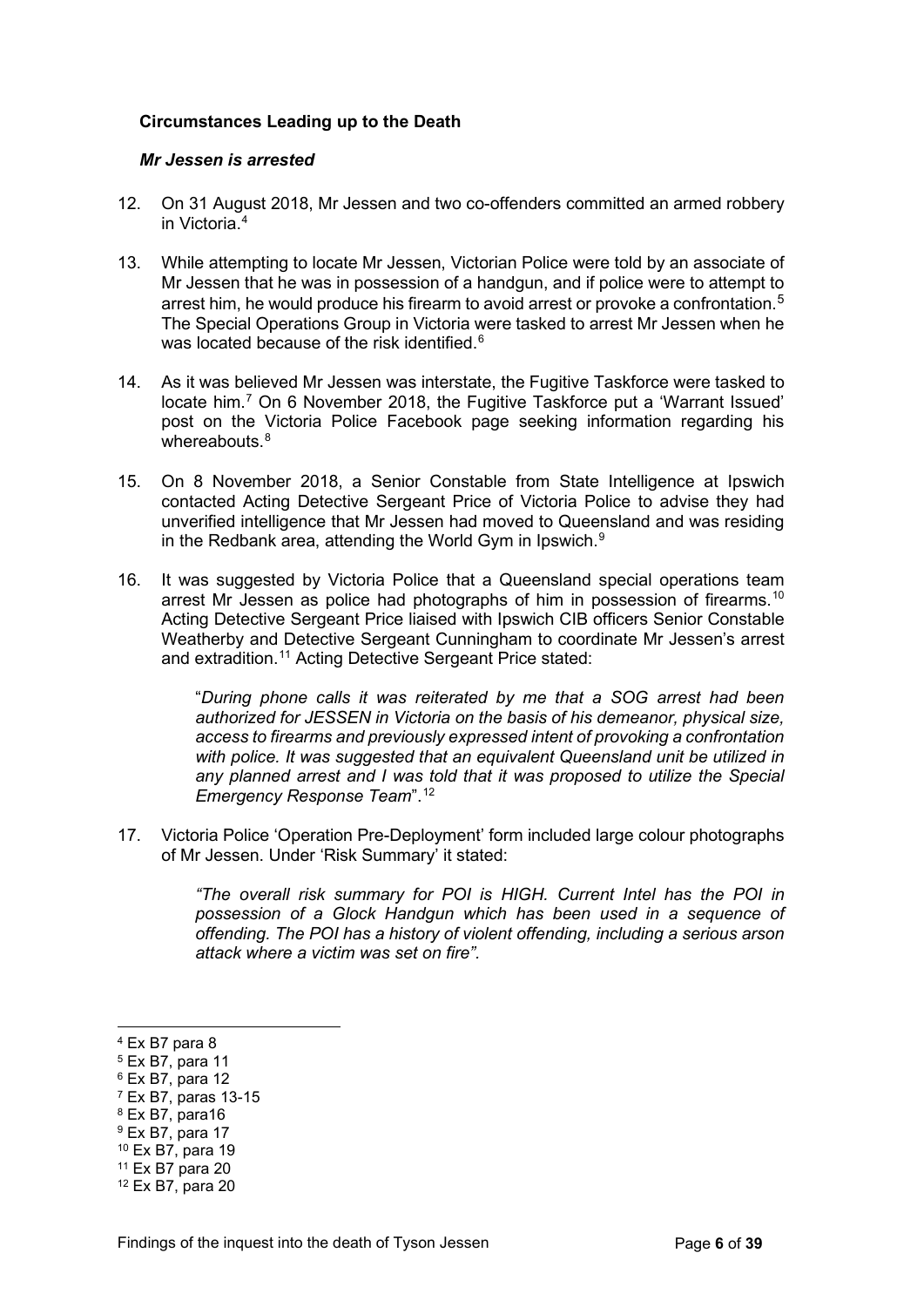Under the heading 'INVOLVEMENTS' it stated:

*"41 prior charges re make threats to kill, assaults, numerous FV and persistent contravene IVO, reckless conduct endanger life, criminal damage by fire arson*".[13](#page-6-0)

18. On 9 November 2018, Senior Constable Weatherby tasked two officers from the Ipswich CIB to make enquiries with the World Gym regarding Mr Jessen. In an email to officers, Senior Constable Weatherby stated:

> *"If you locate JESSEN at the gym please be mindful of current flags suggesting he is in possession of a firearm and is known to be violent. Vic Police have suggested that SERT will be required to effect the arrest if we can identify where he is residing".[14](#page-6-1)*

- 19. Staff at the gym recognised Mr Jessen from the photograph they were shown. They confirmed Mr Jessen was a member of the gym and usually attended every second day. The officers had requested CCTV footage of the last time Mr Jessen attended the gym.[15](#page-6-2) The information was relayed to Victoria Police, who advised "*My suggestion would be that you have your special operations team to conduct the arrest. We have a photograph of him with a handgun down his pants at the gym*". [16](#page-6-3)
- 20. As Mr Jessen had not been conclusively identified at the gym, Detective Sergeant Cunningham of the Ipswich CIB told Acting Detective Price of Victoria Police he had tasked officers to attend the gym and obtain CCTV footage.<sup>[17](#page-6-4)</sup> It had been decided between Detective Sergeant Cunningham and Detective Senior Constable Weatherby that four officers should attend in case Mr Jessen was located at the gym.[18](#page-6-5) Before the officers went to the gym, Detective Sergeant Cunningham emphasised in his briefing to them that Mr Jessen was a very large male, aggressive, violent and dangerous.[19](#page-6-6)
- 21. While they were liaising with gym staff, the officers were told that Mr Jessen was in the gym. After police saw Mr Jessen leave the gym, they gave chase. During the chase, Mr Jessen gave the impression at times he was carrying a firearm. He was eventually stopped in the industrial site he had been running through.<sup>[20](#page-6-7)</sup> A negotiation took place for approximately twenty minutes, during which time, other QPS units had attended. After some negotiation (which included the deployment of a police dog), Mr Jessen complied with police requests and laid down, face first, on the ground with his arms out to the front. He was taken into custody. $21$

<span id="page-6-0"></span><sup>13</sup> Ex C11

<span id="page-6-1"></span><sup>14</sup> Ex B9, para 7

<span id="page-6-2"></span><sup>15</sup> Ex B9, para 8

<span id="page-6-3"></span><sup>16</sup> Ex B9, para 11

<span id="page-6-4"></span><sup>17</sup> Ex B7, para 23

<span id="page-6-5"></span><sup>18</sup> Ex B9, para 19 and 20

<span id="page-6-6"></span><sup>19</sup> Ex B4, p1

<span id="page-6-7"></span> $20$  Ex A<sub>6</sub>, p<sub>3</sub>

<span id="page-6-8"></span> $21$  Ex A6, p3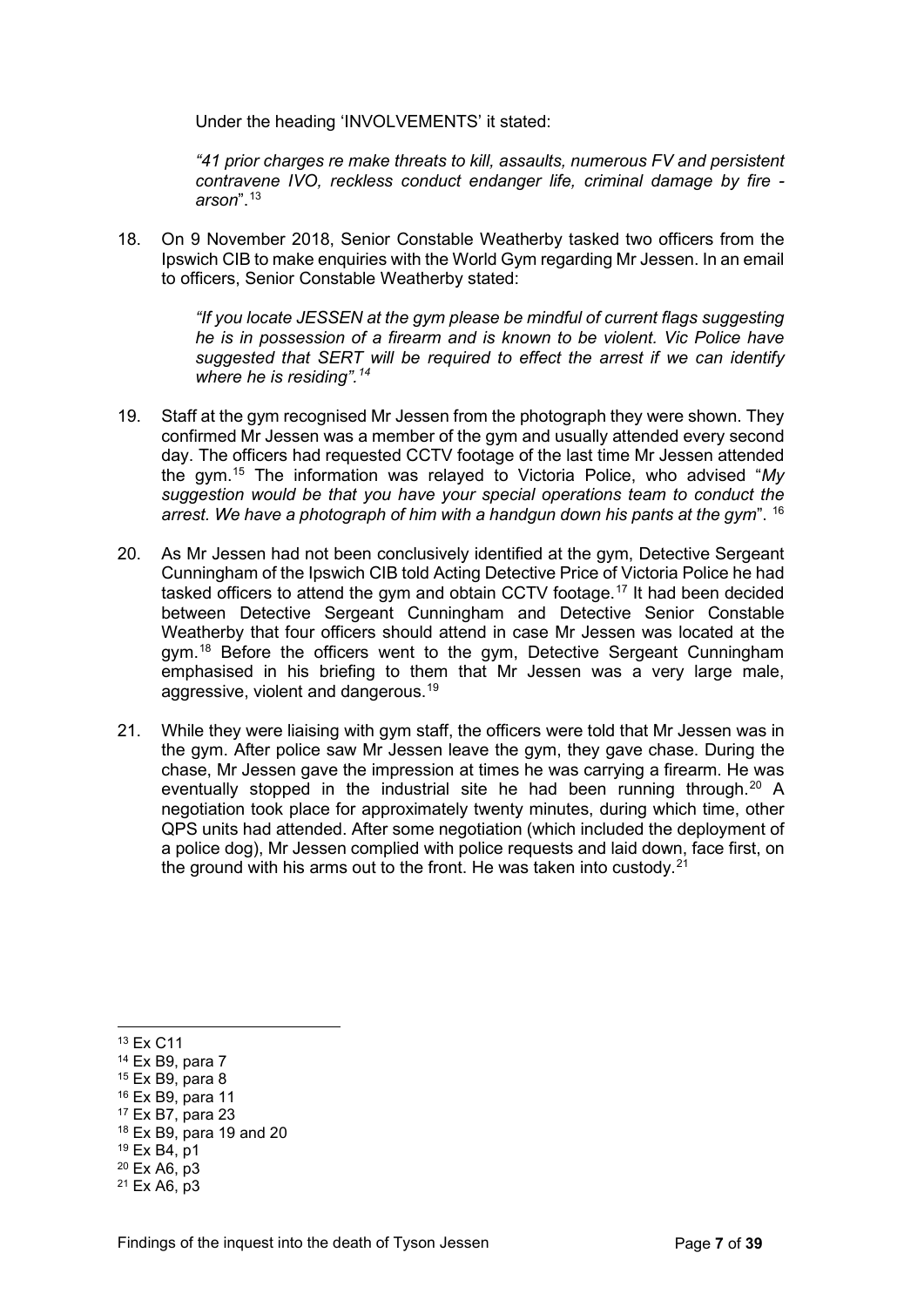- 22. Detective Senior Constable Weatherby attended the scene while police were trying to apprehend Mr Jessen. He observed Mr Jessen being taken into custody. He did not speak with Mr Jessen and after returning to the station, emailed his counterparts in Victoria that Mr Jessen was in custody. He had no further involvement in the matter $22$
- 23. The Queensland Ambulance Service (QAS) had been on standby at the scene. After he was detained, Mr Jessen complained of chest pain and difficulty breathing. He was then transported by QAS to the Ipswich Hospital.<sup>[23](#page-7-2)</sup>
- 24. Detective Sergeant Cunningham told the inquest that before Mr Jessen's arrest he had received a series of emails from Victoria Police attaching the Casey Crime Investigation Unit Circular-51<sup>[24](#page-7-3)</sup> and Victoria Police Operation Pre-Deployment<sup>[25](#page-7-4)</sup> which among other information, outlined Mr Jessen's 'Risk Summary' and 'Involvements'.

#### <span id="page-7-0"></span>*Mr Jessen is admitted to Ipswich Hospital*

25. The handover provided by QAS to the Emergency Department nurse was that Mr Jessen:

> "*had experienced chest pain with shortness of breath, tachycardia with a heart rate of 200 bpm and vomiting following pursuit by the Queensland Police Service … Mr Jessen also had a medical history of recent steroid use for the purpose of body building*".[26](#page-7-5)

- 26. Dr Cassidy, Emergency Department consultant, examined Mr Jessen. He recalled Mr Jessen was restrained in handcuffs in front of his body. He said he generally asks for the cuffs to be removed. Depending on the circumstances, the QPS may or may not agree to uncuff a patient. Dr Cassidy recalled one of the QPS officers responding to his question with words to the effect, "*this man will not be uncuffed*".[27](#page-7-6) He ordered Mr Jessen undergo a number of investigations.<sup>[28](#page-7-7)</sup>
- 27. Mr Jessen was eventually admitted to Ward 7D for telemetry monitoring (mobile cardiac monitoring) after a period of observation in the Emergency Department.
- 28. On Saturday, 10 November 2018, Dr Thomas Nathrow, Staff Specialist (Medical) reviewed Mr Jessen. He agreed with the initial diagnosis of Atrial Flutter and noted despite Mr Jessen commencing Metoprolol, his heartrate had remained elevated overnight.

- <span id="page-7-3"></span> $24$  Fx FxC10
- <span id="page-7-4"></span><sup>25</sup> Ex C11

<span id="page-7-1"></span><sup>22</sup> Ex B9, paras 21-27

<span id="page-7-2"></span> $23$  Ex A6, p4

<span id="page-7-5"></span><sup>26</sup> Ex B10, para 15

<span id="page-7-6"></span><sup>27</sup> Ex B11, paras 30 to 34

<span id="page-7-7"></span><sup>28</sup> Fx B<sub>11</sub> 1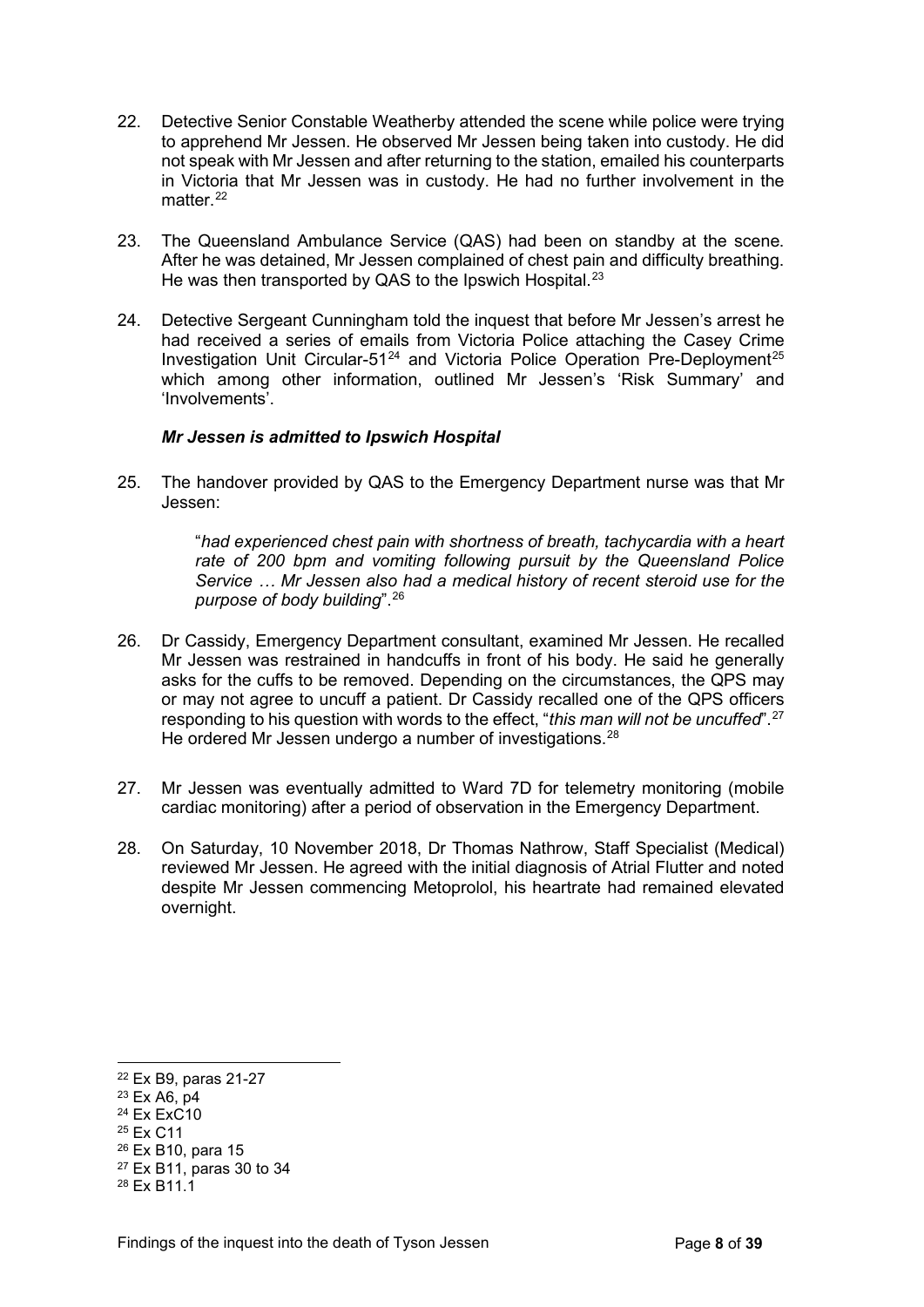29. Dr Nathrow increased the Metoprolol. He ordered an echocardiogram and for Mr Jessen to remain on telemetry monitoring.<sup>[29](#page-8-1)</sup> The plan was to review Mr Jessen the following day with a view to discharging him then or on 12 November 2018 with follow up in the Outpatient Department.<sup>[30](#page-8-2)</sup> Dr Nathrow recalled that when he reviewed Mr Jessen, he was in his hospital bed with each of his hands cuffed to a bed rail.[31](#page-8-3)

#### <span id="page-8-0"></span>*Guarding Mr Jessen*

- 30. Detective Sergeant Cunningham said after it became apparent Mr Jessen was going to stay in hospital, he sent an email at 8.23pm on 9 November 2019. He copied in:
	- Al Badger, Watchhouse Manager;
	- Sgt Steven Williamson, CIB (Sergeant across the weekend);
	- Sgt David McDonald, afternoon Duty District Officer ('DDO');
	- Set Sgt Wayne Griffith;
	- Rebecca Nizeti-Panebianco;
	- Garreth James, Night DDO; and
	- Wayne Francis CIB (Acting Officer in Charge).  $32$
- 31. He provided Mr Jessen's warnings and history, and recommended a minimum of two police were to remain with Mr Jessen at all times.<sup>[33](#page-8-5)</sup> He did not create any Q-Prime entries/warnings but knew Intel was working on a profile for Mr Jessen.<sup>[34](#page-8-6)</sup>
- 32. In the email Detective Sergeant Cunningham stated:

*Please be aware that JESSEN has extensive warnings in Victoria for being violent, is being extradited for violent armed robbery offences and ran from officers this afternoon. Further JESSEN spends all of his spare time in the gym and is a rather imposing figure. It is recommended that at least two police guard him at all times while he is in the hospital. I have attached a picture below for your reference.* 

*JESSEN is currently on the watch house white board with a notation that he is receiving treatment at IGH. A copy of the Victorian warrant has also been provided to the watch house. It is expected (pending medical clearance) that an application will be made by Victorian Detectives to extradite JESSEN on Monday.* 

*D/Sgt Steve WILLIAMSON will liaise with the Victorian Detectives across the weekend and will be the point of contact if any issues arise with JESSEN.* 

*DDOs – As earlier discussed.* 

*Night wireless – FYI ONLY – It is likely that JESSEN will be transferred from the hospital to the watch house at some stage during your shift. All relevant paperwork has already been provided to the watch house*.[35](#page-8-7)

<span id="page-8-1"></span><sup>29</sup> Ex B19, paras 13-14

<span id="page-8-2"></span><sup>30</sup> Ex B19, para 15

<span id="page-8-3"></span><sup>31</sup> Ex B19, para 18

<span id="page-8-4"></span><sup>32</sup> Ex E7 (10:49)

<span id="page-8-5"></span><sup>33</sup> Ex B27

<span id="page-8-6"></span><sup>34</sup> Ex B27

<span id="page-8-7"></span><sup>35</sup> Ex G7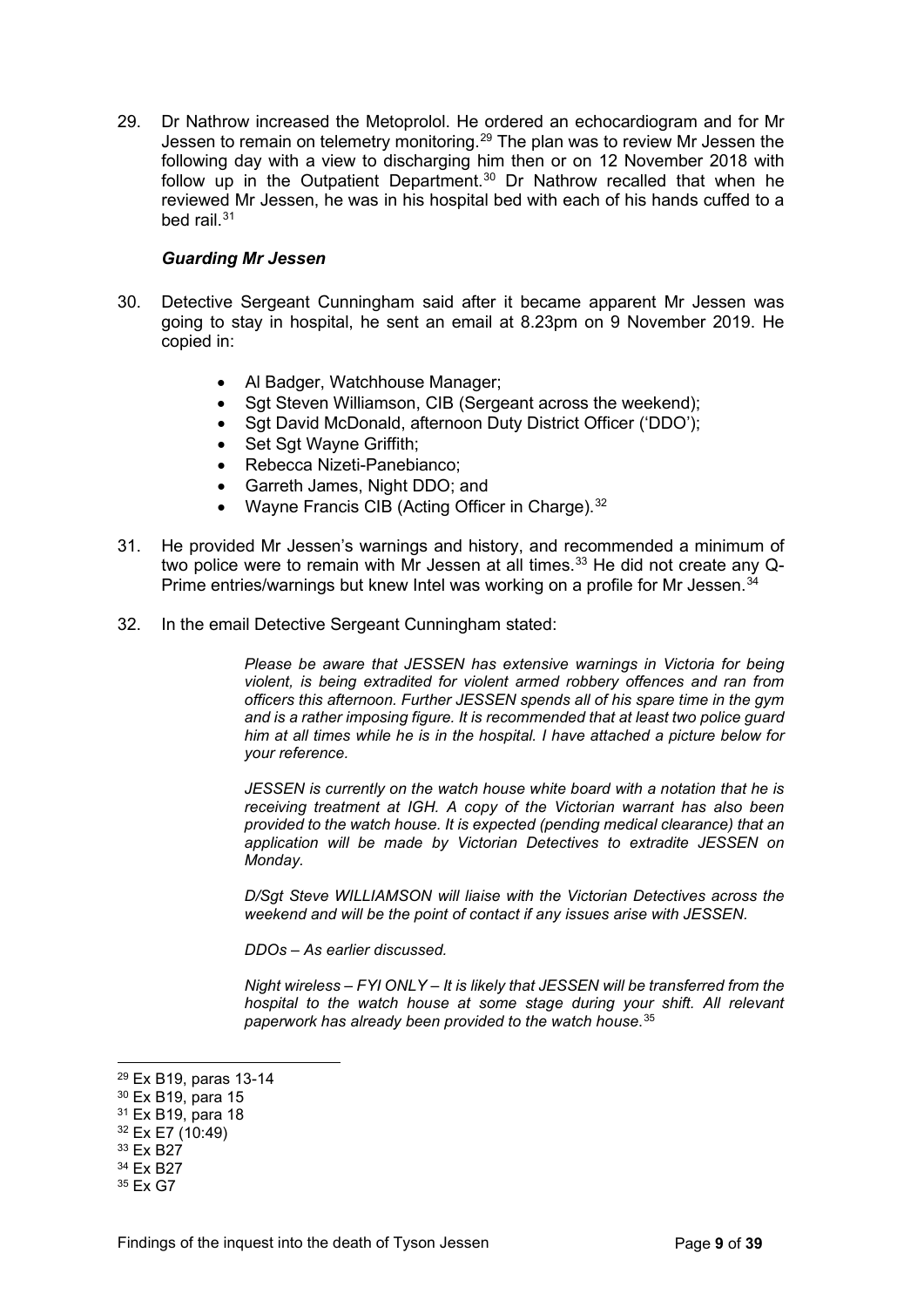- 33. Detective Sergeant Cunningham confirmed the reference to two police guarding Mr Jessen at all times was based on his risk assessment due to Mr Jessen's size and the warnings provided by Victoria Police. He told the inquest he did not create an entry in QPrime as he had given the information he had regarding Mr Jessen to Intelligence, and they uploaded relevant information to QPrime.<sup>[36](#page-9-0)</sup>
- 34. During the inquest, screen shots of what officers could see if they accessed QPrime on a desktop computer were provided. A similar format would appear on an officer's Q-Lite device if they have accessed the material. On the summary page a number of entries were entered on 8 November 2018 (the day before the arrest). Those include:

*Steroid User Intelligence JESSEN is in possessin* (sic) *of a firearm Recorded with interstate (VIC) history for violent offences Wanted on Warrants in Victoria for Armed Robbery Caution should be taken when dealing with JESSEN – known to be violent.[37](#page-9-1)*

- 35. Under the flag 'Cautions', it stated: "*Caution should be taken when dealing with JESSEN – known to be violent*"[.38](#page-9-2)
- 36. Acting Senior Sergeant McDonald was the DDO on shift at the time Detective Sergeant Cunningham sent the email. There was a conversation between the two before the email was sent but he could not recall the content of the conversation due to the passage of time.<sup>[39](#page-9-3)</sup>
- 37. DDO McDonald said that as he is on the road, he may not look at his email for up to six hours. He thought he saw the email from Detective Sergeant Cunningham at about 11.00pm, or around handover time to the oncoming DDO. He said the crews he spoke to who were assigned to guard Mr Jessen for the night before he read the email were already aware of his history and that two crew were to guard him.<sup>[40](#page-9-4)</sup>
- 38. DDO McDonald confirmed at the inquest that except for seeing the colour photograph of Mr Jessen, he was already aware of the Victorian warnings and all of the information related to Mr Jessen provided by Detective Cunningham in his email. DDO McDonald felt he had enough information to brief Senior Constable Williamson (a Booval officer who was to relieve the crew at the hospital later in the shift) and Senior Constable Kolera, who was the shift supervisor at the Ipswich station. DDO McDonald did not recall the telephone conversation with Senior Constable Kolera but said it would have been in the same vein as the briefing he provided Senior Constable Williamson. It was his expectation Mr Jessen would be guarded by two officers and would remain in handcuffs.

<span id="page-9-0"></span><sup>36</sup> Oral Evidence ('OE')

<span id="page-9-1"></span><sup>37</sup> Ex G31.1

<span id="page-9-2"></span><sup>38</sup> Fx G31 2

<span id="page-9-3"></span><sup>39</sup> OE

<span id="page-9-4"></span><sup>40</sup> Ex E21 (47:25)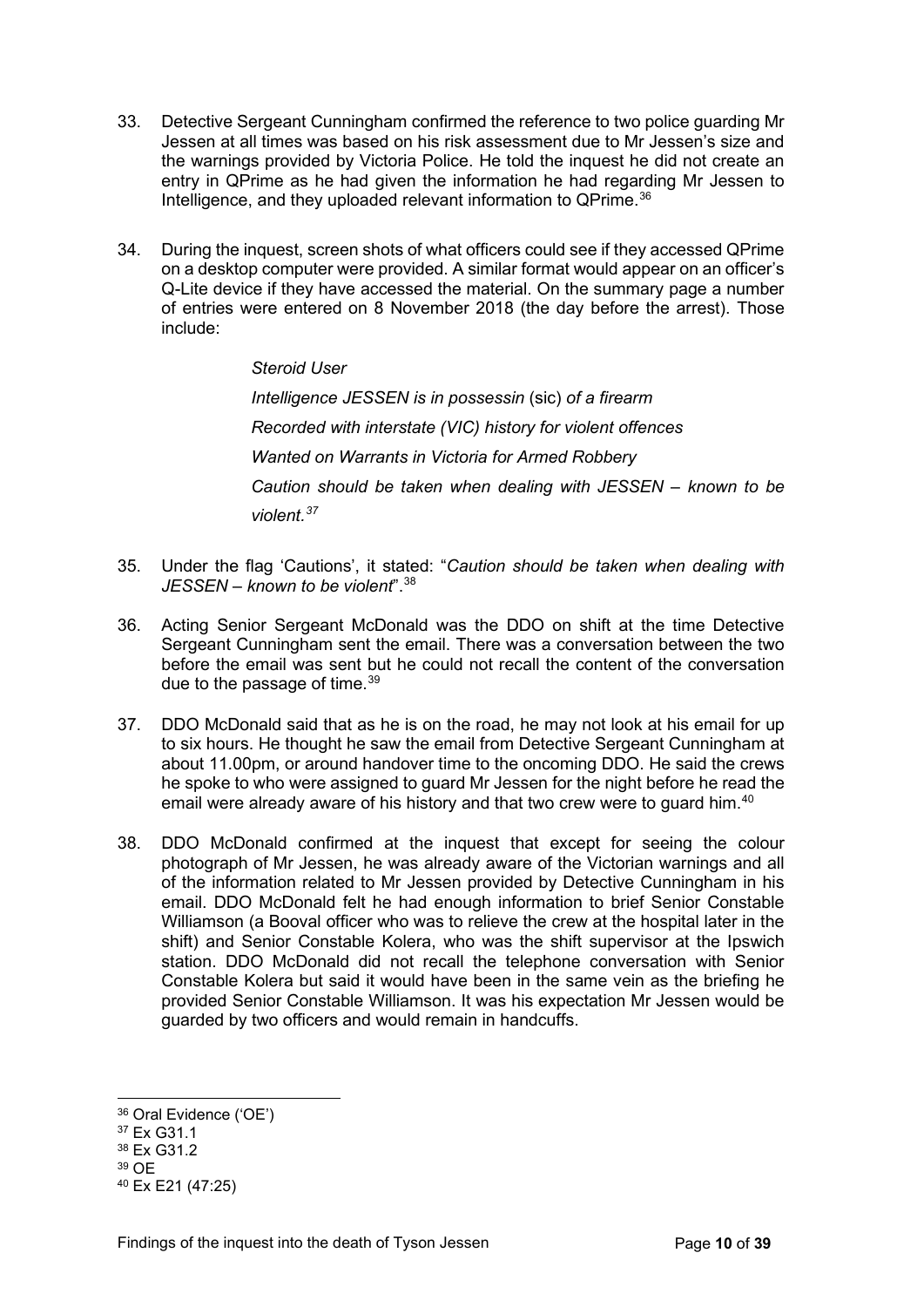39. Mr Jessen was under police guard until he could be medically discharged and transferred to a Watchhouse. Uniformed officers were assigned to guard Mr Jessen on Friday, 9 November 2018 through until his death on Saturday, 10 November 2018.[41](#page-10-1)

#### <span id="page-10-0"></span>*Friday, 9 November 2018*

- 40. Senior Constable Hermann and Constable Hill attended the scene where Mr Jessen was taken into custody. Senior Constable Hermann travelled with Mr Jessen in the ambulance. At the hospital a nurse asked for Mr Jessen to have his handcuffs removed. Detective Houghton-Hunter, who was at the hospital, advised Mr Jessen was to remain handcuffed at all times and police were to watch him when he was treated  $42$
- 41. Constable Hill told the relieving crew that Mr Jessen was to be handcuffed at all times. However, he was uncuffed at the time as he was having a cannula inserted. It was suggested he could be handcuffed to the bed. $43$
- 42. Senior Constable Kathryn Franklin was tasked with Constable Matthew Harding to guard Mr Jessen from 7.00pm. Senior Constable Franklin spoke with Senior Constable Kolera, who was the shift supervisor who tasked them to the job at around 6.00pm. He told them the DDO had requested they relieve the Booval crew and to give the DDO a call. She contacted DDO McDonald who gave a quick rundown of the arrest and Mr Jessen's outstanding warrants from Victoria. As well as being advised of the charges against Mr Jessen, she was told he had run from police, had a violent history and to 'Exercise all caution and take all measures'.<sup>[44](#page-10-4)</sup>
- 43. By chance, Senior Constable Franklin also spoke to officers from the CIB who advised Mr Jessen was violent and likes to escape custody.[45](#page-10-5) She also spoke with the dog squad officer who advised '*he is violent as fuck and likes to escape'*. [46](#page-10-6) Her partner, Constable Harding, looked up Q-Lite and found out Mr Jessen was wanted for armed robbery and at least one of the robberies involved a handgun.<sup>[47](#page-10-7)</sup>
- 44. On her arrival to the hospital, she noted Mr Jessen was handcuffed but not shackled. She was not happy with that due to her small stature. She directed her partner to handcuff Mr Jessen's right hand to the bed rail. [48](#page-10-8) Constable Harding said if an offender comes from the watchhouse they would usually be shackled. $49$
- 45. The relieving crew of Senior Constable Williamson and Constable Piccinelli arrived at the hospital at 12.40am and brought a set of watchhouse handcuffs and shackles with them. The outgoing crew stayed while the shackles and the handcuffs were changed.[50](#page-10-10) Constable Piccinelli said the handcuffs were replaced like for like, that is, the offender's right hand was handcuffed to the hospital bed.<sup>[51](#page-10-11)</sup> Senior Constable

- <span id="page-10-6"></span><sup>46</sup> Ex B28
- <span id="page-10-7"></span><sup>47</sup> Ex B28

- <span id="page-10-9"></span><sup>49</sup> Ex E9 (19:55)
- <span id="page-10-10"></span><sup>50</sup> Ex B28

<span id="page-10-1"></span><sup>41</sup> Ex A6, p4

<span id="page-10-2"></span><sup>42</sup> Ex B31

<span id="page-10-3"></span><sup>43</sup> Ex B31

<span id="page-10-4"></span><sup>44</sup> Ex B28; Ex E19

<span id="page-10-5"></span><sup>45</sup> Ex B28

<span id="page-10-8"></span><sup>48</sup> Ex B28

<span id="page-10-11"></span><sup>51</sup> Ex E28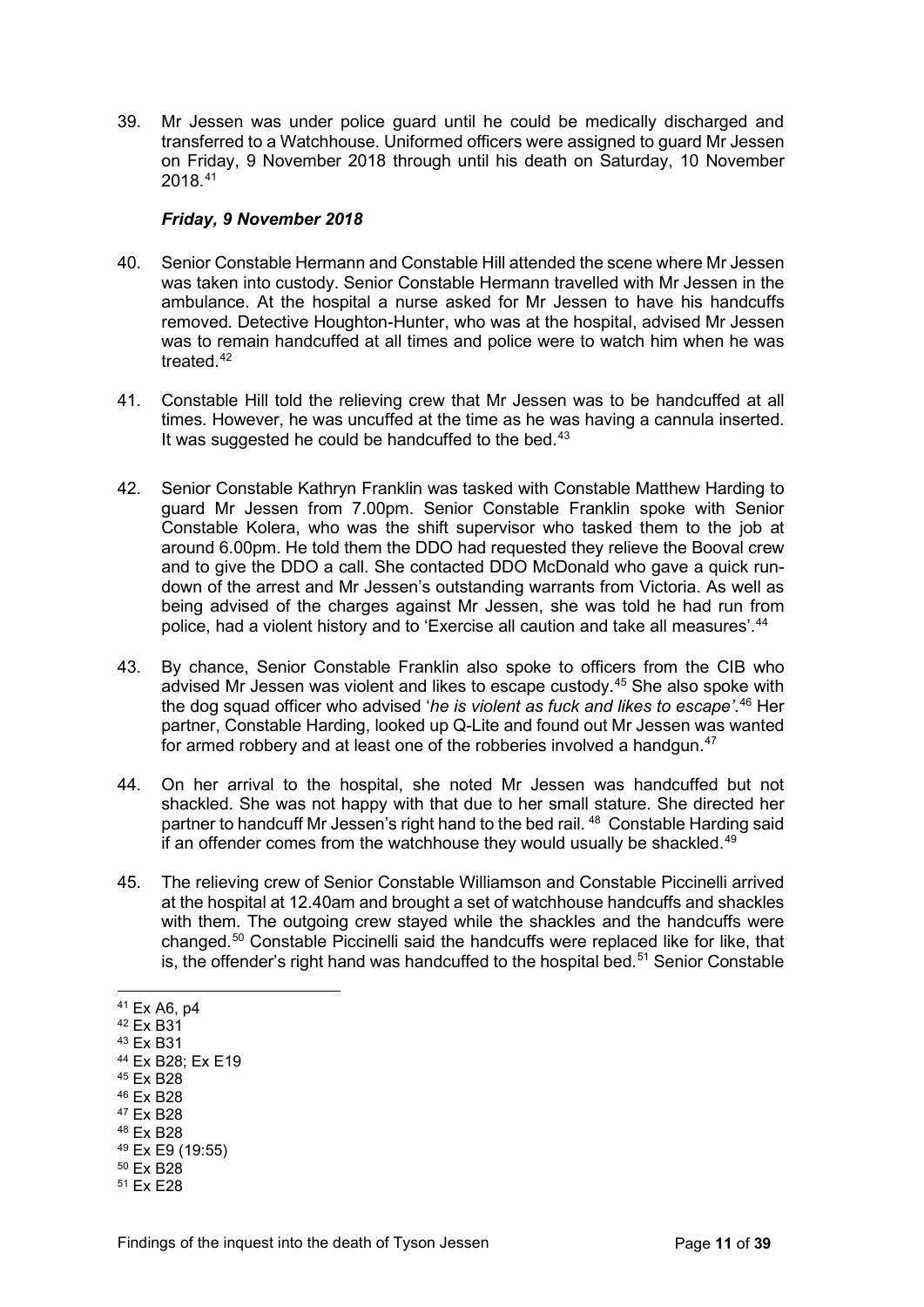Franklin had briefed the oncoming staff by phone before their arrival to the hospital and then again at the hospital. She was aware the officers had also spoken to the DDO.[52](#page-11-0)

- 46. Senior Constable Franklin recalled Mr Jessen being very friendly and happy to tell them all about his life, his gym and work. She said, 'it was weird' and thought he may have been trying to get them onside. She said to the relieving crew, words to the effect '*he had been very friendly and don't fall for it'*. [53](#page-11-1)
- 47. Senior Constable Franklin said if the offender had wanted to go to the toilet, he would have remained in handcuffs. She said she never removes handcuffs when guarding an offender in the hospital, 'handcuffs don't come off'.<sup>[54](#page-11-2)</sup> She had done over ten hospital guards over four years, the usual process being when the offender is transferred from the watchhouse they have leg shackles and handcuffs on, and the offender stays like that unless medical care is required. They are given a briefing and told about flags. A medical sheet that they are medically fit for custody is also sent to be completed by medical staff before the offender returns to the watchhouse. [55](#page-11-3)
- 48. Constable Piccinelli said Senior Constable Williamson took a call from DDO McDonald advising to go to the hospital at 10.00pm but this was delayed to 12.00am due to other jobs. Senior Constable Williamson advised Constable Piccinelli the offender was a flight risk and that they 'had to be on top of it'. [56](#page-11-4) While at the hospital the officers reviewed Mr Jessen's details on Senior Constable Williamson's Q-Lite. Constable Piccinelli recalled they had concluded 'he had done some bad stuff'.[57](#page-11-5) They guarded Mr Jessen until around 6.00am. He was cuffed to the right side of the bed with shackles on his legs. The handcuffs were moved to the front of Mr Jessen on one occasion to go to the bathroom, and then removed on the second time Mr Jessen went to the bathroom.[58](#page-11-6) This was because it was difficult for Mr Jessen to use the toilet. Mr Jessen was handcuffed back to the bed following each time he had used the toilet.<sup>[59](#page-11-7)</sup>
- 49. The officers did not take a break between midnight and 6.00am. At one stage Constable Piccinelli went up the corridor to ask a nurse to fill her water bottle. She recalled Senior Constable Williamson was 'busting' to go to the toilet but would not leave her alone even when Mr Jessen was asleep.<sup>[60](#page-11-8)</sup>
- 50. Constable Piccinelli and Senior Constable Williamson gave a handover to the oncoming crew. They advised they had tried to handcuff him to the front, but he was more comfortable being handcuffed to the bed. Senior Constable Williamson gave a briefing. Constable Piccinelli did not recall what was said but thought the oncoming crew were aware why Mr Jessen was there.<sup>[61](#page-11-9)</sup>

- <span id="page-11-4"></span><sup>56</sup> Ex B34
- <span id="page-11-5"></span><sup>57</sup> Ex E28

<span id="page-11-7"></span><sup>59</sup> Ex E28

<span id="page-11-9"></span><sup>61</sup> Ex E28

<span id="page-11-0"></span><sup>52</sup> Ex B28

<span id="page-11-1"></span><sup>53</sup> E19 (43:00)

<span id="page-11-2"></span><sup>54</sup> Ex E19(39:40)

<span id="page-11-3"></span><sup>55</sup> Ex E19 (41:20)

<span id="page-11-6"></span><sup>58</sup> Ex B34

<span id="page-11-8"></span><sup>60</sup> Ex E28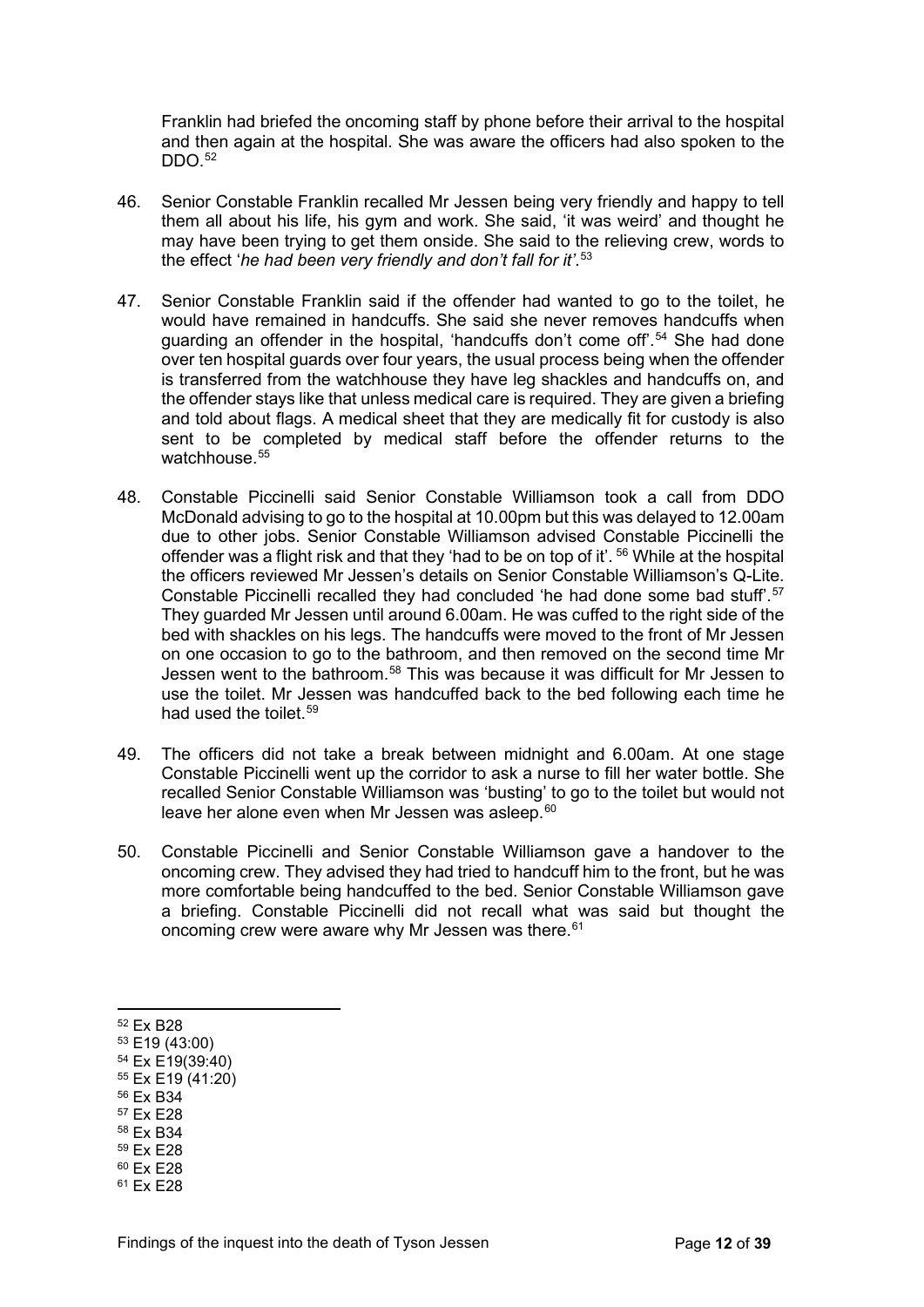#### <span id="page-12-0"></span>*Saturday 10 November 2018*

- 51. From about 6.00am, Senior Constable Kim Nguyen and Senior Constable Lisa Padden guarded Mr Jessen for about two hours. They had spoken to DDO McDonald about overtime as their shift finished at 6.00am.
- 52. Senior Sergeant Margetts was the night shift supervisor. Senior Constable Nguyen and Senior Constable Padden were part of his regular crew. He regularly reinforced to his crew that offenders being guarded at the hospital were to be shackled and handcuffed at all times. He did not provide specific instruction on that night but had on many occasions reinforced this instruction. He at times would relieve staff guarding offenders and on occasion would handcuff the offender to the bed, but said they are always handcuffed and shackled. If one of his crew needed a break, he would send a relieving crew up to the hospital. He was not sure what the arrangements were with crews which were not his. <sup>[62](#page-12-1)</sup>
- 53. Senior Constable Nguyen said when an offender comes from the watchhouse they are usually leg shackled and handcuffed. If taken straight from custody, they will not have leg shackles and he may or may not handcuff the offender, depending on their demeanor and the circumstances.<sup>[63](#page-12-2)</sup>
- 54. Senior Constable Nguyen said the general rule is two people are to guard an offender, but there are logistical problems if an officer needs to go to the toilet or have a meal. If the offender is compliant, you may decide that is okay.<sup>[64](#page-12-3)</sup> According to Senior Constable Padden there is no requirement to make any notes while guarding an offender, and she has never seen this done. All that is required is to log on and off the job.<sup>[65](#page-12-4)</sup>
- 55. Senior Sergeant Margetts never told his crew that they were not to leave an officer alone with the offender but thought that would be a given. He was not told by any person that the offender was to be guarded by two persons at all times and that his handcuffs were not to be removed. $66$
- 56. Senior Constable Nguyen and Senior Constable Padden were not provided the offender's name. They did not look up the offender on Q-Lite or the Job Card and were not aware of any specific warnings/flags before attending the hospital. However, Senior Constable Nguyen had assumed the offender was dangerous from what DDO McDonald had said. <sup>[67](#page-12-6)</sup> Senior Constable Padden did not recall being told any details about the offender - just that they were to go up and take over from a crew guarding an offender. She did not recall receiving a briefing from the crew they were relieving but acknowledged she did go to the bathroom on her arrival to the hospital. She thought she had to be careful due to Mr Jessen's appearance.<sup>[68](#page-12-7)</sup> He was guarded by both officers at all times.<sup>[69](#page-12-8)</sup>

- <span id="page-12-2"></span><sup>63</sup> Ex E24 (35:00)
- <span id="page-12-3"></span><sup>64</sup> Ex E24 (37:00) <sup>65</sup> Ex E27
- <span id="page-12-5"></span><span id="page-12-4"></span><sup>66</sup> Ex E20 (25:00)
- <span id="page-12-6"></span><sup>67</sup> Ex B32
- <span id="page-12-7"></span><sup>68</sup> Ex E27
- <span id="page-12-8"></span><sup>69</sup> Ex E27

<span id="page-12-1"></span><sup>62</sup> Ex E20 (22:17)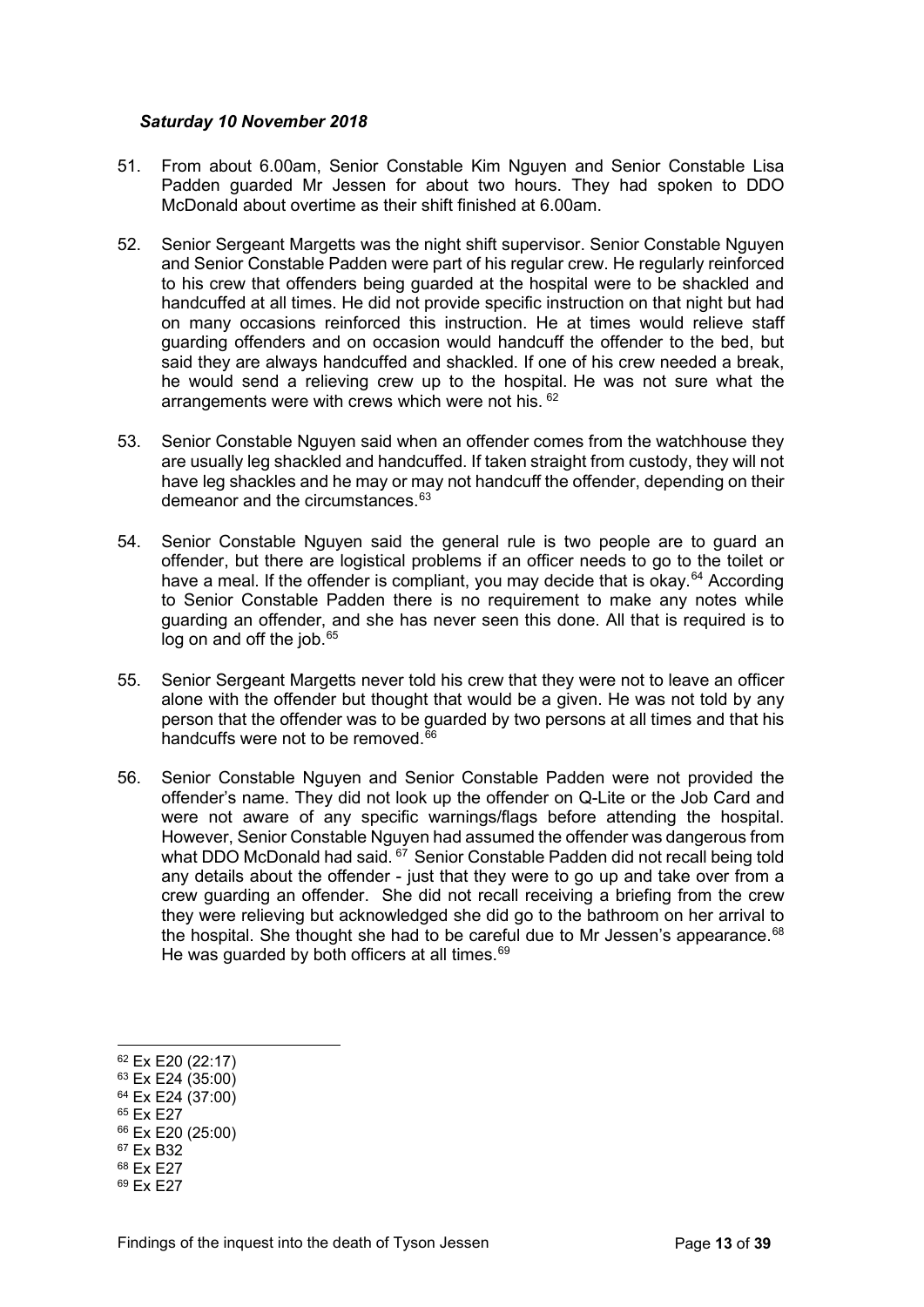- 57. Sergeant Ron Heene was the shift supervisor at the Ipswich station. He had taken over from Sergeant Leon Margetts and was advised there was an offender at the hospital who required police guard. Sergeant Heene was erroneously told (or erroneously formed the impression) Mr Jessen had committed an armed hold up at the World Gym and produced a firearm. He believed there was a short siege, and Mr Jessen gave himself up peacefully.<sup>[70](#page-13-0)</sup>
- 58. Sergeant Heene was advised the offender was handcuffed and foot shackled. He was told by Senior Sergeant Garreth James, District Duty Officer, the offender was dangerous and Senior Sergeant Andrews told him the offender was a 'shit bag' and had used steroids.
- 59. While Senior Sergeant Andrews had done a risk assessment and organised foot shackles, no instructions were provided as to how the offender was to be quarded.<sup>[71](#page-13-1)</sup> Sergeant Heene did not look up Mr Jessen on Q-Prime.<sup>[72](#page-13-2)</sup> He said he was not told anything in relation to leaving Mr Jessen alone or for him to remain handcuffed at all times $^{73}$  $^{73}$  $^{73}$
- 60. Sergeant Heene conceded before providing briefings to any officers, he was under the impression Mr Jessen was involved in an armed hold up at the World Gym, produced a gun, was involved in a siege, fought his arrest, was dangerous and violent, had used steroids for seven years, and had been involved in previous armed hold ups down south which he was wanted for.
- 61. Sergeant Heene tasked Senior Constable O'Brien and Constable McManus to take over guarding the offender from Senior Constable Nguyen and Senior Constable Padden. He provided details about the armed hold up but did not advise the crew of the offender's name. He provided the same briefing to Constable Whalin, Senior Constable Kolera and Constable Morrison. At 2.00pm, Senior Constable Lisa Shilton commenced her shift as shift supervisor and Sergeant Heene provided the same briefing to her.<sup>[74](#page-13-4)</sup>
- 62. In his evidence, Mr Heene (now retired) thought in retrospect that at the time he knew Mr Jessen's name as he kept calling him David Jessen. He also said it was his usual practice to tell officers not to take the handcuffs off and to look up the offender themselves. He would also expect officers to call him if they needed to be relieved to go to the toilet or to have a break. He said he would go up to the hospital to relieve the staff. In oral evidence, he said it was difficult to give Acting Sergeant Shilton a briefing as it was busy, and her attention was constantly being drawn away. He said he told her as much as he could. However, his interview with the Ethical Standards Command did not record those matters.
- 63. Due to the passage of time, Mr Heene could not remember what he said in oral briefings to the officers he tasked to guard Mr Jessen or Acting Sergeant Shilton. However, he did wonder after the incident whether he had given a good enough briefing. He said Acting Sergeant Shilton could have looked up Mr Jessen on QPrime. He said if he was tasked to the job himself, he would have been asking more questions.

<span id="page-13-0"></span><sup>70</sup> Ex B30

<span id="page-13-1"></span><sup>71</sup> Ex B30

<span id="page-13-2"></span><sup>72</sup> Ex B30

<span id="page-13-3"></span><sup>73</sup> Ex B30

<span id="page-13-4"></span><sup>74</sup> Ex B30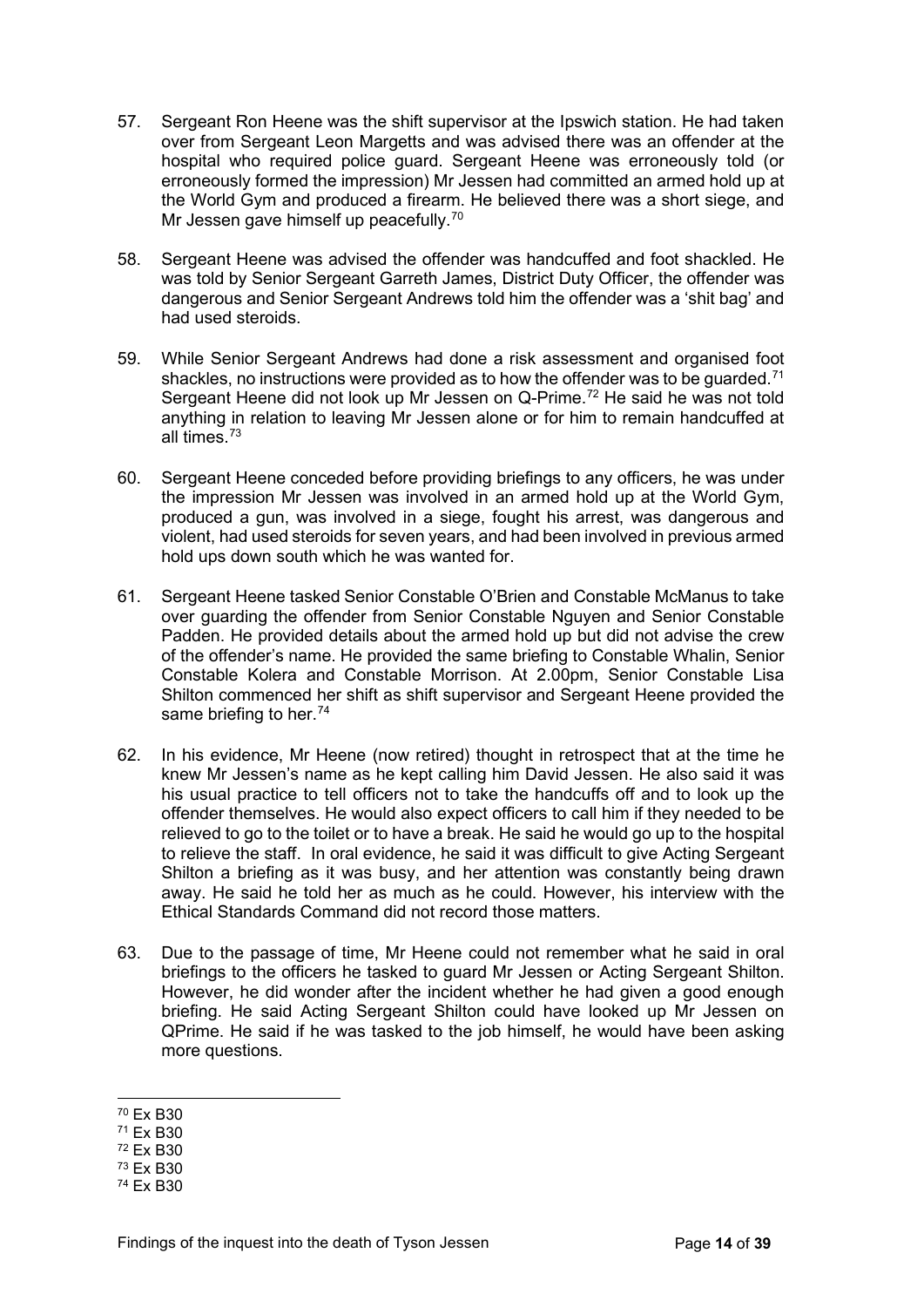- 64. Senior Constable Whalin (as he now is) did not now recall the briefing he was provided by Mr Heene. He recalled he was not told to not remove the handcuffs from Mr Jessen.<sup>[75](#page-14-0)</sup>
- 65. Mr Heene said if he had been provided Detective Sergeant Cunningham's email, he would have likely photocopied it and given it to the crews. Senior Constable Whalin said while documents and photographs can be uploaded as attachments in QPrime, it is not obvious, and an officer would have to know what they were looking for.[76](#page-14-1)
- 66. Acting Sergeant Shilton could not recall if Senior Sergeant Heene had given her Mr Jessen's name or the extent of Mr Jessen's history. She recalled a discussion with Sergeant Heene and DDO Andrews about Mr Jessen being a big boy, a steroid user and that he had a heart condition. She said she was also aware from Senior Sergeant Heene that Mr Jessen had obstructed police when he was arrested and was wanted in Victoria on warrants. She does not recall undertaking her own verification of the information through QPrime.<sup>[77](#page-14-2)</sup>
- 67. Constable Andrew O'Brien recalled being advised by Senior Sergeant Heene that Mr Jessen had been arrested the day prior, had a medical complication and was wanted for interstate extradition. Before going up to the hospital, Constable O'Brien and Constable McManus located the Job Card on LCAD and attached themselves to the job. When travelling to the hospital Constable O'Brien was able to get into the Q-Page function through his Q-Lite and saw that the offender was Mr Jessen and that he had a number of flags and alerts. From his memory, they included armed occurrence with a firearm, violence and an escape flag. He showed Constable McManus his iPad with the flags for Mr Jessen.<sup>[78](#page-14-3)</sup>
- 68. Senior Constable Nguyen and Senior Constable Padden handed over to Senior Constable Andrew O'Brien and Constable Morgan McManus.[79](#page-14-4) They advised Mr Jessen was asleep and was handcuffed to the bed. They also said they had not had any issues.<sup>[80](#page-14-5)</sup>
- 69. At one stage Mr Jessen needed to use the bathroom. He was uncuffed for the short period with the bathroom door in his room left open and the officers standing nearby. This was because Mr Jessen had to carry a small device with leads (cardiac monitor) in one hand and would not have been able to use the toilet if he was cuffed $8<sup>1</sup>$
- 70. When the hospital staff arrived with Mr Jessen's breakfast, Constable O'Brien and Constable McManus noted he had metal cutlery on the tray. They asked the kitchen staff to replace it with plastic cutlery and to make a note for all future meals. This was attended to. The officers decided to uncuff Mr Jessen for the short time he needed to eat, as he was hampered from eating due to the monitoring and the cannula in his hand. Constable O'Brien estimates this was for 5-10 minutes. They both stood at the doorway while he ate his breakfast. He was re-cuffed to the bed

- <span id="page-14-2"></span><sup>77</sup> OE
- <span id="page-14-3"></span><sup>78</sup> Ex E25

<span id="page-14-6"></span><span id="page-14-5"></span><sup>80</sup> Ex B32 <sup>81</sup> Ex E25

<span id="page-14-0"></span><sup>75</sup> OE

<span id="page-14-1"></span><sup>76</sup> OE

<span id="page-14-4"></span><sup>79</sup> Ex B32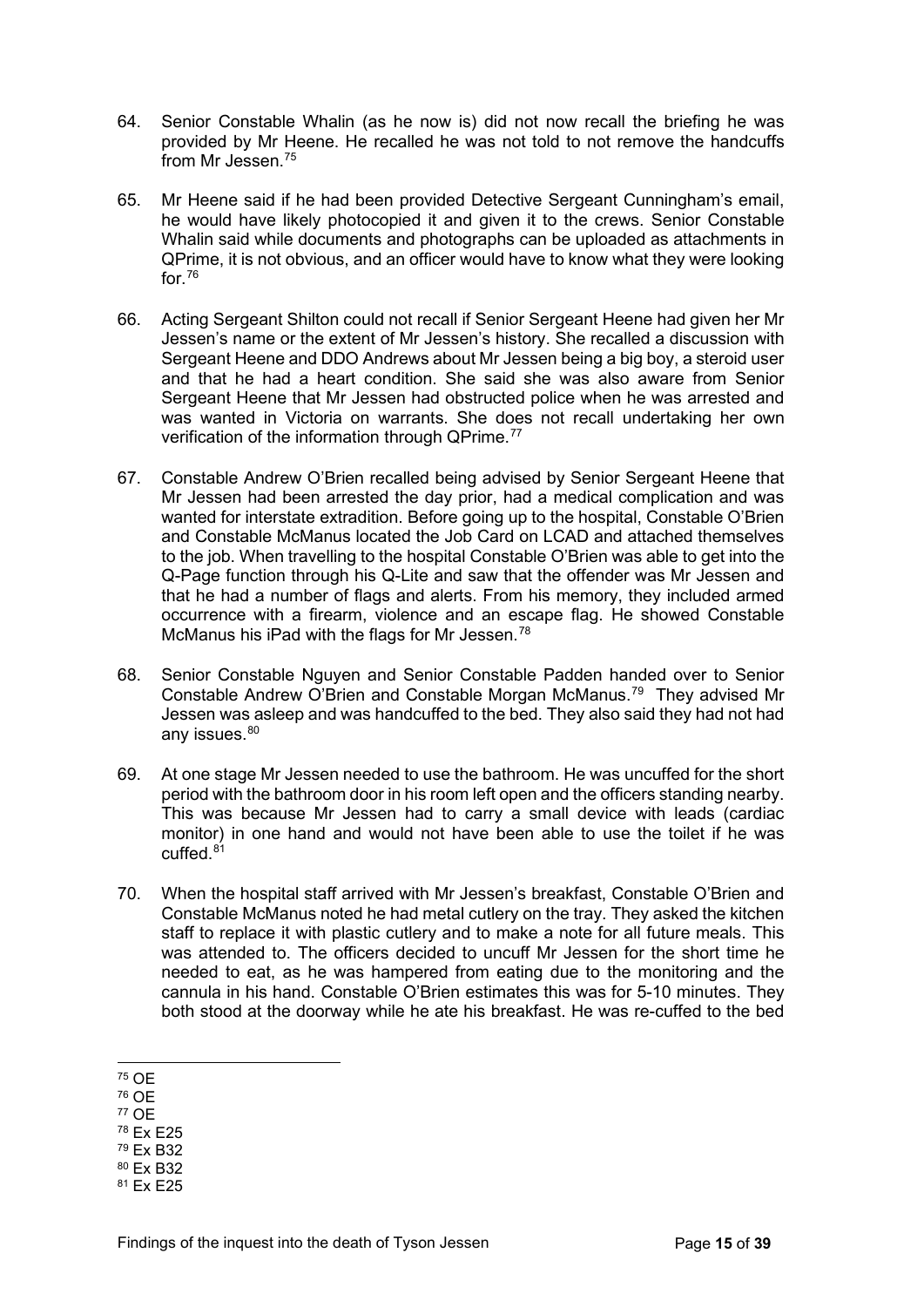as soon as he finished eating. Constable O'Brien said they were never advised Mr Jessen was to be handcuffed at all times. [82](#page-15-0)

- 71. Mr Jessen remained in handcuffs up until around 12.00pm, [83](#page-15-1) when Constable Daniel Whalin and Constable Sam Morrison were tasked to guard him. Constable Morrison said they were told by shift supervisor Heene that the offender had been involved in an armed hold up at the World Gym the day prior. $84$  Constable Whalin was aware of Mr Jessen's arrest the day before as he had heard it over the police radio.<sup>[85](#page-15-3)</sup> They were assigned to Job 1989 to 'assist prison guard of Tyson Jessen 26/01/90'. They referred to a Q-Lite to obtain custody QP1802092215.[86](#page-15-4)
- 72. Constable Whalin said he expected every officer would check out the details regarding an offender they were guarding on the Q-Lite. [87](#page-15-5) He said, even if he was provided with 'paperwork' (Offender Medical Transfer, Treatment and Clearance Sheet<sup>[88](#page-15-6)</sup>) on the offender, he would not use the paperwork (he would put it in his pocket) but would go through the digital information on the Q-Lite. [89](#page-15-7)
- 73. The crew they were relieving provided a handover and said they had removed metal cutlery and a pencil during their shift. Mr Jessen had a pair of watchhouse handcuffs attached to his right wrist which were secured to the bed.<sup>90</sup>
- 74. Constable Whalin confirmed he and his partner were both larger in stature than Mr Jessen. He considered the job was high risk because it was in the hospital where nobody knows who is present, people are not in uniform, and members of the public are present.<sup>[91](#page-15-9)</sup>
- 75. Constable Whalin checked his Q-Lite to understand who Mr Jessen was and why he was there. He could not understand why Mr Jessen was in custody and could not see any charge in Queensland linked to him. He did see there was an interstate warrant linked to Mr Jessen. He saw Mr Jessen had a previous violent history and as it was all in Victoria, he could not see it. The flags on Mr Jessen were from the previous day's events.[92](#page-15-10)
- 76. Mr Jessen remained asleep for a period. At one stage Constable Morrison left to get a coffee.<sup>[93](#page-15-11)</sup> This was from the nurse's station on the ward. Constable Whalin said he stood up and kept his eyes on Mr Jessen when this occurred.<sup>[94](#page-15-12)</sup> He estimates Constable Morrison was away for about a minute and a half.<sup>[95](#page-15-13)</sup>
- <span id="page-15-13"></span><span id="page-15-12"></span><span id="page-15-11"></span><span id="page-15-10"></span><span id="page-15-9"></span><span id="page-15-8"></span><span id="page-15-7"></span><span id="page-15-6"></span><span id="page-15-5"></span><span id="page-15-4"></span><span id="page-15-3"></span><span id="page-15-2"></span><span id="page-15-1"></span><span id="page-15-0"></span><sup>83</sup> Ex A6, para 2.15 <sup>84</sup> Ex E22 <sup>85</sup> OE <sup>86</sup> Ex B38 87 OF <sup>88</sup> Ex G17 <sup>89</sup> OE <sup>90</sup> Ex B38 91 OF <sup>92</sup> Ex B38 <sup>93</sup> Ex E31 <sup>94</sup> OE 95 OF

<sup>82</sup> Ex E25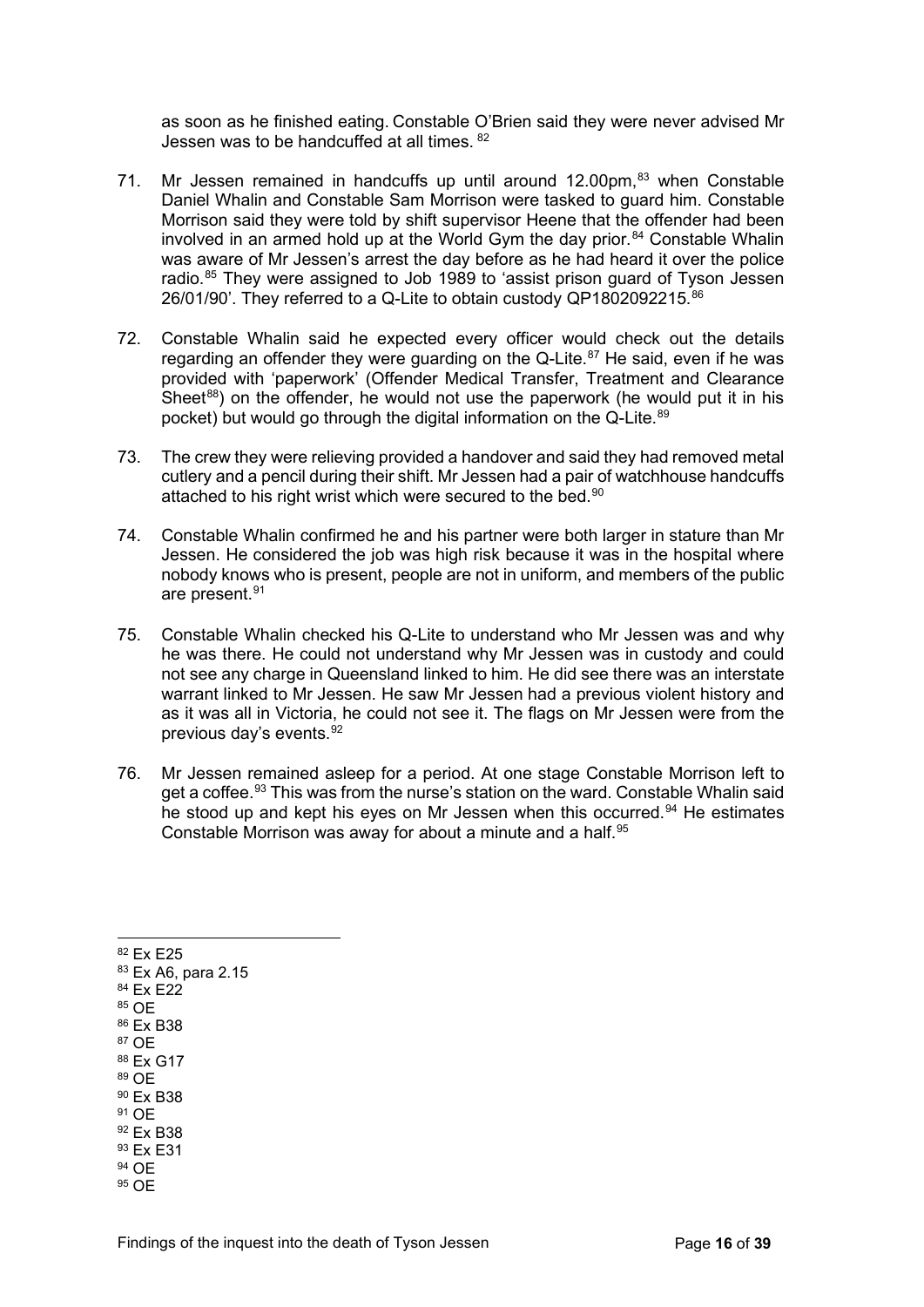- 77. Mr Jessen asked for his handcuffs to be removed so he could eat his lunch. The officers agreed as he had been compliant. Constable Morrison stayed in the doorway with his OC spray in his hands. Constable Whalin said when nurses were attending Mr Jessen, he stood up and had OC spray in his hand which Mr Jessen was aware of. He warned Mr Jessen that he would not tolerate any fast actions or movements.[96](#page-16-0)
- 78. After the meal, Constable Morrison was about to put the handcuffs on when Constable Whalin asked him to hold off while he read OPM 14.9.1. He understood the policy to mean that it is up to the custody officer to determine if handcuffs stay on someone or get reapplied. His assessment was that Mr Jessen posed no threat due to his medical condition (he had though not read the chart and confirmed Mr Jessen's medical condition with anyone). He wrote in his notebook, 'the use of restraints may hinder his medical recovery and only engage him longer at the hospital'. <sup>[97](#page-16-1)</sup> He also indicated that of the 12 times he had previously guarded an offender, he estimated 20% of the time, when he received handover, the offender was not wearing handcuffs.<sup>[98](#page-16-2)</sup>
- 79. The relevant OPM 14.9.1 provided guidance on the use of handcuffs and issues to consider in making such a decision.<sup>[99](#page-16-3)</sup> The guide said an officer is 'not to handcuff a person in custody to a fixed object, e.g., signpost, except in extreme circumstances'. Constable Whalin said he undertook a risk assessment. The offender was in a single room with only one exit at which they were stationed. There was limited equipment in the room. The door swung towards them so they could close the door on the offender. There was no balcony or ledge. He thought the handcuff to the bed hindered nursing staff in their work. He did not think the situation was 'extreme circumstances' which warranted handcuffing Mr Jessen to the bed, which he saw as being a fixed object. $100$
- 80. Senior Constable Morrison had no objection to leaving the handcuffs off as he did not think Mr Jessen posed a threat as he had been compliant.<sup>[101](#page-16-5)</sup> When the relieving crew arrived, they were advised the restraints had been removed but they could put them back on. Senior Constable Morrison recalled Senior Constable Kolera saying to Mr Jessen words to the effect, 'if you play up, we will put the cuffs back on you'.<sup>[102](#page-16-6)</sup>
- 81. Senior Constable Kolera and Constable Gough guarded Mr Jessen from 3.30pm to 5.30pm. Constable Gough said they were not given any 'intel' on Mr Jessen and that they had been tasked by Acting Sergeant Lisa Shilton.<sup>[103](#page-16-7)</sup> Constable Gough said no intelligence was provided, they were just told to go to the hospital to guard an offender.<sup>104</sup>
- 82. Senior Constable Kolera had been briefed earlier in the day by Sergeant Heene as it was proposed Senior Constable Kolera would do overtime from 4.00pm to 6.00pm to guard Mr Jessen. Senior Constable Kolera recalled being advised this was the offender from the World Gym who had interstate warrants for armed robbery and
- <span id="page-16-0"></span><sup>96</sup> OE
- <span id="page-16-1"></span><sup>97</sup> Ex B38
- <span id="page-16-2"></span><sup>98</sup> OE
- <span id="page-16-3"></span><sup>99</sup> Ex G15
- <span id="page-16-4"></span><sup>100</sup> OE
- <span id="page-16-5"></span><sup>101</sup> Ex E22
- <span id="page-16-6"></span><sup>102</sup> Ex E22
- <span id="page-16-7"></span><sup>103</sup> Ex B29
- <span id="page-16-8"></span><sup>104</sup> Ex E8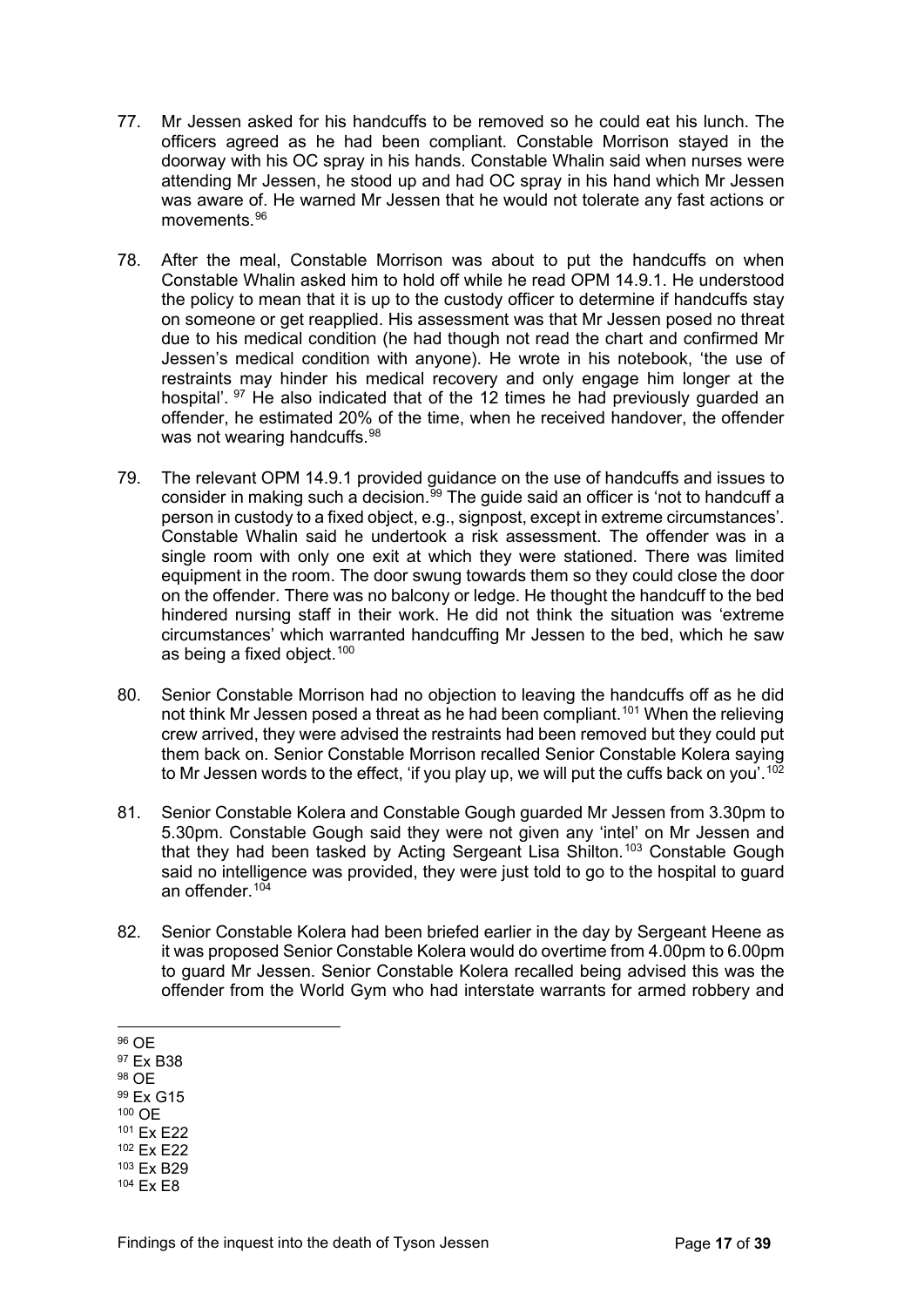that he would get a handover from the officers guarding the offender. He said he was not told much by Senior Sergeant Heene and did not recall the handover.<sup>[105](#page-17-0)</sup> Senior Constable Kolera said he recalled hearing bits and pieces over the radio at the time Mr Jessen was being arrested.[106](#page-17-1) Senior Constable Kolera could not recall if he was the shift supervisor on the day Mr Jessen was arrested and had no recollection of any conversation with DDO McDonald.[107](#page-17-2) He did not do any QPrime checks before guarding Mr Jessen.[108](#page-17-3)

- 83. Senior Constable Kolera said when guarding an offender, they would usually be provided a sheet with information on it from the watchhouse.<sup>[109](#page-17-4)</sup> It would say if the offender was a flight risk, violent etc. The officers guarding the offender follow that sheet and sign in and out on that sheet.
- 84. He confirmed this sheet was the 'Offender Medical Transfer, Treatment and Clearance Sheet'.[110](#page-17-5) He did not ask anyone about why there was not a sheet. This was because it was not the first time he did not have a sheet. He did not know at the time the offender had not been processed through the watchhouse. <sup>[111](#page-17-6)</sup> He estimated he had guarded 5-10 offenders over 10 years before this incident. If the offender had not gone through the watchhouse there would be no 'sheet', but officers were reliant on an oral briefing. He said in his experience those offenders were always offenders he had arrested. In this case, as Mr Jessen had been in custody for some time, there was a longer separation from the arresting officer.<sup>[112](#page-17-7)</sup>
- 85. Senior Constable Kolera's understanding was that the offender cannot be handcuffed to an object in case there is a fire, only handcuffed to themselves. Further, unless there is something specified on the sheet from the watchhouse, handcuffs are often left off while the offender is in the hospital.
- 86. When Constable Gough and Senior Constable Kolera took over, Mr Jessen was not handcuffed.[113](#page-17-8) The offender was asleep but woke briefly at the time of the handover. Senior Constable Kolera did not feel uneasy about the offender not wearing handcuffs because he had been very polite and cooperative. He did think he might have been a flight risk at some stage, but the leg shackles would 'conquer that risk'. He did not feel threatened or that he was violent. He did think about handcuffing him after the offender woke up and had had his meal. This was primarily because Senior Constable Kolera needed to use the bathroom and would leave the offender with Constable Gough. As the offender remained asleep, Senior Constable Kolera did go to the toilet in the next room where he could still hear,  $114$  the toilet being in Mr Jessen's room. Senior Constable Kolera said he kept the toilet door open.<sup>[115](#page-17-10)</sup>

<span id="page-17-10"></span><span id="page-17-9"></span><span id="page-17-8"></span><span id="page-17-7"></span><span id="page-17-6"></span><span id="page-17-5"></span><span id="page-17-4"></span><span id="page-17-3"></span><span id="page-17-2"></span><span id="page-17-1"></span><span id="page-17-0"></span><sup>105</sup> OE <sup>106</sup> OE <sup>107</sup> OE <sup>108</sup> Ex G4, p7 <sup>109</sup> Ex E18 (20:54) <sup>110</sup> OE <sup>111</sup> Ex E18(28:15) <sup>112</sup> OE <sup>113</sup> Ex B29 <sup>114</sup> Ex E18 (36:45) <sup>115</sup> OE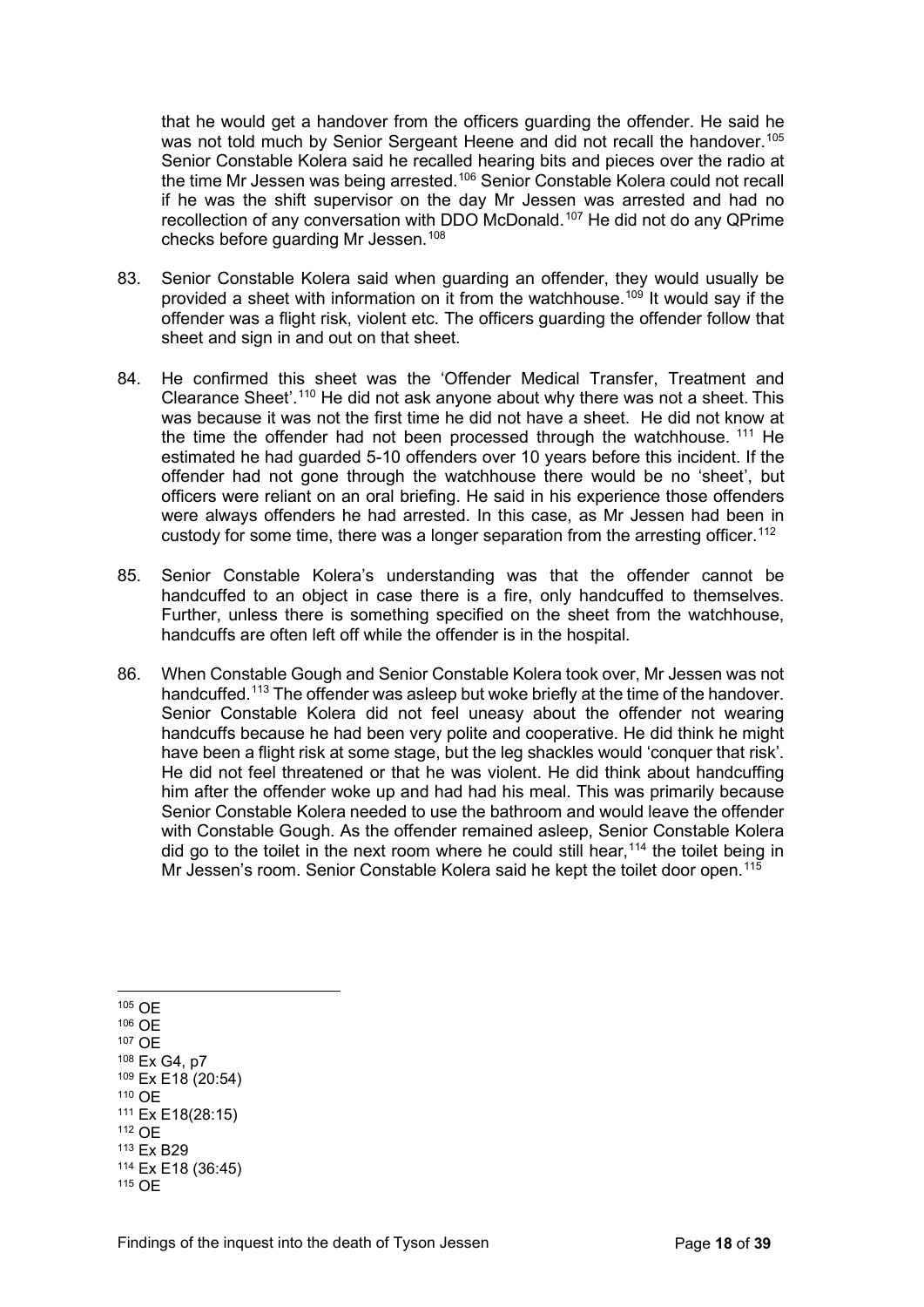- 87. When Senior Constable Kolera undertook a risk assessment, he considered the handover from the outgoing crew about Mr Jessen's compliant behaviour, and that Mr Jessen was asleep at the time of the handover. He also considered the environment and that there was no way out for Mr Jessen except past them. In the context of Mr Jessen still having leg shackles on, they positioned themselves so they could stop him if he came out. When medical staff went into the room they would physically stand up and go in the room. They also constantly supervised Mr Jessen.
- 88. Acting Sergeant Lisa Shilton tasked Constable Isaac Collihole and Senior Constable Leesa Richardson to do the 'hospital guard' from about 6.00pm to 8.00pm or until a crew came to relieve them. Constable Collihole claimed he was not given any details about Mr Jessen or who they were taking over from.<sup>[116](#page-18-0)</sup> He stated, "…*I just got told that we just had to, there was someone in custody and we had to watch him*".[117](#page-18-1)
- 89. Acting Sergeant Shilton denied this was the only information she gave Constable Collihole and Senior Constable Richardson.[118](#page-18-2) She said she gave them the same information that Sergeant Heene had given her. Constable Collihole did not have a recollection of what he was told but denied he was told Mr Jessen obstructed police when he was arrested. He confirmed he did not know how Mr Jessen came into custody and did not know Mr Jessen's name until the day after the incident.<sup>[119](#page-18-3)</sup>
- 90. Constable Collihole asked Acting Sergeant Shilton who the person in custody was. He stated, "…*she said I don't know who he is I haven't been provided the details, she goes all I know is he's wanted for something in Victoria that Victorian police wanted him*".<sup>[120](#page-18-4)</sup> Acting Sergeant Shilton said she was advised by Sergeant Heene what the plan was regarding staffing to guard the offender. She knew Mr Jessen was arrested for armed robbery offences and that he had obstructed police the day prior.[121](#page-18-5)
- 91. Senior Constable Richardson also said she did not know who the offender was. The only thing she knew was that his first name was Tyson and did not know anything after that.[122](#page-18-6) Senior Constable Richardson conceded it is possible Acting Sergeant Shilton told her Mr Jessen was wanted by Victorian Police for armed robbery and that he had obstructed police during arrest.<sup>[123](#page-18-7)</sup>
- 92. On handover from the officers guarding Mr Jessen, Constable Collihole said they were advised Mr Jessen had been quiet and essentially there was nothing to worry about. He said he was not provided any history regarding Mr Jessen.<sup>[124](#page-18-8)</sup> They advised he was not cuffed because he was eating.[125](#page-18-9)

<span id="page-18-0"></span><sup>116</sup> Ex B24, line 113-123

<span id="page-18-1"></span><sup>117</sup> Ex B24, line 123

<span id="page-18-2"></span><sup>118</sup> OE

<span id="page-18-3"></span><sup>119</sup> OE

<span id="page-18-4"></span><sup>120</sup> Ex B24 line 150

<span id="page-18-5"></span><sup>121</sup> Ex G5, lines 44-48

<span id="page-18-6"></span><sup>122</sup> Ex B25 line 557-570 <sup>123</sup> OE

<span id="page-18-7"></span><sup>124</sup> OE

<span id="page-18-9"></span><span id="page-18-8"></span><sup>125</sup> Ex B24, line174-177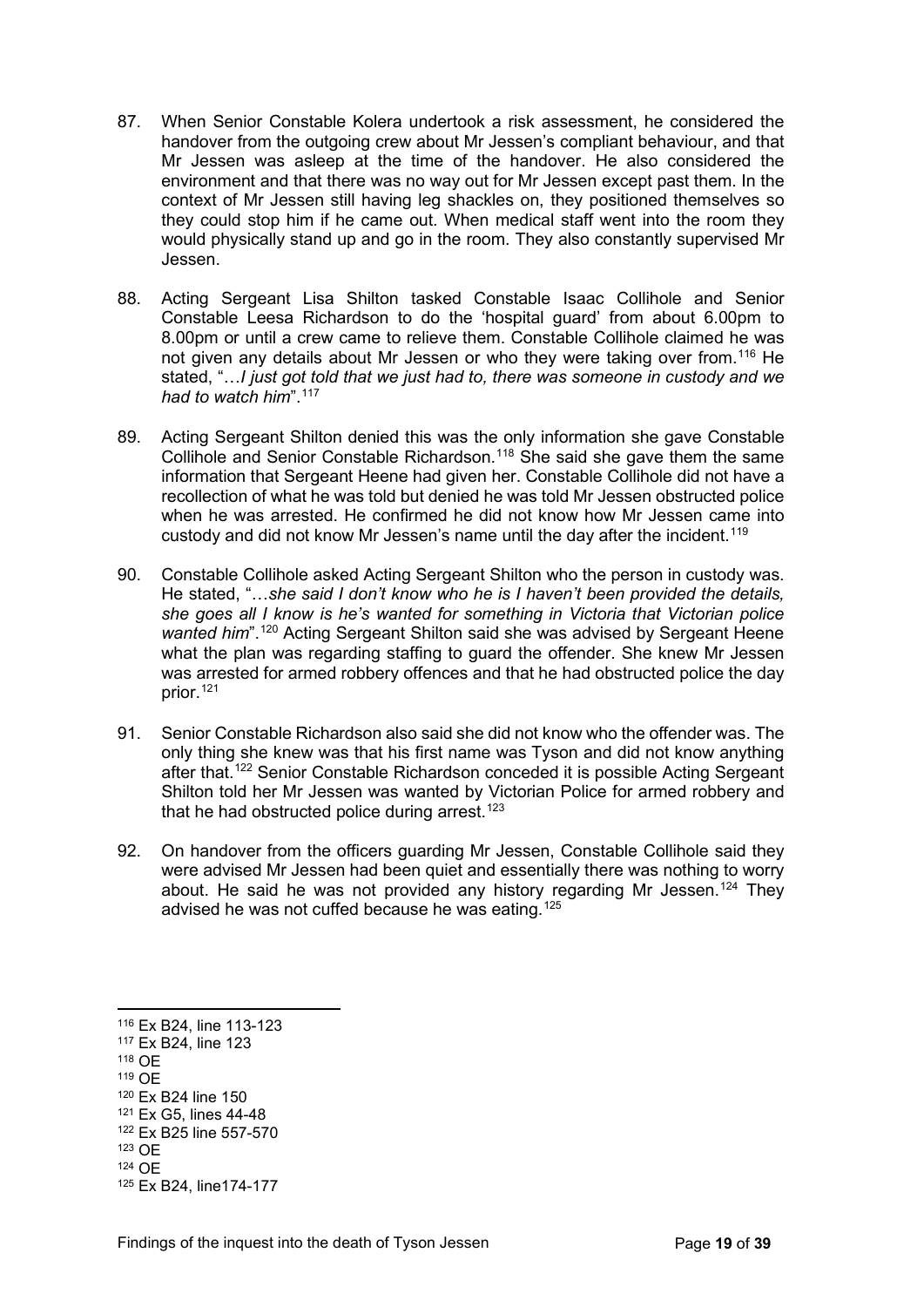- 93. Senior Constable Richardson said they were not introduced to the offender, she stated, "…*they were standing there, and the handcuffs and the key were under the seat on this side*".[126](#page-19-0) She confirmed they were watchhouse issued handcuffs because they were yellow.[127](#page-19-1) When asked during the investigation if she had formulated a plan to look after the offender, she said "*No, I've done this a million times…It just um is a normal process just watch the offender and that's about it*".[128](#page-19-2) However, she acknowledged the offender would usually come from the watchhouse. $129$
- 94. Constable Collihole said he and Senior Constable Richardson 'got a bit shitty' because they could not find the Job Card or anything to book off on the job. The relevance of this is they could not 'book off' for the job so Comms would know they were taking over guard and could not be assigned jobs.<sup>[130](#page-19-4)</sup> They also did not know the offender's name.[131](#page-19-5) Because of this they did not have a name to run through the Q-Lite.<sup>[132](#page-19-6)</sup> He asked Comms and they did not know.<sup>[133](#page-19-7)</sup> He did not seek further information from Acting Sergeant Shilton and said this was probably due to complacency. He did ask hospital staff about Mr Jessen.[134](#page-19-8)
- 95. Constable Collihole and Senior Constable Richardson did not know Mr Jessen's name until after the incident. They conceded because there was no Job Card and they did not know Mr Jessen's name they could not look him up, including looking at any relevant warnings or flags in QPrime.[135](#page-19-9) Constable Collihole acknowledged he could have obtained more information and thinks he did not do this due to complacency on his behalf.<sup>[136](#page-19-10)</sup> He said he was only new to Ipswich and was junior to Senior Constable Richardson.<sup>[137](#page-19-11)</sup>
- 96. A Job Card (1989) had been established when Mr Jessen was first taken into custody, it continued to be used up until 4.01pm on 10 November 2019 when crew PM408 (the crew immediately before Senior Constable Richardson and Constable Collihole) had been tasked to the hospital but took another job. They changed the status from further inquiries at the station and this resulted in no crew being assigned to the job which sends the job to the file stage.<sup>138</sup> The Job was closed and sent for finalisation after crew PM408 were clear of the incident and to Comco to file. Sergeant O'Meara was the Comco who closed the job. This was done in error.[139](#page-19-13)

<span id="page-19-13"></span><span id="page-19-12"></span><span id="page-19-11"></span><span id="page-19-10"></span><span id="page-19-9"></span><span id="page-19-8"></span><span id="page-19-7"></span><span id="page-19-6"></span><span id="page-19-5"></span><span id="page-19-4"></span><span id="page-19-3"></span><span id="page-19-2"></span><span id="page-19-1"></span><span id="page-19-0"></span><sup>126</sup> Ex B25, line 574 <sup>127</sup> Ex B25, line 617 <sup>128</sup> Ex B25, line 660-666 <sup>129</sup> Ex B25, line 674 <sup>130</sup> Ex B24, line 197 to 225 <sup>131</sup> Ex B24, line 265 <sup>132</sup> Ex B24 line 785-791 <sup>133</sup> OE <sup>134</sup> OE <sup>135</sup> OE <sup>136</sup> OE <sup>137</sup> OE <sup>138</sup> Ex B33 and E26 <sup>139</sup> Ex E26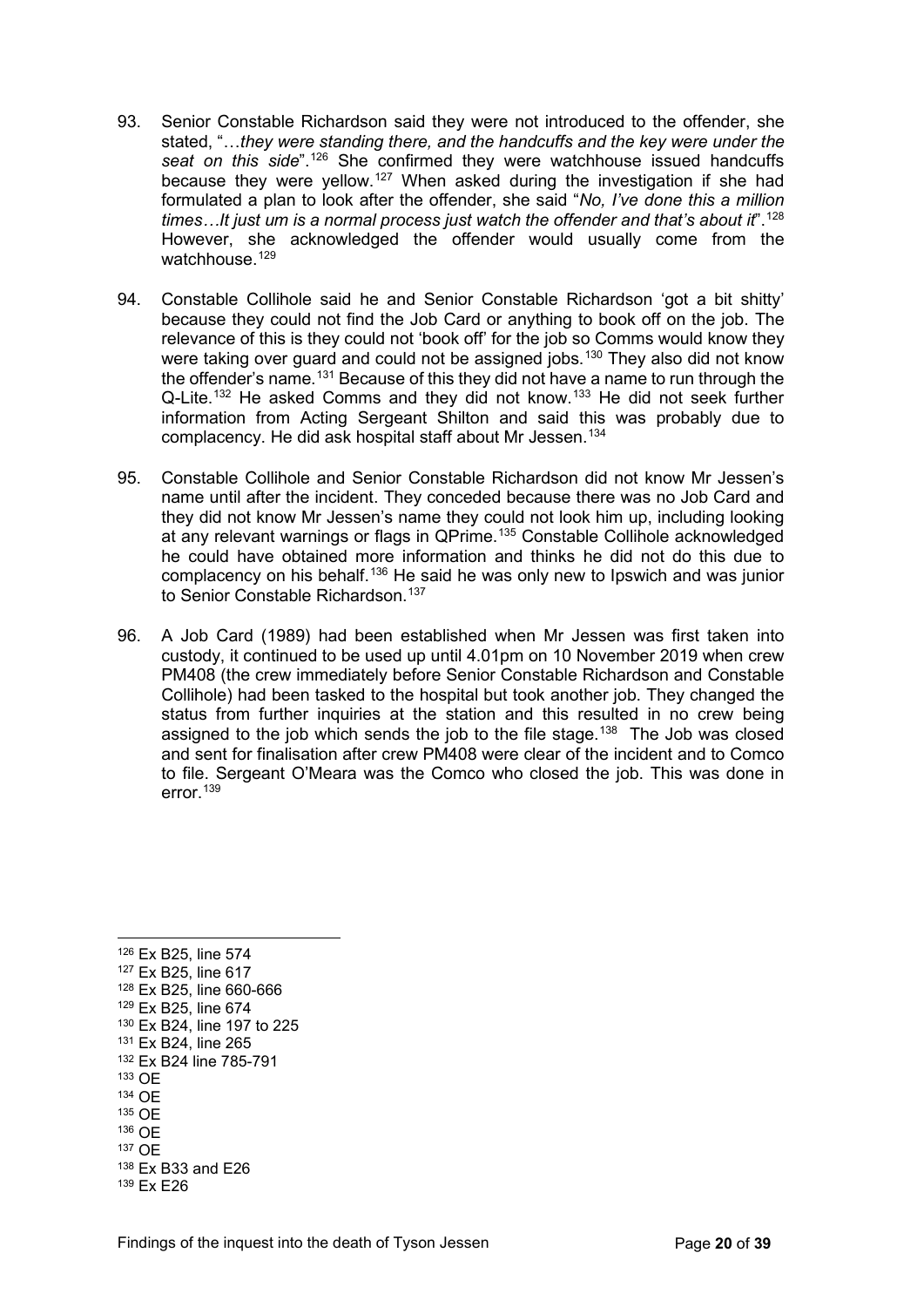97. In explaining what occurs when an offender comes from the watchhouse compared to this job, Senior Constable Richardson stated:

> "*So, the watchhouse then give you paperwork that you sign each officer relieving signs then and takes over. And it gives you an outline of what the offender is arrested for um but there was nothing, there wasn't a job on the system or anything which I did say to my partner before shift I said there's not even excuse the expression, but there's not even a fucking job on Q-Lite*".[140](#page-20-0)

- 98. Constable Collihole said in his past experience of guarding offenders when he had been stationed at Mt Isa, every offender had a form which provided relevant information about the offender which would be handed over to a relieving crew.[141](#page-20-1)
- 99. Acting Senior Sergeant McDonald said it had been a long-standing problem with Comco with regard to allocating a Job Card for guarding an offender. They do not see it as a call for service and that the offender should be managed through custody. In this case as the offender had not been taken to the watchhouse he was managed through the original job from when he was first arrested.<sup>[142](#page-20-2)</sup> Acting Sergeant Shilton said sometimes there was a CAD job for offenders, other times there would not be. If the offender was transferred from the watchhouse they would have accompanying 'paperwork' which would provide some background information.<sup>[143](#page-20-3)</sup>
- 100. With regard to the handcuffs, Constable Collihole stated, "*to be honest I didn't even think about it to re-cuff him. Um and then, then dinner came, and I was like oh probably should have re-cuffed him in between that*".[144](#page-20-4) Further, when asked if there is any reason they were not applied he stated, "*his demeanor and the way he was with us…like to be honest we just didn't even think about it because he was so nice and, and he was generally like any time he would move…he would ask us if he can move. Um yes I don't have any answer for that*".[145](#page-20-5)
- 101. With regard to an offender being guarded at hospital, Senior Constable Richardson said all she knows was that they are not to be handcuffed all the time.<sup>[146](#page-20-6)</sup> She recalled being told this at the station but does not remember reading it or having any training.<sup>[147](#page-20-7)</sup> Senior Constable Richardson said she often would attend the hospital to guard an offender and they would not be handcuffed.<sup>[148](#page-20-8)</sup>
- 102. Constable Collihole and Senior Constable Richardson spoke with Mr Jessen<sup>[149](#page-20-9)</sup>. He told them he was wanted for armed robbery and disclosed he used steroids. Constable Collihole thought Mr Jessen's demeanor was 'quite nice'. Senior Constable Richardson said at no stage did she enter the room. She confirmed they had a conversation with Mr Jessen about his charges and steroid use.<sup>[150](#page-20-10)</sup> She also thought his demeanour was nice. She stated:

- <span id="page-20-5"></span><sup>145</sup> Ex B24, line 1064-1076
- <span id="page-20-6"></span><sup>146</sup> Ex B25, line 760

<span id="page-20-8"></span><sup>148</sup> Ex B25, line 840-845

<span id="page-20-0"></span><sup>140</sup> Ex B25, line 678

<span id="page-20-1"></span><sup>141</sup> OE

<span id="page-20-2"></span><sup>142</sup> Ex E21 (51:00)

<span id="page-20-3"></span><sup>143</sup> Ex G5 lines 136-157

<span id="page-20-4"></span><sup>144</sup> Ex B24, line 1000

<span id="page-20-7"></span><sup>147</sup> Ex B25, line 763-790

<span id="page-20-9"></span><sup>149</sup> Ex B24, 269 -374

<span id="page-20-10"></span><sup>150</sup> Ex B25, line 923-942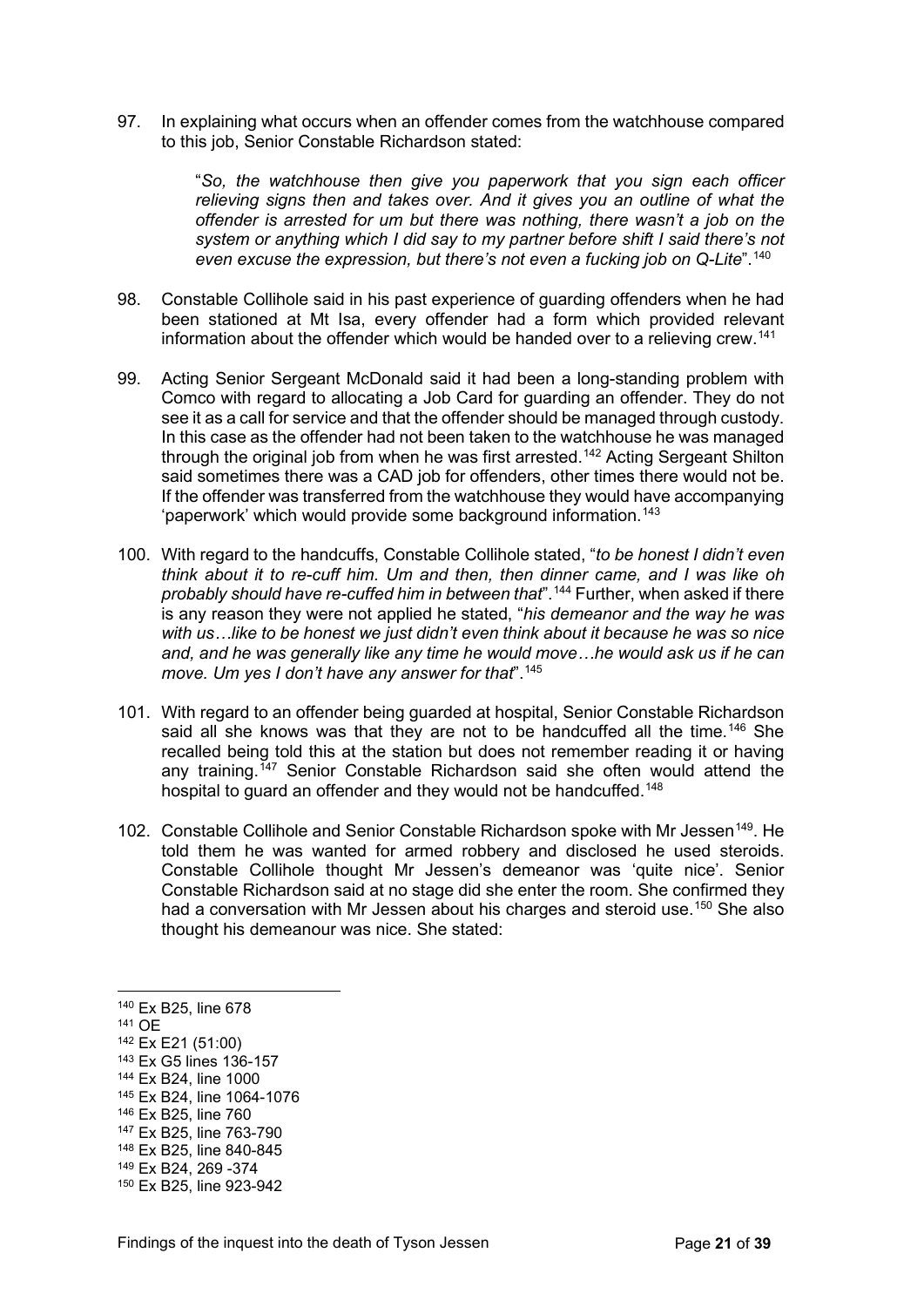*"he didn't seem, he wasn't aggressive towards police he was very um friendly um and yeah I know he had a lot of facial tattoos, but I don't judge people by that, so I just thought oh he seems like a, a young fellow that had just done the wrong thing"*. [151](#page-21-0)

- 103. Constable Collihole and Senior Constable Richardson posted themselves outside Mr Jessen's room with the door open. Mr Jessen asked to go to the toilet. Constable Collihole escorted Mr Jessen who was in leg shackles to the toilet without incident.[152](#page-21-1) Sometime after that, Senior Constable Richardson left the area to go to the toilet. There were no issues with Mr Jessen.<sup>[153](#page-21-2)</sup>
- 104. Senior Constable Richardson said it was not usual practice to seek relief to go to the toilet and that you would just go and leave one officer with the offender. She estimated an officer would be away a couple of minutes at a time. She did not alter any control measures when Constable Collihole went to the toilet, she just watched Mr Jessen.[154](#page-21-3) She conceded by this time Mr Jessen had advised her he was wanted for armed robbery by Victoria police. She acknowledged her decision not to re-cuff Mr Jessen at that time was a poor decision.<sup>[155](#page-21-4)</sup> Constable Collihole also conceded they did not conduct a risk assessment when they arrived, when they went to the toilet or when he left the ward.<sup>[156](#page-21-5)</sup>
- 105. Senior Constable Richardson received a call from Acting Sergeant Shilton to advise they were not going to be relieved. Shortly thereafter, at about 8.30pm, Senior Constable Richardson spoke to Acting Sergeant Shilton again and told her Constable Collihole wanted to get something to eat and that her food was at the station and asked her to bring it up.<sup>[157](#page-21-6)</sup> Senior Constable Richardson said it is likely Mr Jessen could hear her part of the conversation she was having with Acting Sergeant Shilton.<sup>[158](#page-21-7)</sup>
- 106. Senior Constable Richardson told Constable Collihole he was to go and buy himself some dinner, go back to the station to grab her dinner and then grab a couple of coffees and then come back.[159](#page-21-8) Constable Collihole understood Acting Sergeant Shilton was to relieve him.[160](#page-21-9) Because the lift closed off at 9.00pm, she encouraged Constable Collihole to go, on the understanding Acting Sergeant Shilton was on her way up.<sup>[161](#page-21-10)</sup> Senior Constable Richardson did not reconsider the risk, including her small stature and being left alone with Mr Jessen. She reiterated this was due to complacency and was a poor decision on her part.<sup>[162](#page-21-11)</sup> She explained on other occasions when guarding offenders, officers had left for a coffee or to have a smoke and that was basically normal practice and generally the offenders were not handcuffed.[163](#page-21-12)

<span id="page-21-12"></span><span id="page-21-11"></span><span id="page-21-10"></span><span id="page-21-9"></span><span id="page-21-8"></span><span id="page-21-7"></span><span id="page-21-6"></span><span id="page-21-5"></span><span id="page-21-4"></span><span id="page-21-3"></span><span id="page-21-2"></span><span id="page-21-1"></span><span id="page-21-0"></span><sup>151</sup> Ex B25, line 985 <sup>152</sup> Ex B24line 378 – 417 <sup>153</sup> Ex B24, line 417-420 <sup>154</sup> OE <sup>155</sup> OE <sup>156</sup> OE <sup>157</sup> Ex B25, line 1168- 1174 <sup>158</sup> OE <sup>159</sup> Ex B24 line 430 -443 <sup>160</sup> Ex B24 line 437 <sup>161</sup> OE <sup>162</sup> OE <sup>163</sup> OE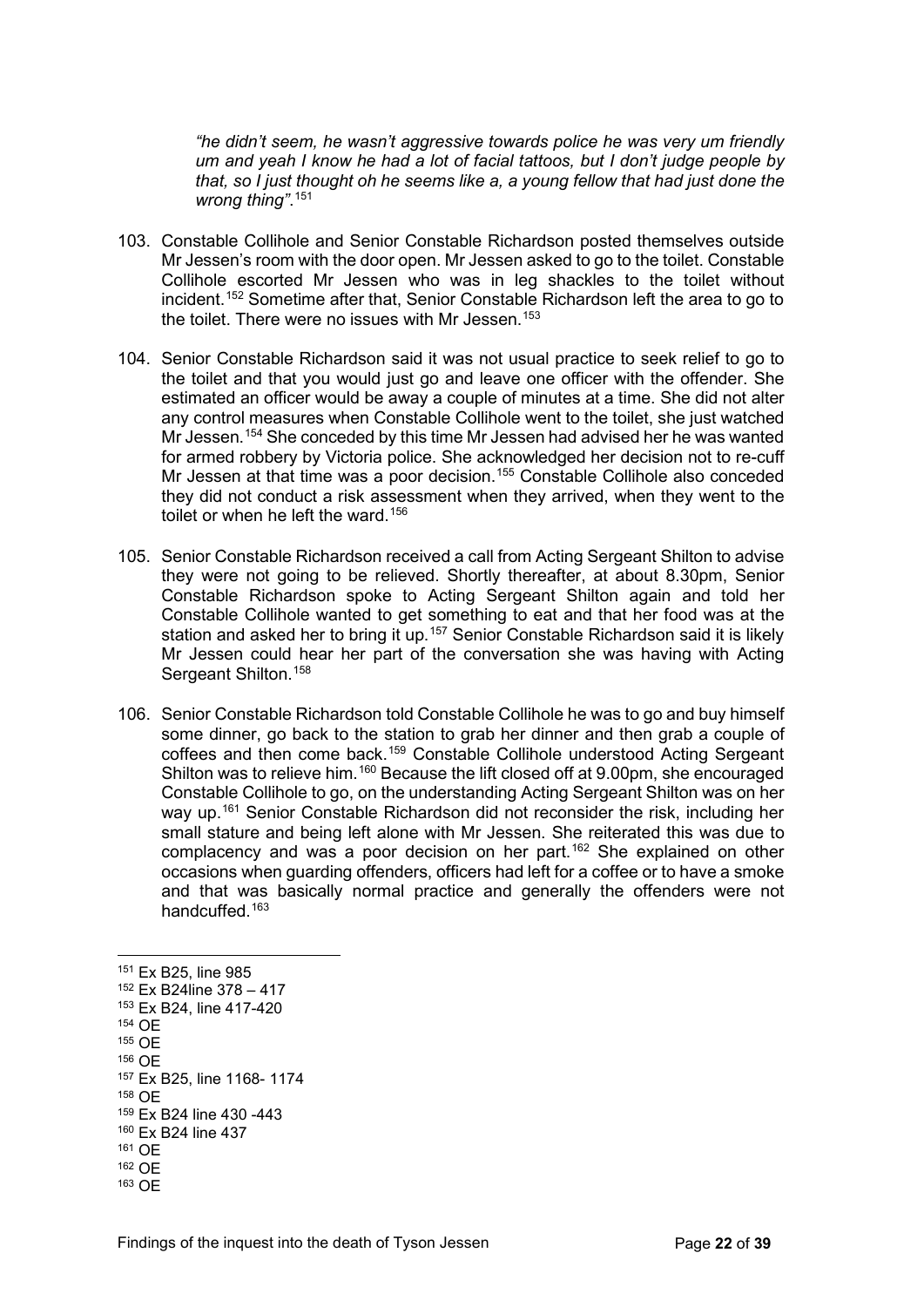- 107. Senior Constable Richardson spoke again to Acting Sergeant Shilton after Acting Sergeant Shilton had arrived at the hospital. She told Acting Sergeant Shilton, 'hurry up because Isaac's just left'. Acting Sergeant Shilton said she was on her way.[164](#page-22-0) Mr Jessen was able to overhear their conversation.<sup>[165](#page-22-1)</sup> Acting Sergeant Shilton expected both officers would remain guarding Mr Jessen until she arrived and when she realised Senior Constable Richardson was on her own, she quickly made her way up to the ward.<sup>[166](#page-22-2)</sup> Senior Constable Richardson confirmed she had her back to Mr Jessen when she was alone and speaking on her mobile phone to Acting Sergeant Shilton.<sup>[167](#page-22-3)</sup>
- 108. Senior Constable Richardson agreed, had she had Mr Jessen's name and looked him up on Q-Lite, the information available to her (which was shown to her) would have changed her risk assessment as to how to guard Mr Jessen.<sup>[168](#page-22-4)</sup>
- 109. As Constable Collihole was exiting the hospital, he ran into Acting Sergeant Shilton. He directed her to go through the Emergency Department due to the lifts closing off and walked down to the Emergency Department with her. As they were walking, they saw three security guards running and Sergeant Shilton advised she would follow them as they would be able to swipe her up to Ward 7D.<sup>[169](#page-22-5)</sup>
- 110. Registered Nurse Gabrielle Kelly was on duty as Team Leader in Ward 7D on the night of Mr Jessen's death. She heard a person in distress and furniture flying and went to investigate. She saw Senior Constable Richardson on the floor in the doorway to Mr Jessen's room, trapped between the door and the bed. Mr Jessen was hunched over Senior Constable Richardson punching her in the face. She saw him hit her at least six times. RN Kelly stood between SC Richardson and Mr Jessen, trying to block his blows. He then pushed RN Kelly away and punched RN Kelly in the head, forcing her out of the room. Mr Jessen then said, "*I'm going to shoot her*".
- 111. While RN Kelly recalled that Mr Jessen dragged Senior Constable Richardson into the room and shut the door, Senior Constable Richardson said that he tried to close the door but failed. RN Kelly walked towards the nurse's station and heard three bangs from the room. She thought that Senior Constable Richardson had been shot and called code black indicating a major security incident. She then saw Senior Constable Richardson hunched in hallway and went to her aid, covering her with a blanket.[170](#page-22-6) She later called code blue indicating a major medical incident. It was concluded that RN Kelly's bravery allowed Senior Constable Richardson time to remove her service weapon from the holster and defend herself from the attack.<sup>[171](#page-22-7)</sup>

<span id="page-22-0"></span><sup>164</sup> Ex B25, line 1185-1190

<span id="page-22-1"></span><sup>165</sup> Ex B25, line 1834-1840

<span id="page-22-2"></span><sup>166</sup> Ex G5lines 171-182

<span id="page-22-3"></span><sup>167</sup> OE

<span id="page-22-4"></span><sup>168</sup> OE

<span id="page-22-5"></span><sup>169</sup> Ex B24, line 443 - 459

<span id="page-22-6"></span><sup>170</sup> Ex A6, 15.26

<span id="page-22-7"></span><sup>171</sup> Ex A6, 15.26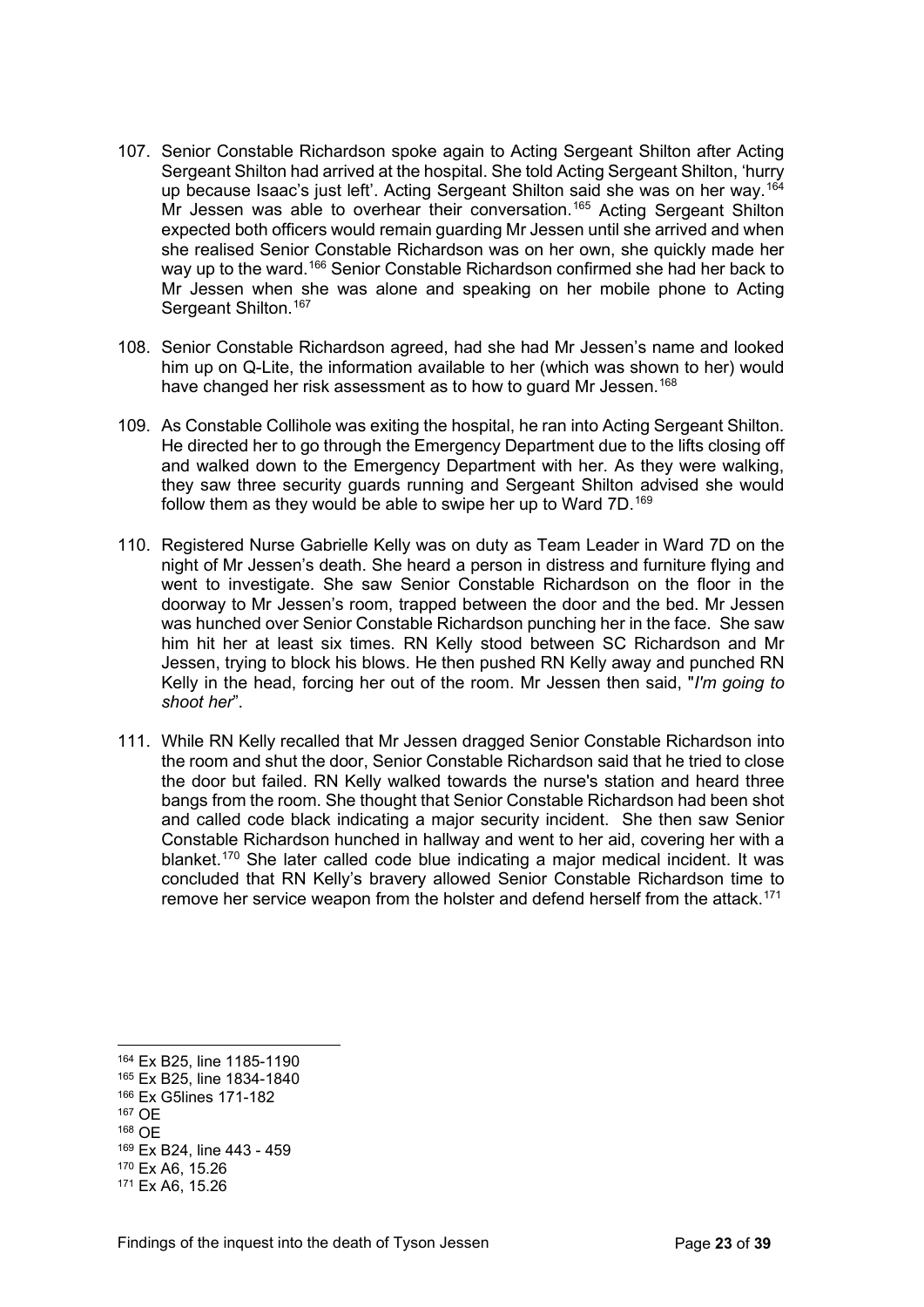#### **Conclusions on Factual Inconsistencies**

- 112. The inquest was held close to three years after Mr Jessen's death. During the course of the inquest and throughout the material several factual inconsistencies emerged. I do not consider any witness intended to mislead or was untruthful in his or her evidence.
- 113. The evidence supports the conclusion that Senior Sergeant Heene (as he then was) did not brief the incoming officers, including Acting Sergeant Shilton, with Mr Jessen's name and that he was violent and dangerous. The effect of this was that this information was not provided by Acting Sergeant Shilton to Senior Constable Richardson and Constable Collihole.
- 114. However, there is no evidence that any officer was prevented from making the necessary further enquiries either within QPS or via QPrime to obtain this information before guarding Mr Jessen over protracted periods. Further, Mr Jessen's name could have been obtained from hospital staff on arrival at the hospital, enabling any officer to carry out a search on QPrime to locate Mr Jessen's history and to review any relevant flags or cautions.
- 115. I also accept the evidence of Constable Whalin over that of Senior Sergeant Heene regarding whether instructions were given about not removing handcuffs. Constable Whalin impressed me as a witness, and it would be illogical that he would have carefully considered the removal of the handcuffs including reviewing the relevant sections of OPM if he been directed that they were not to be removed.
- 116. Taking into account the evidence of DDO McDonald and Senior Constable Franklin, I accept that Senior Constable Kolera was the shift supervisor on the evening of Friday 9 November 2018. However, DDO McDonald acknowledged he did not recall the briefing he gave Senior Constable Kolera. Senior Constable Kolera's instructions to Senior Constable Franklin were that she was to guard Mr Jessen but to telephone DDO McDonald to find out further information. While Senior Constable Kolera may have known some information about Mr Jessen, he was reliant on the handover of Senior Sergeant Heene.
- 117. I am also unable to conclude that there was general complacency by many officers as suggested by Senior Constable Richardson with regard to leaving an uncuffed offender at the hospital to leave for a coffee or a cigarette. The evidence of the many other officers interviewed following Mr Jessen's death and the actions of those officers in managing the risk of an offender in custody does not support that proposition.

## <span id="page-23-0"></span>**Autopsy results**

- 118. An autopsy was carried out by experienced Forensic Pathologist, Dr Rohan Samarasinghe on 12 November 2018. The post-mortem examination showed Mr Jessen had sustained three gunshot wounds:
	- a) One to the front of the neck and exit to the back of the right side of the neck. "*There was associated severe disruption to the larynx and right carotid arter*y";
	- b) One in the front of the chest without an exit wound. "*The bullet had traversed through the right chest cavity and lung and entered the right upper arm*";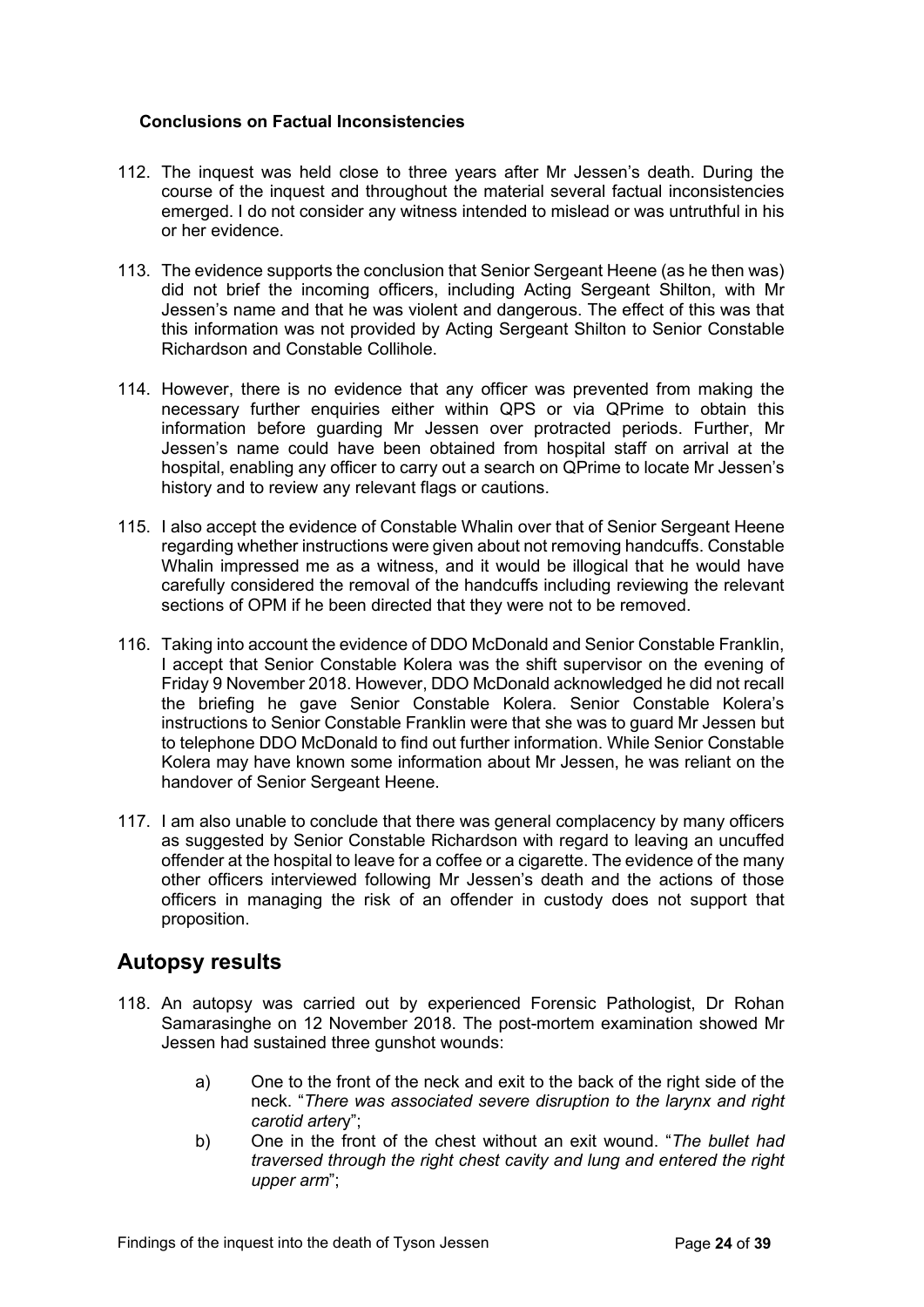- c) One in the left lower chest. "*The bullet had passed through the chest wall, diaphragm, upper abdomen (spleen) and re-entered the chest cavity damaging the left lung, heart and blood vessels. The bullet was recovered from the upper mediastinum*".[172](#page-24-0)
- 119. The toxicology report revealed the presence of Stanozolol (synthetic steroid) and Ondansetron (antiemetic) in antemortem blood. Stanozolol and Metoprolol (antihypertensive) were detected in Mr Jessen's post-mortem femoral blood.<sup>[173](#page-24-1)</sup>
- 120. Dr Samarasinghe formed the view the cause of death was gunshot wounds of the neck, chest and abdomen. There was no obvious significant cardiac abnormality detected. Mr Jessen's previous tachyarrhythmia was likely provoked by physical stress<sup>[174](#page-24-2)</sup>

## **Investigation findings**

121. Detective Senior Sergeant Ian Thompson of the QPS Internal Investigations Group, Ethical Standards Command was the Principal Investigator into Mr Jessen's death. DSS Thompson provided a detailed report addressing the circumstances surrounding the death.<sup>[175](#page-24-3)</sup> DSS Thompson concluded:

> "*In the absence of a secure custodial facility and guiding policy and procedure* (QPS) *the detention of Tyson Jessen became the responsibility of individual officers who had to form their own risk and tactical assessments of the risks presented by Tyson Jessen's detention. The various officers who were tasked to guard Tyson Jessen were of a diverse mix of age, sex, education and experience and this affected how they undertook risk assessments*. [176](#page-24-4)

> … *In the absence of policy officers had to rely on their own judgements. Tyson Jessen was a physically imposing individual who was covered in tattoos that made him look quite fierce. Against this perception was the evidence of officers that he was compliant and reasonable and was not exhibiting any behaviors that suggested he was an imminent risk. By the time SC Richardson took over the guard detail the information that had been originally relayed by Detectives to the first guarding officers had been lost and instead replaced by the individual assessments of uniform officers who were handing over custodial duties to the incoming officers.[177](#page-24-5)*

> *With the benefit of hindsight and investigation SC Richardson's assessment of the risk posed by Tyson Jessen was clearly erroneous. However, in the face of available information provided by other officers, guidance of policy, guidance by supervisors (Comco or DDO) and the demonstrated compliant and non threatening actions of Tyson Jessen then her decisions are reasonable.*

<span id="page-24-0"></span><sup>172</sup> Ex A4, p17

<span id="page-24-1"></span><sup>173</sup> Ex A5

<span id="page-24-2"></span><sup>174</sup> Ex A4, p18

<span id="page-24-3"></span><sup>175</sup> Ex A6

<span id="page-24-4"></span><sup>176</sup> Ex A6, para 3 .18

<span id="page-24-5"></span><sup>177</sup> Ex A6, para 3.21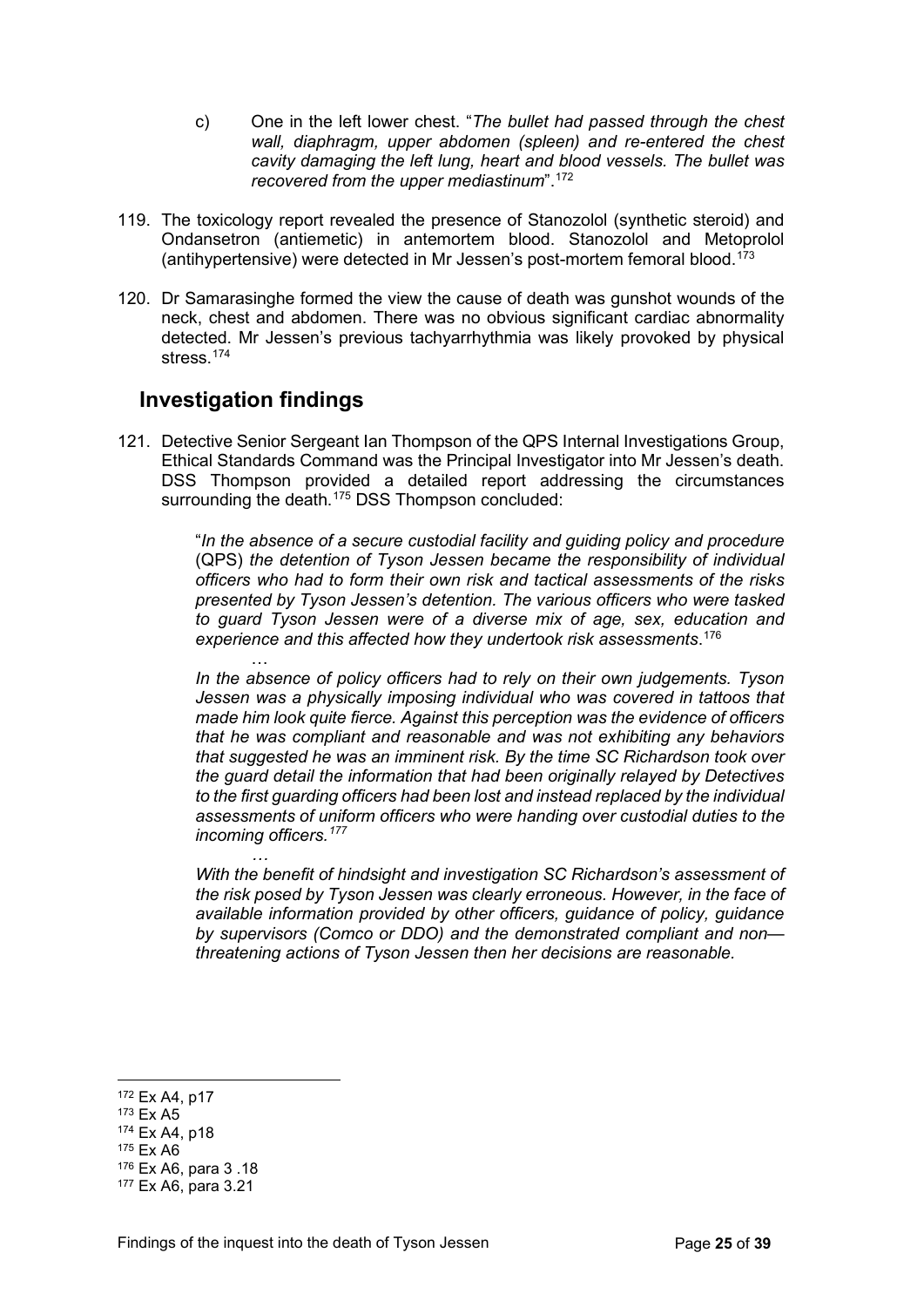*It would be easy to criticize SC Richardson for her perceived naive risk assessment of Tyson Jessen, however the QPS should and must put in place systems that draw back the insistence that risk assessment is the prerogative of individual officers and in situations such as this a formal risk assessment is undertaken, formalised and instructed to all officers with systems put in place to ensure compliance. [178](#page-25-0)* (emphasis added)

*There is no evidence to support a criminal offence against any person other than Jessen. There is no evidence to support any breach of discipline or misconduct against any Police officer regarding Jessen's death. Having regard to the circumstances of this case do not recommend any disciplinary or restorative action regarding SC Richardson or any other Police officer.[179](#page-25-1)*

- 122. DSS Thompson's report noted there were no procedures within the QPS or interagency agreements on how offenders should be secured in medical facilities. If Mr Jessen had been 'processed' through a watchhouse he may have been transferred to Queensland Corrective Services (QCS) and then taken to the Princess Alexandra Hospital (PAH) Secure Unit. However, as he needed cardiac monitoring he may have ended up in an open ward at that hospital in any event. Regardless of who is guarding the offender the risk for offenders, officers, staff and the public in medical facilities remains.<sup>[180](#page-25-2)</sup>
- 123. DSS Thompson reported that a number of steps have been taken in the Ipswich region, including an Ipswich Standing Instruction '*Guarding Persons in Custody in Hospital and related medical facilities'*. [181](#page-25-3)
- 124. On 16 July 2019, DSS Thompson forwarded a request to the Operational Review Unit (ORU) to create an interagency working group between QPS, Q-Health and QCS to consider the issue of the lack of secure medical facilities statewide and the creation of facilities, policies and procedures to manage the risk. [182](#page-25-4) DSS Thompson sought a recommendation for the creation of an interagency working group to consider and recommend outcomes to address the lack of secure medical facilities and policy and procedure in the guarding and custody of non-custodial offenders in medical facilities.<sup>[183](#page-25-5)</sup>
- 125. DSS Thompson also highlighted the need to review a number of internal QPS policies and processes:

*Recommendation 1: Review the OPM in relation to guarding of persons in custody at medical facilities, for the purpose of standardising a whole-of service approach to this type of activity and; use the Ipswich District Instruction as an exemplar to inform this review.*

*Recommendation 2: Review OPM 14.19.1 'Use of handcuffs' and remove ambiguity, particularly regarding ss (iii) not handcuff a person in custody to a*  fixed object; and review OPM 16.151 'Medical transfer of an offender' with a *view to removing ambiguity and clearly articulate the use of the QP0856 'Offender Medical Transfer, Treatment and Clearance Sheet' during all* 

*…*

<span id="page-25-0"></span><sup>178</sup> Ex A6, paras 4.15 and 4.16

<span id="page-25-1"></span><sup>179</sup> Ex A6, para 4.19

<span id="page-25-2"></span><sup>180</sup> Ex A6, para 4.22 to 4.24

<span id="page-25-3"></span><sup>181</sup> Ex A6, para 4.26

<span id="page-25-4"></span><sup>182</sup> Ex A6, para 4.31

<span id="page-25-5"></span><sup>183</sup> Ex A6, para 4.33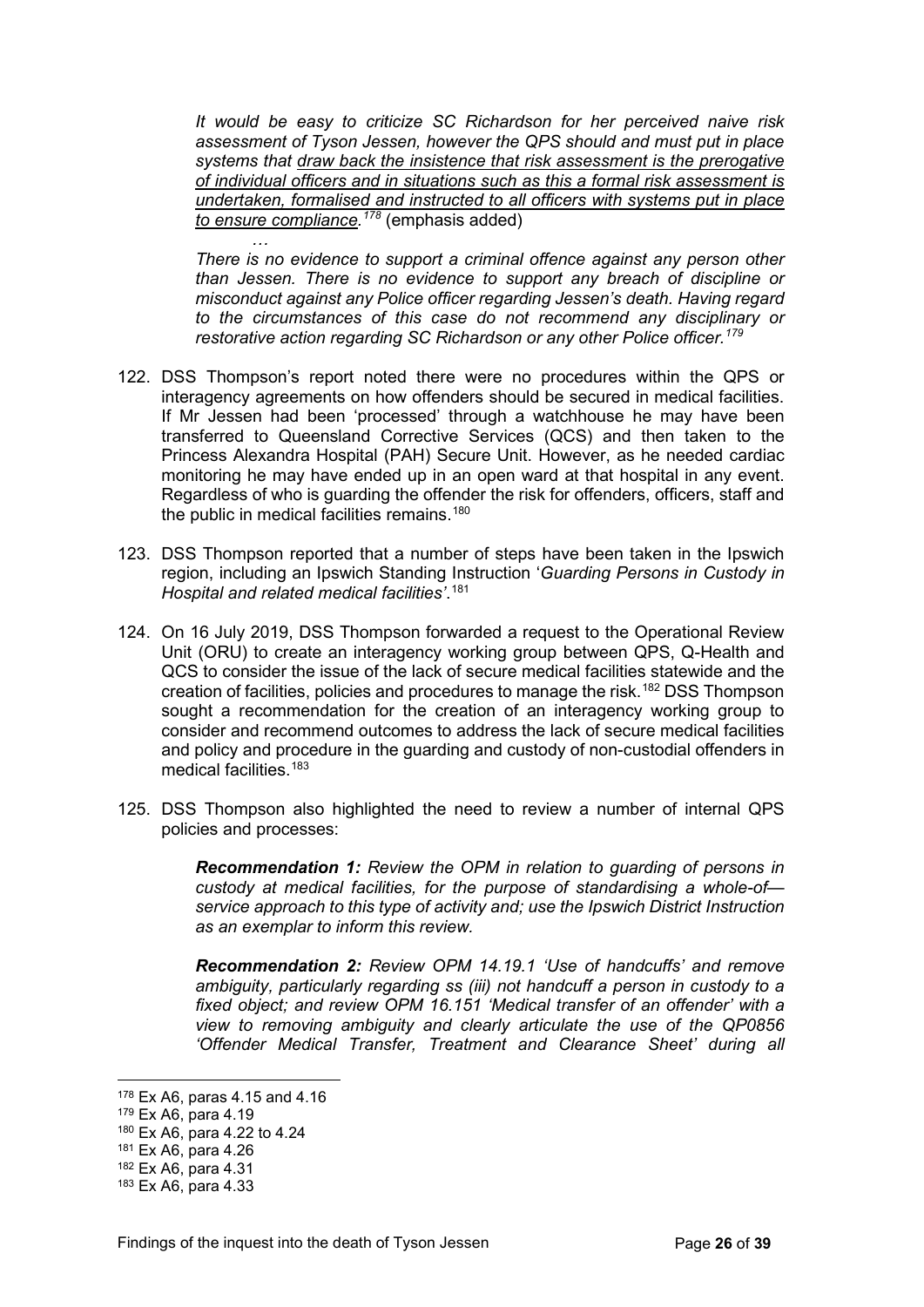*instances where an offender is in custody and receiving treatment at a medical facility.*

*Recommendation 3: Consider incorporating officer safety principles such as the ten fatal errors (including complacency) into the officer safety training curriculum. This concept is common within other Australian jurisdictions and overseas (refer also recommendation 6)*

*Recommendation 4: People Capability Command review the adequacy of recruit and in-service training curriculums regarding incident action planning with a view to promoting this as a standard approach for all police tasks. This includes the development of a basic aide memoir, based on the SMEAC model, for use by officers as a planning tool when formulating and communicating a response to allocated tasks.*

*Recommendation 5: A review of leg shackles and body belt equipment be conducted by the Operational Equipment section, in consultation with the State Watchhouse coordinator, to address gaps in training, policy and procedure and to research alternative methods of restraint which may be more fit for purpose.*

*Recommendation 6: Consider incorporating officer safety principles such as the ten fatal errors (including inattention/sleepy or asleep) into the officer safety training curriculum. This concept is common within other Australian jurisdictions and overseas (refer also recommendation 3).*

*Recommendation 7: ESC review targeted drug and alcohol testing requirements and, where appropriate, consider an alternative process.*

*Recommendation 8: That ESC review their post—incident procedures and, where appropriate, ensure that early contact and/or a briefing is provided to the Queensland Police Union of Employees (QPUE) and other interested entities.[184](#page-26-0)*

- 126. On 16 April 2021, Acting Inspector Tim Mowle of the Ethical Standards Command provided a Memorandum '*Status update – Review recommendations regarding the death of Tyson Jessen*' which was provided to the inquest. In the memorandum, Acting Inspector Mowle confirmed QPS Recommendations 1-6 have been implemented.
- 127. Recommendation 7 was implemented by the passage of the *Police Legislation (Efficiencies and Effectiveness) Amendment Act 2022* in March 2022. Recommendation 8 was noted but it was considered no further action was required.[185](#page-26-1)

<span id="page-26-0"></span><sup>184</sup> Ex A6, para 4.30

<span id="page-26-1"></span><sup>185</sup> Ex A7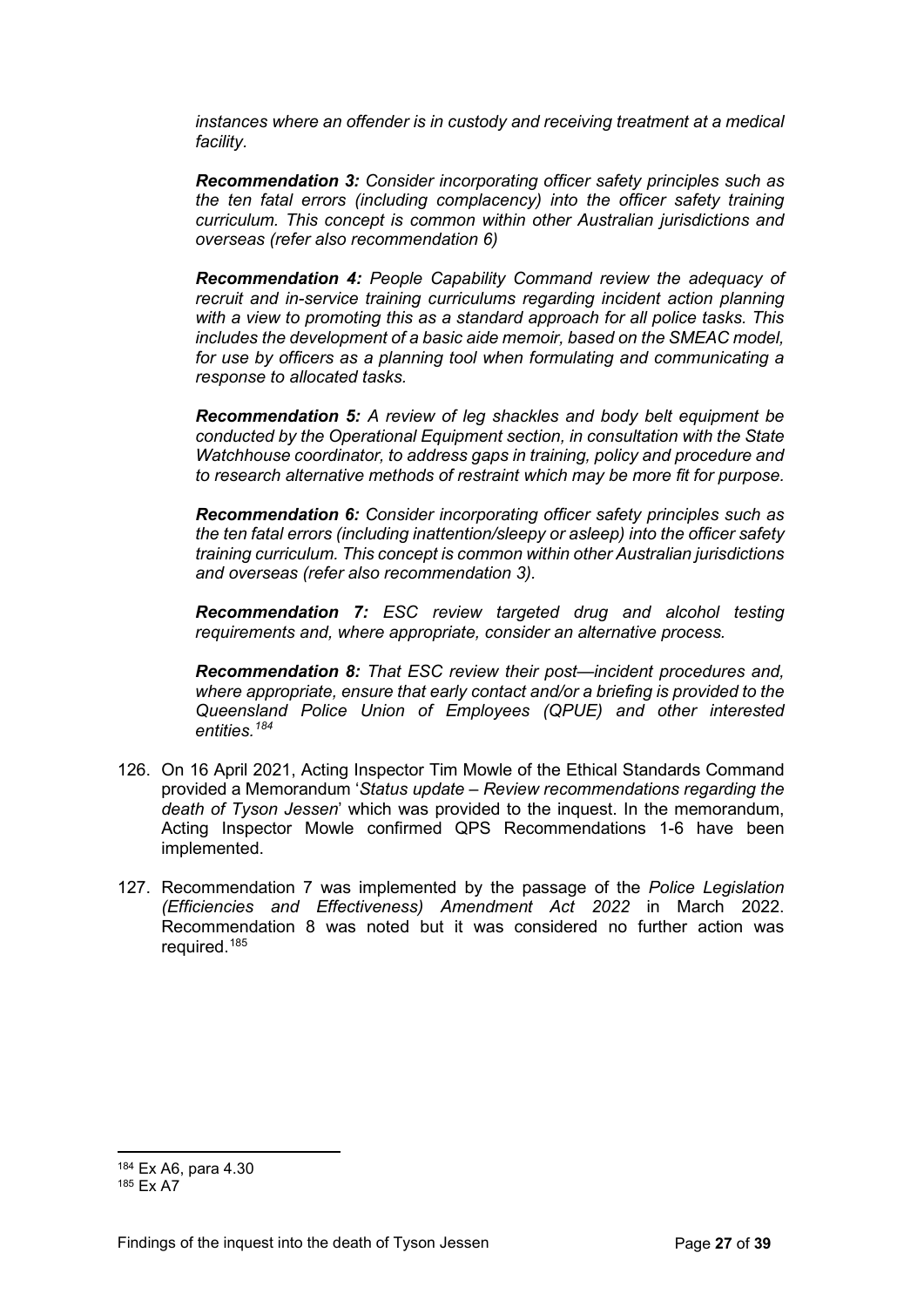## <span id="page-27-0"></span>**Conclusions on Issues**

### <span id="page-27-1"></span>*Coronial Issue 1: Findings required by s. 45*

<span id="page-27-2"></span>**Identity of the deceased** – Tyson Lee Jessen

- <span id="page-27-3"></span>**How he died** – **On 9 November 2018, Tyson Jessen was taken into** custody by the Queensland Police Service in relation to an arrest warrant issued by Victoria Police. During his arrest Mr Jessen developed cardiac symptoms and was admitted to the Ipswich Hospital for investigation and monitoring. While being guarded by a sole female police officer on 10 November 2018 in the Coronary Care Unit, Mr Jessen attacked the police officer, and in self-defence she shot him three times.
- <span id="page-27-4"></span>**Place of death** – Ipswich Hospital Chelmsford Avenue, Ipswich, Queensland

<span id="page-27-5"></span>**Date of death–** 10 November 2018

<span id="page-27-6"></span>**Cause of death** – Gunshot wounds of the neck, chest and abdomen.

### <span id="page-27-7"></span>*Coronial Issue 2:*

*The facilities and resources available to securely accommodate and supervise Mr Jessen while he was in police custody as an acute inpatient at the Ipswich Hospital; and what, if any additional steps were undertaken by the hospital and the QPS to manage the risk of accommodating Mr Jessen at the hospital.*

- 128. The treating clinicians determined Mr Jessen required cardiac telemetry monitoring due to the nature of his symptoms. Patients requiring cardiac monitoring were admitted to the Coronary Care Unit (CCU) of Ward 7D at the Ipswich Hospital.[186](#page-27-8) The decision was based on the clinical needs of the patient. Mr Jessen was admitted to a single room (Room 1) of Ward 7D. He was located as far away from other patients as possible, as he was in police custody. At the time of his admission there was no formal policy or processes concerning the hospitalisation of an offender who required police guarding at the Ipswich Hospital.<sup>[187](#page-27-9)</sup>
- 129. Mr Tallis confirmed the accommodation of an offender in hospital depends on their clinical needs and that it is for the Queensland Police Service to keep the offender secure. The same scenario could occur in other hospitals across the State where an offender requires, for example, cardiac monitoring.
- 130. The hospital has since implemented a policy, 'Management of Patients in Queensland Police Service or Queensland Corrective Services Custody within the

<span id="page-27-8"></span><sup>186</sup> Ex G22, p1

<span id="page-27-9"></span><sup>187</sup> Ex G22, p2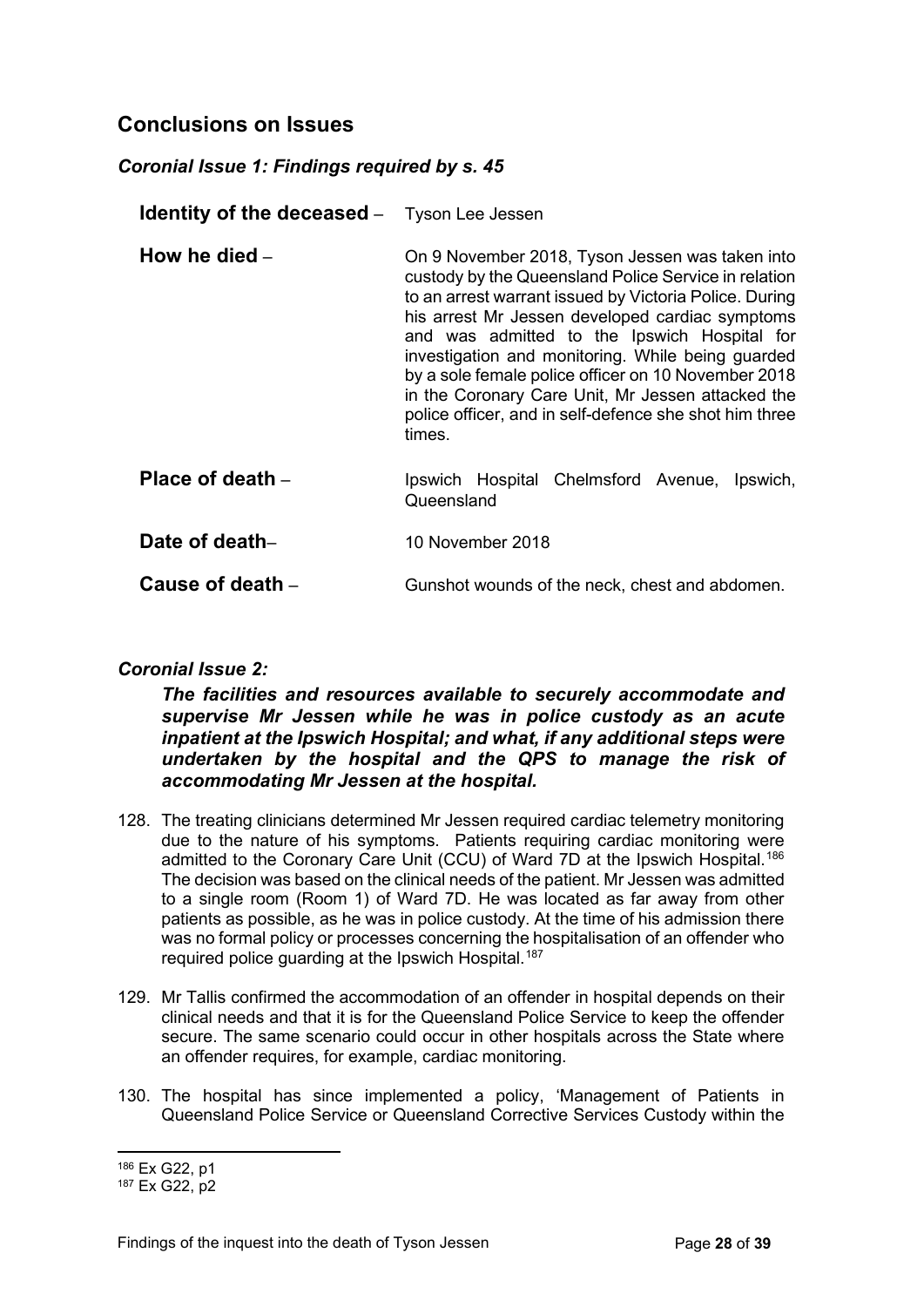Ipswich Hospital Clinical Areas'.<sup>[188](#page-28-0)</sup> While the policy requires better communication from the Queensland Police Service and understanding by the clinical staff of the risks associated with an offender, the resourcing for guarding and decision making about restraints such as handcuffs falls to the Queensland Police Service.

- 131. Following the inquest hearing, West Moreton Health advised there were no secure units in Queensland, New South Wales, Victoria or Western Australia to house offenders requiring acute clinical care while in police custody. Each State has a dedicated secure unit to treat incarcerated prisoners who are in correctional custody. However, as indicated by Mr Tallis, even correctional prisoners with certain clinical conditions (such as Mr Jessen) cannot be treated in a secure unit such as that within the PAH, but would need to be accommodated in open acute specialist clinical units.
- 132. I agree with the submission from West Moreton Health that it is clear from the evidence that Mr Jessen presented to the Ipswich Hospital with symptoms which warranted immediate assessment, treatment and ongoing management and monitoring. Having regard to his clinical needs, I conclude that Mr Jessen was appropriately accommodated by the Ipswich Hospital in Room 1 of the Cardiac Care Unit.
- 133. The task of guarding Mr Jessen in an acute care hospital ward was described by a number of police officers as 'high risk'. This was because the hospital is not a secure facility, has members of the public and patients in close proximity and persons are not easily identifiable. While it was argued a secure facility should be available for offenders in police custody, this would not be feasible in all clinical scenarios and in all geographical settings. As a consequence, the Queensland Police Service needs to be able to manage the risks associated with guarding offenders in an acute hospital setting.
- 134. OPM 16.15.1 'Medical transfer of an offender' included a section for when an offender was taken to a hospital or other medical facility to receive medical treatment following arrest and before acceptance at a watchhouse.<sup>[189](#page-28-1)</sup> There are a number of requirements of the arresting officer. One of those being "*whenever possible completes Parts 'A' and 'B' of the QP 0856: 'Offender Medical Transfer, Treatment and Clearance Sheet' to the best of their ability and information available*".
- 135. Acting Inspector Mowle confirmed the grey shaded box requiring a risk assessment on the current QP 0856 was inserted into the form following Mr Jessen's death.<sup>[190](#page-28-2)</sup> There is no reference to the completion of a risk assessment by the arresting officer or any other officer in the OPM. There is also no reference to an officer identifying any specific guarding requirements of the offender in the OPM.
- 136. There was an 'Establishment Instruction' for the Ipswich District Watchhouse 3.5/2018 in place at the time. This applied to an offender who was being guarded at the hospital and who had been processed through the watchhouse. It required the designated OIC, shift supervisor or DDO to make an assessment and negotiate the supply of officers to guard the offender. It also stipulated:

<span id="page-28-0"></span><sup>188</sup> Ex G22.4

<span id="page-28-1"></span><sup>189</sup> Ex G16, p2

<span id="page-28-2"></span><sup>190</sup> OE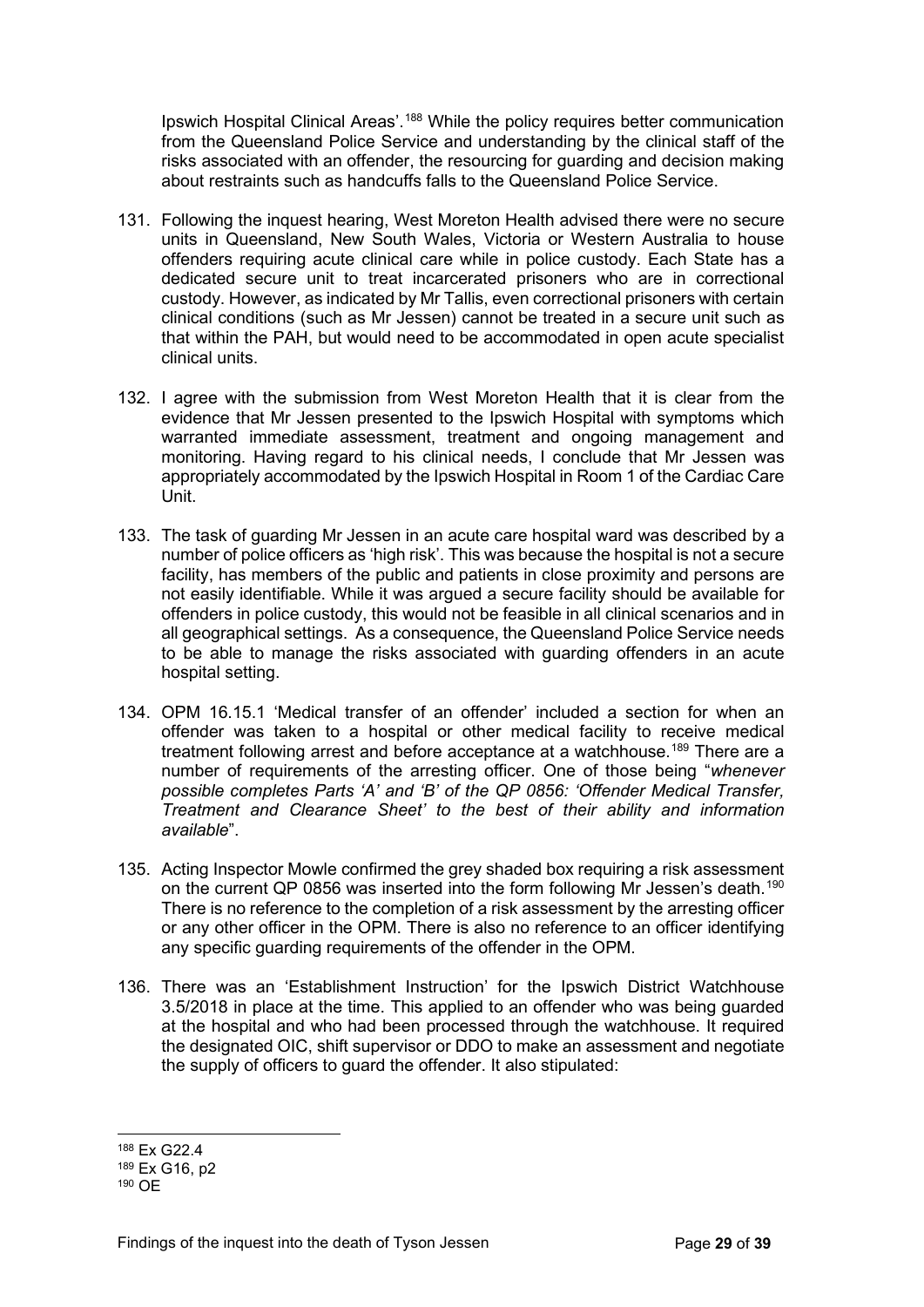- a) *No officer should perform more than 4 hours continuous guard duty.*
- b) *The officer will maintain log of duties and record the offender's visitors.*
- c) *The officer shall book out a portable radio and provide half hourly sitreps on the status of the offender, and if any problems are being encountered, to the DDO. If radio communications is not acceptable to hospital staff, the officer is to make arrangements to use the ward telephone to contact the DDO, and to provide the DDO with the contact number.*
- d) *Where possible officers performing guard duty should make arrangements to have a laptop computer or QLite with them so they can attend to outstanding correspondence but be diligent in guarding of the offender.*
- e) *The DDO or shift supervisor is to maintain regular contact with the guarding officers should they not receive the half hourly sit-rep to ascertain if the officer and offender are safe and well.*
- f) *The DDO or Watchhouse Manager will provide a briefing to the officer guarding the offender. This briefing is to include but not limited to, familiarization of the ward area, offender background including security risk and relief arrangements.*
- g) *The guarding officer is to ensure that at all times visual contact is maintained with the offender where possible. If the offender is utilising the bathroom facilities and an officer of the same sex is available, the officer is to accompany the offender and maintain discrete observation.*
- h) *The general duties shift supervisor are to encourage patrol crews to call into the hospital and physically check on the wellbeing of the guard. This may also be used as a toilet break by the guarding officer provided the offender is kept under observation by a police officer.[191](#page-29-0)*
- 137. The evidence was that this 'Instruction' only applied to the Ipswich Watchhouse and general duties officers would not have been aware of it unless they had also worked at the watchhouse. It is difficult to understand why this did not apply to all offenders and why general duties officers were not aware of the instruction when they were often tasked to guard watchhouse offenders at the hospital. In any event, there was no confirmation the instruction was being followed at the time, in particular in relation to the half hourly sit reps and follow up by the DDO.
- 138. The evidence suggested officers would usually expect to be provided with an Offender Medical Transfer, Treatment and Clearance Sheet where they were tasked to guard an offender at the hospital but that this did not always occur. If this was the repository of information in such scenarios, it is difficult to understand why an 'oral briefing' alone was accepted as the norm when the 'paperwork' was not available.

<span id="page-29-0"></span><sup>191</sup> ExG30, p43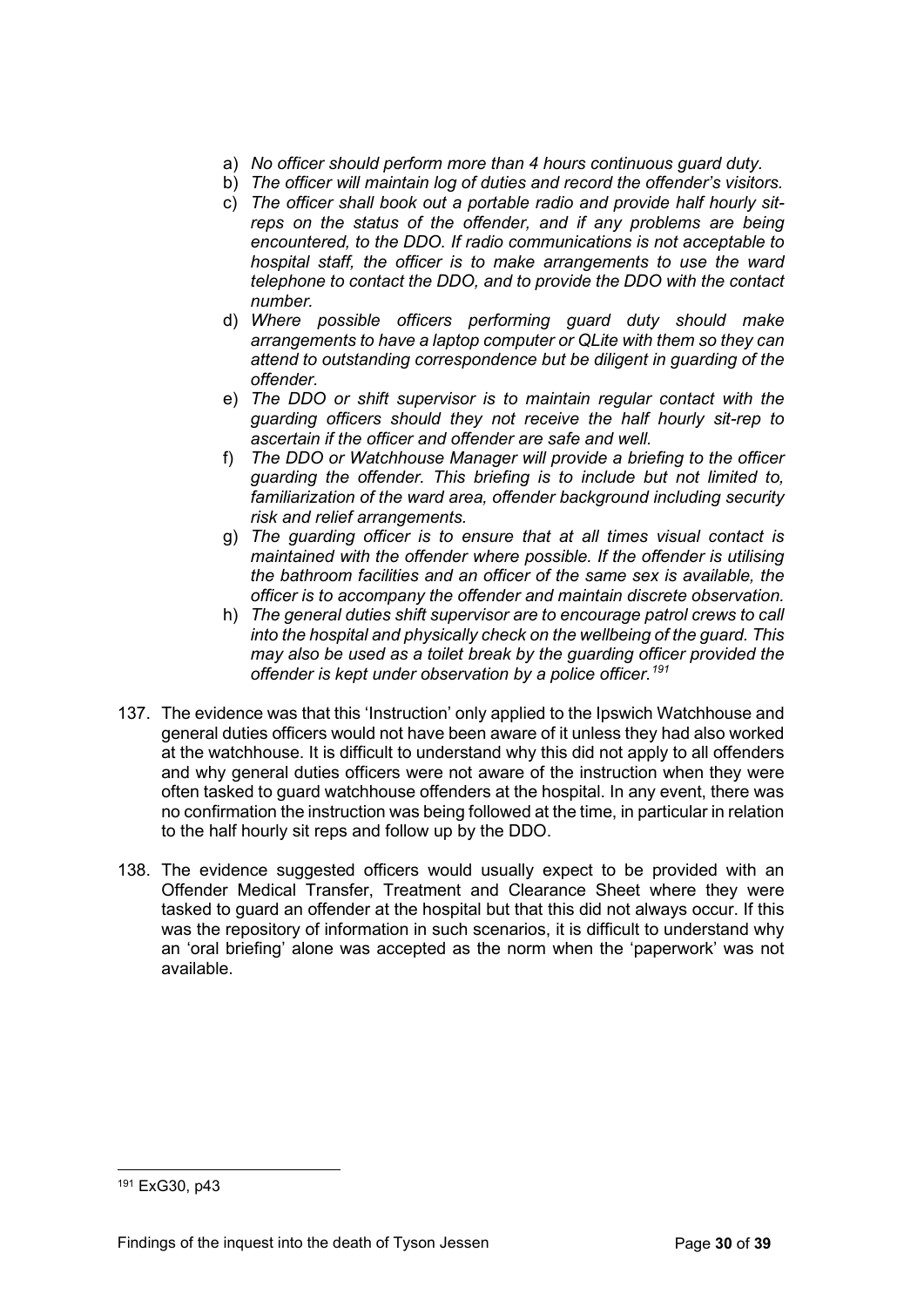139. Senior Sergeant Hayden provided a statement as part of the investigation. Senior Sergeant Hayden was previously the Officer in Charge of the Operational Skills Section at the Queensland Police Academy. He stated,

> "*good policing practice is to perform a continual threat assessment as to the level of risk both real and potential. During any interaction, officers are to conduct a continual threat assessment…Threat assessment requires continuous re-evaluation being mindful that threat levels rise and fall during use of force incidents; Police Officers must therefore continuously reassess the situation and take appropriate safeguards. The product of the continuous threat assessment process is the creation of situational awareness".*

- 140. Senior Sergeant Burns-Hutchinson is the Officer in Charge of the Ipswich Station. It was her expectation that the shift supervisors would brief those staff tasked to guard an offender with the offender's name, why the offender was in custody, and any flags or warnings. She also expected an officer tasked to such a duty to confirm this information before guarding an offender in order to be situationally aware. She agreed an officer could not have situational awareness in guarding an offender if they did not have the offender's name and history.<sup>[192](#page-30-0)</sup>
- 141. As borne out by the evidence, there were a wide variety of approaches taken to assessing the risks involved in the guarding of Mr Jessen. In his report, DSS Thompson stated:

"*The various officers who were tasked to guard Tyson Jessen were of a diverse mix of age, sex, education experience and this affected how they undertook risk assessments*"[.193](#page-30-1)

- 142. DSS Thompson was not able to explain the divergence in approach and accepted the evidence did not support that officer experience necessarily played a part in the assessment of risk. While the degree of variability was concerning, I agree with Counsel Assisting's submission that the critical requirement is that officers arm themselves with the relevant information through QPrime (in addition to any briefing they receive) in order to undertake an appropriate risk assessment of the offender they are tasked to guard, and to adjust that risk assessment when circumstances change through the period of guarding.
- 143. QPrime contained a caution warning officers that '*Caution should be taken when dealing with Jessen - known to be violent'*. This should have been examined in circumstances where there was no Offender Medical Transfer, Treatment and Clearance Sheet which would have provided some information regarding the offender.

<span id="page-30-0"></span><sup>192</sup> OE

<span id="page-30-1"></span><sup>193</sup> ExA6, p71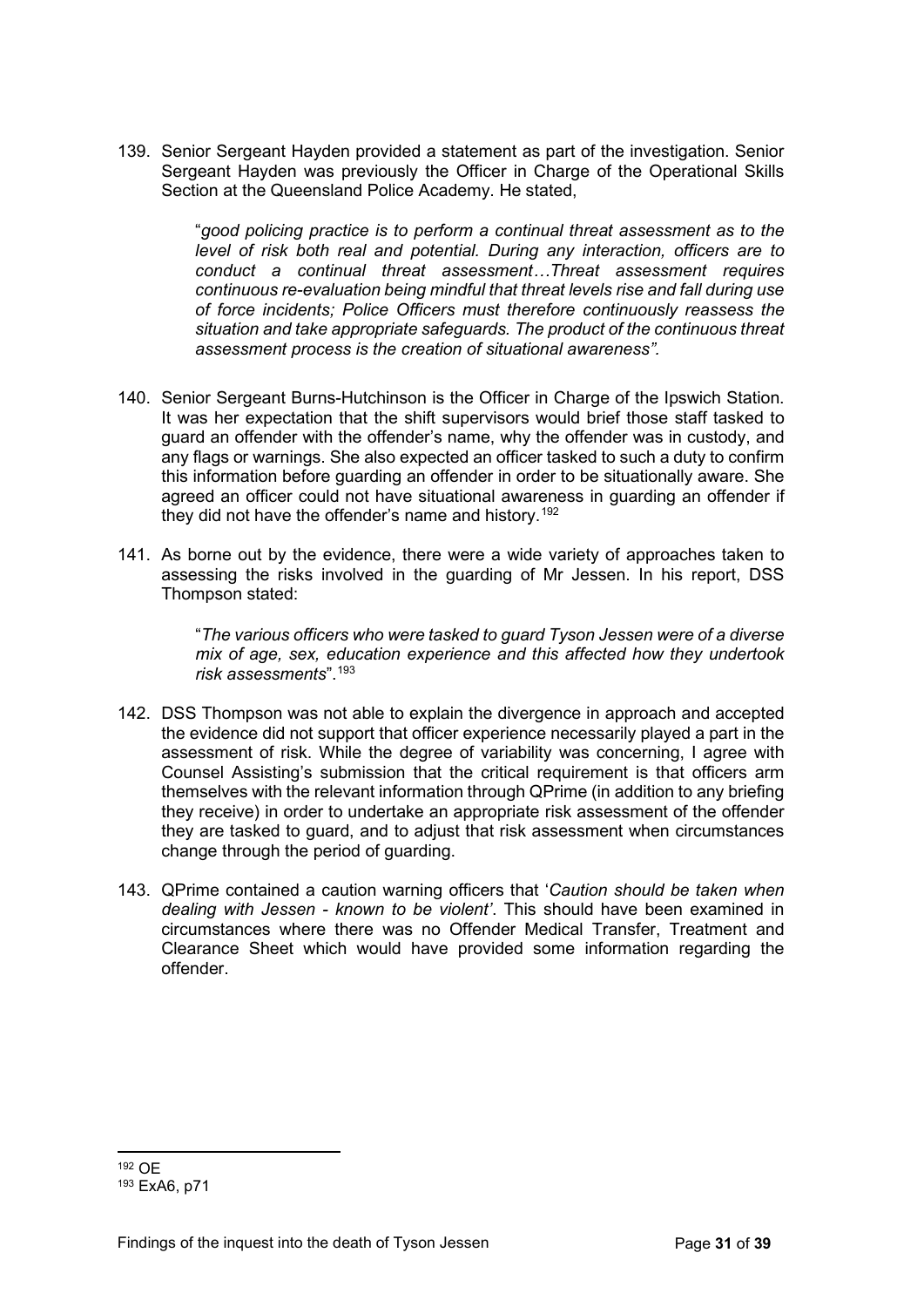- 144. I also agree with the submission that it was the responsibility of the individual officers to undertake a risk assessment to mitigate the risk. For example, Constable Whalin obtained as much information as he could about Mr Jessen from QPrime but still made the decision to leave the handcuffs off. I accept that in the absence of prescriptive guidelines or protocols, his interpretation of the OPM cannot be criticised. He managed the risk of the removal of the handcuffs by adopting other control measures which included standing up with OC spray in his hand and watching Mr Jessen when his partner went to get a coffee at the nurse's station, or when nursing staff entered the room. He also took into account that he was a much larger person than Mr Jessen.
- 145. A number of officers changed their control response when for example, Mr Jessen's handcuffs were removed, or when clinical staff entered the room. This included not taking eyes off Mr Jessen, standing up and watching him directly, going inside the room, and holding capsicum spray. Up until Senior Constable Richardson and Constable Collihole were guarding Mr Jessen, Mr Jessen was kept under close direct supervision by at least one officer. The periods when another officer was not present were short periods with that officer remaining within the clinical unit.
- 146. The system in place at the time of this death meant that Senior Constable Richardson and Constable Collihole relied on oral handovers which did not provide the necessary information concerning Mr Jessen. The result was they were not aware of the QPrime caution for Mr Jessen. They were likely lulled into a sense of false security due to Mr Jessen's demeanour and apparently compliant behaviour.
- 147. I agree that it is hard to comprehend that an officer would guard an offender without knowing the offender's name, history, offences and checking for any flags or cautions which had been identified regarding the offender. However, there were other officers who did not arm themselves with the information available on QPrime. By her own admission, had Senior Constable Richardson been aware of the caution she would have managed the risks associated with guarding Mr Jessen differently.
- 148. I conclude that the policies and processes of the Queensland Police Service concerning managing the risk of guarding an offender, such as Mr Jessen, who had not been processed through the watchhouse were inadequate.

#### <span id="page-31-0"></span>*Coronial Issue 3:*

#### *Whether the actions of the police officers who were tasked to guard Mr Jessen at the Ipswich Hospital before he attacked Senior Constable Richardson were appropriate in the circumstances.*

149. The OIC at Ipswich, Senior Sergeant Burns-Hutchinson, expected that the shift supervisors would adequately brief officers being tasked to guard Mr Jessen with his name, history, offences and any warning or flags. DDO McDonald said it was for the shift supervisors to discuss Mr Jessen with the crews who were being tasked to guard the offender.<sup>[194](#page-31-1)</sup>

<span id="page-31-1"></span><sup>194</sup> Ex G29, para 196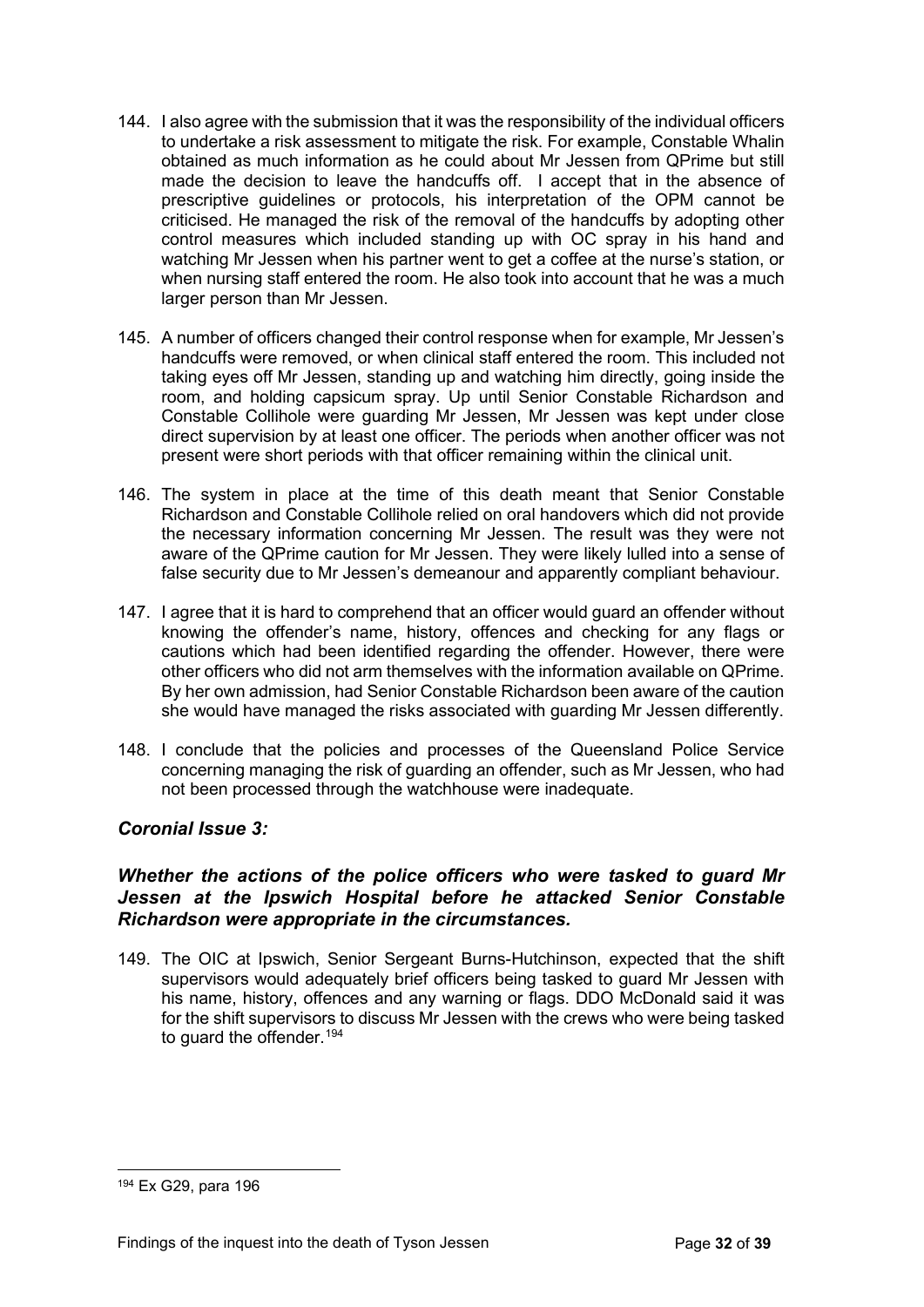- 150. Counsel Assisting submitted there was a failure by shift supervisors Sergeant Heene and Acting Sergeant Shilton to provide the officers they tasked to guard Mr Jessen with adequate information, and that if they were not aware of the pertinent details it was incumbent upon them to access that information. Counsel Assisting also submitted if they were not satisfied with the information available to them, they could have contacted the relevant District Duty Officer.
- 151. It was also expected that the officers tasked with guarding Mr Jessen were to undertake their own independent verification of the information available about the offender on QPrime.
- 152. However, it was clear that there was a handover meeting with DDO Andrews and Officers Heene and Shilton at the start of Acting Sergeant Shilton's 2:00pm shift where she was given limited information. DDO Andrews was aware that there had been a request for SERT/PSRT assistance to arrest Mr Jessen because of his history of firearms use and he was wanted for armed holdup. He did not share that information with Acting Sergeant Shilton but asked her to make enquiries about whether Mr Jessen could be assessed by a cardiologist and returned to the watchhouse that day.
- 153. I agree with the submission on behalf of Acting Sergeant Shilton that on 10 November 2018 there was a wider failure by officers in leadership positions in the Ipswich District to share pertinent information relevant to the risk posed by Mr Jessen which would have informed the officers tasked to guard Mr Jessen at the Ipswich Hospital.
- 154. A number of officers required a toilet break or to obtain coffee or water while they were guarding Mr Jessen. In doing so, before Senior Constable Richardson and Constable Collihole, no officer left the ward, and all remained in relatively close proximity to Mr Jessen's room. The OPM did not address how this would be managed by officers. While it was expected they would obtain relief from another officer, many said it was impractical.
- 155. Following the decision by Constable Whalin and Constable Morrison to leave the handcuffs off Mr Jessen, it was necessary to consider the control measures should one of the officers decide or need to leave, even for a short period. The simplest option would have been to replace the handcuffs. There was no reason why this could not have occurred.
- 156. However, as the officers who took over guarding duties from Constable Whalin and Constable Morrison were not informed, and did not inform themselves of the cautions applying to Mr Jessen, this did not occur to them. In addition, it seems there was some complacency and a false sense of security adopted by the officers due to Mr Jessen's demeanor and behaviour, which was reinforced at the handovers that day. It is apparent that this was regarded as a routine or mundane task with little appreciation of the specific risks attaching to Mr Jessen.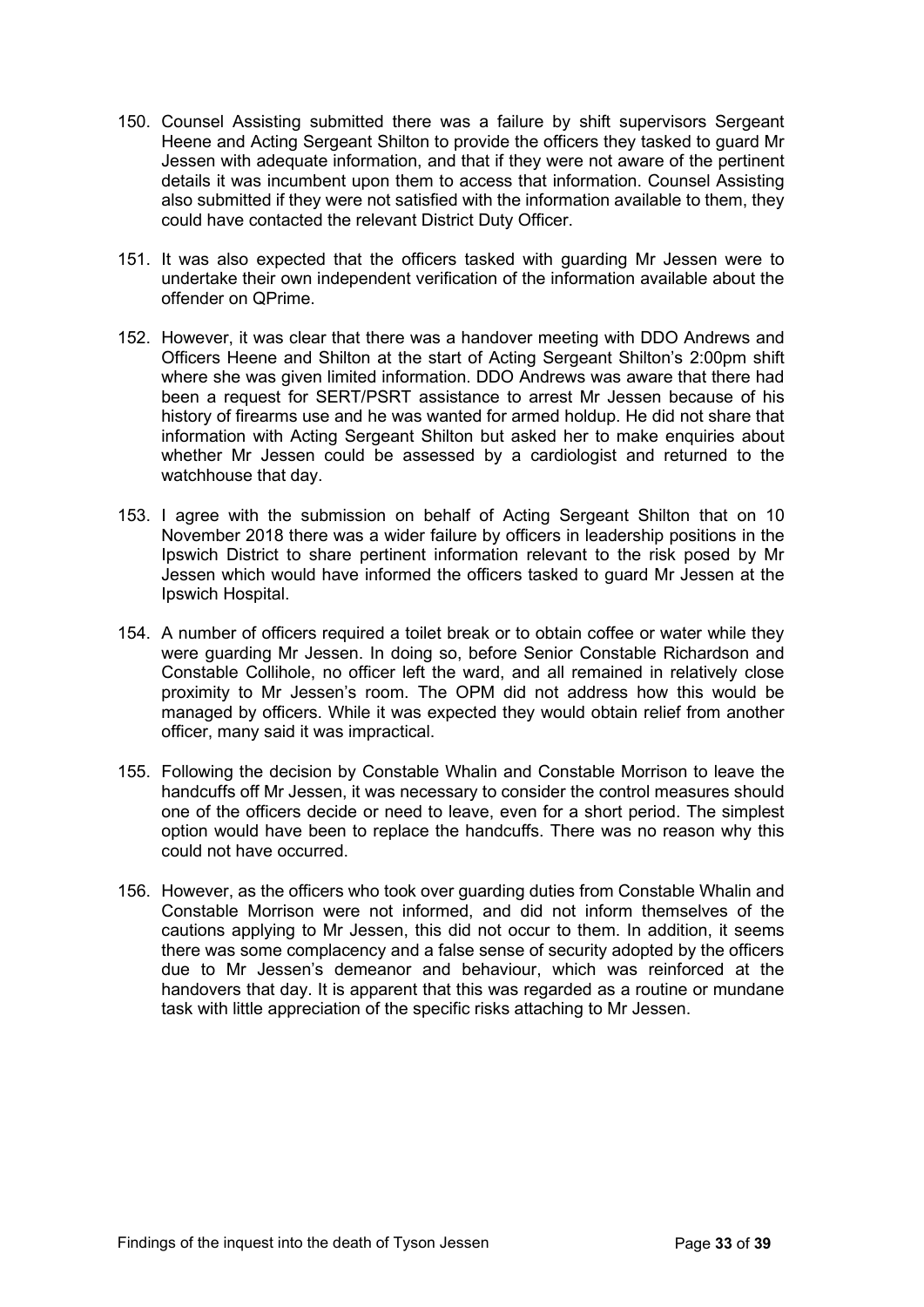- 157. I also accept the submissions from Counsel Assisting that Senior Constable Richardson and Constable Collihole made some poor decisions including:
	- Senior Constable Richardson discussing meal relief arrangements by telephone with Acting Sergeant Shilton and Constable Collihole in front of Mr Jessen. Control measures were available to Senior Constable Richardson and Constable Collihole which included re-handcuffing Mr Jessen to the bed and leaving Constable Collihole directly to observe Mr Jessen while she worked through the arrangements.
	- Permitting Constable Collihole to leave the ward before Acting Sergeant Shilton's arrival to the ward without completing a risk assessment and implementing further control measures which would have included reapplying the handcuffs and maintaining constant supervision of Mr Jessen.
	- After Constable Collihole left the ward, Senior Constable Richardson speaking with Acting Sergeant Shilton by mobile telephone with her back turned to Mr Jessen in circumstances where there was nobody watching Mr Jessen and Mr Jessen was not handcuffed.
- 158. It is apparent that this sequence of decisions enabled Mr Jessen to take advantage of the situation in order to attack Senior Constable Richardson. I conclude Senior Constable Richardson and Constable Collihole did not appropriately manage the risks associated with guarding Mr Jessen and did not adhere to good policing practice in maintaining situational awareness.
- 159. It is important to note that I have assessed these issues having regard to the facts and circumstances which presented themselves to the police officers on the night of Mr Jessen's death.
- 160. In assessing the actions of the officers, I am also mindful of hindsight bias the tendency of those with knowledge of an outcome to overestimate the predictability of what occurred relative to alternative outcomes that may have seemed likely at the time of the event. In most critical incidents there are a wide variety of issues at play, and a combination of systemic and individual factors. Poor communication, inadequate documentation and a lack of systems can result in poor decisions being made.
- 161. Notwithstanding, Senior Constable Richardson acted bravely in the face of the violent assault upon her by Mr Jessen. He clearly expressed an intent to harm her and likely would have caused serious harm to other persons in the hospital had he managed to seize her service revolver. I consider that the courage both she and RN Kelly displayed should be formally recognised and I understand that process has commenced.

<span id="page-33-0"></span>*Coronial Issue 4:*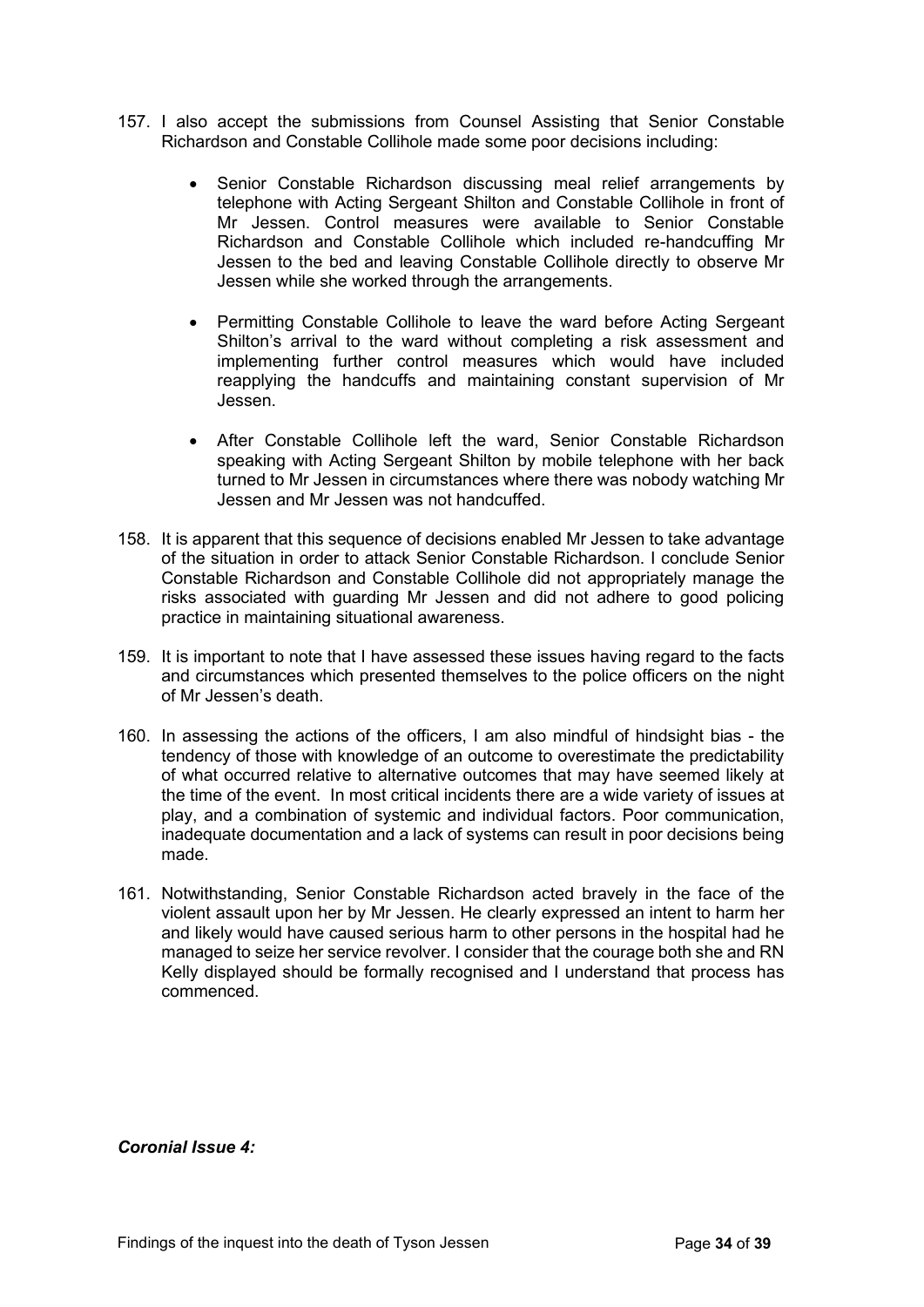#### *Whether the information which was known about Mr Jessen was appropriately relayed to the police officers guarding Mr Jessen after Mr Jessen was transferred to the Ipswich Hospital.*

- 162. The information provided by Victoria Police was comprehensive, in particular the 'Operative Pre-Deployment'. It is not clear from the evidence why this information was not attached to QPrime or more information had been entered into QPrime by Intelligence officers.
- 163. A number of witnesses were shown the email distributed by Detective Sergeant Cunningham. They agreed it would have been helpful had they been provided a copy of that email before guarding Mr Jessen. As Detective Sergeant Cunningham advised, the email was multi-purpose and not specifically directed to the officers guarding Mr Jessen. He thought he had informed the right people about Mr Jessen and that this information would be distributed on an as needs basis. Email communication potentially can become lost or not passed on to the appropriate parties. The evidence suggests the most reliable repository of relevant information regarding an offender is QPrime which can be readily accessed via officers' portable Q-Lite devices.
- 164. Mr Jessen was clearly a flight risk and a violent offender. More information should have been included in QPrime about his history. However, individual officers also needed to be disciplined in checking QPrime in order to appropriately complete a risk assessment. This information may have made a difference to how Senior Constable Richardson and Constable Collihole approached the guarding of Mr Jessen if they had conducted a risk assessment.
- 165. One witness describing the verbal briefing process as leading to the original message becoming distorted as it was passed along by a number of people. The incident confirms the need for contemporaneous reliable documentation in QPrime which can be accessed by all officers to inform their decisions as to how they approach the guarding of an offender. It also confirms the need for officers to check this information before guarding a prisoner.
- 166. I accept the submission from Counsel Assisting that there was a failing by the QPS in not having systems in place which avoided the need for officers to rely on verbal briefings in the absence of 'watchhouse paperwork', and in not having a direction in place that each officer was to independently verify an offender's history, warnings, flags and cautions on QPrime before being tasked to guard that offender. As noted below, this can be remedied with appropriate amendments to the OPM.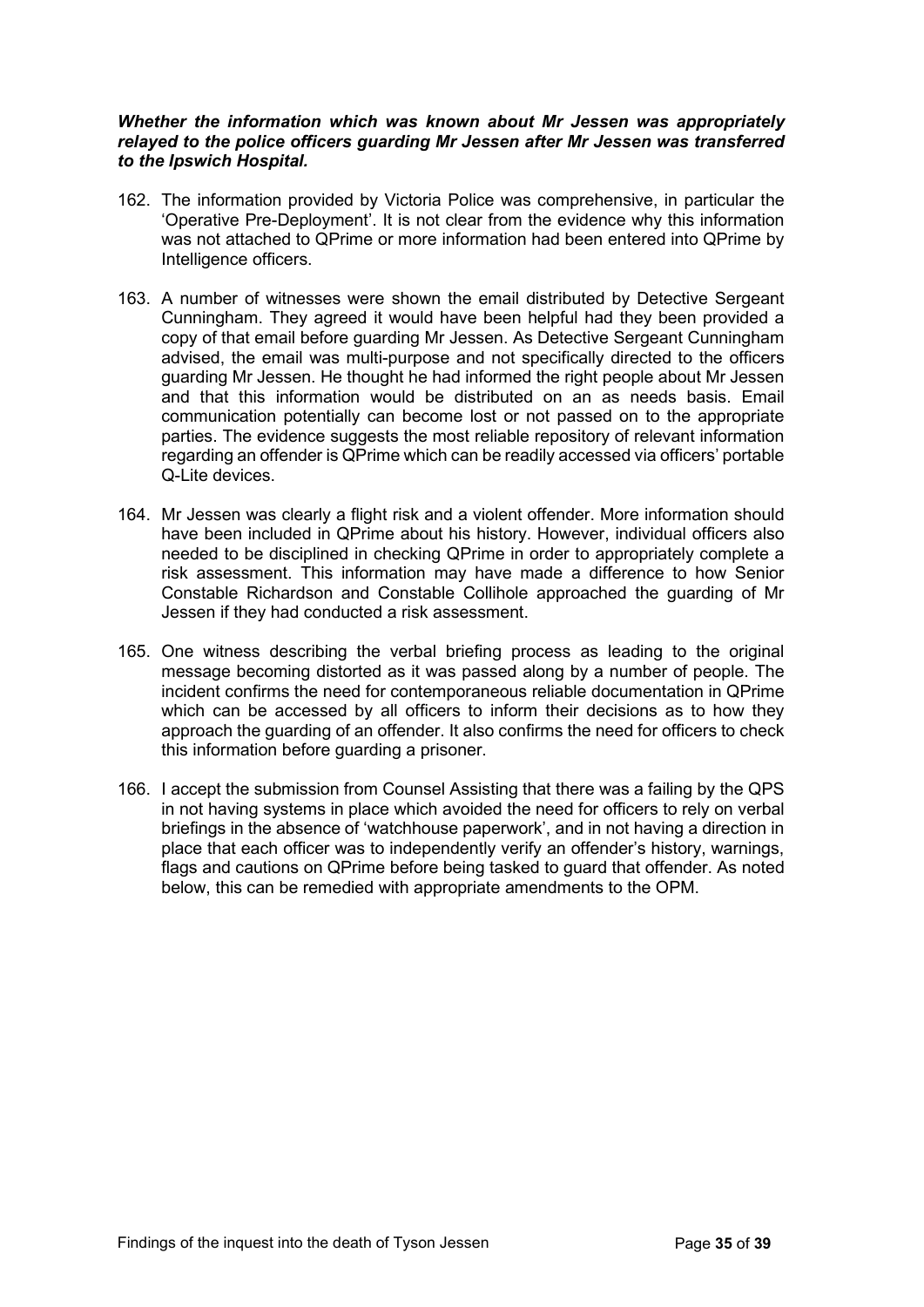## <span id="page-35-0"></span>**Comments and recommendations**

- 167. Section 46 of the *Coroners Act 2003* provides that a Coroner may comment on anything connected with a death that relates to:
	- a) Public health and safety,
	- b) The administration of justice, or
	- c) Ways to prevent deaths from happening in similar circumstances in the future.
- 168. West Moreton Health has made a number of improvements following Mr Jessen's death. The primary change directly relevant to Mr Jessen's death, was the implementation of the policy '*Management of Patients in Queensland Police Service or Queensland Corrective Services Custody within the Ipswich Hospital Clinical Areas'*.
- 169. Mr Tallis confirmed West Moreton Health are able to audit the policy through their daily briefing with the police guarding an offender which is documented in the patient's clinical record. The Hospital also encourage staff to speak to a Team Leader if they have any concern about security measures adopted by police officers in a particular case.
- 170. In addition, West Moreton Health has:
	- Strengthened governance processes in relation to occupational violence assessment, prevention and management;
	- Identified a more appropriate area of the Ipswich Hospital for the treatment of persons in QPS/QCS custody (and which has the capacity to provide bedside cardiac monitoring);
	- Ensured access issues for QPS to enter the Ipswich Hospital after hours have been resolved;
	- Undertaken a comprehensive security review of all facilities including the Ipswich hospital. A majority of the recommendations flowing from that review have been implemented;
	- Implemented an emergency lockdown procedure in the event of an identified internal or external threat;
	- Enhanced code black response capability;
	- Implemented an active armed offender procedure;
	- Improved communication and hand over policies and procedure relevant to persons in QPS custody and/or who may pose a violence risk; and
	- Hired additional security personnel.
- 171. It was identified during the that inquest there was a slight inconsistency in the hospital policy and the procedure implemented by the Ipswich District following Mr Jessen's death. This related to the Queensland Police Service reference to the use of security officers in circumstances when an officer is left alone when an officer for example takes a comfort break. The Hospital Policy states hospital staff including security officers are not to be used to supervise a patient in custody at any time. This anomaly has been resolved between the agencies.
- 172. I am satisfied West Moreton Health has implemented appropriate measures following Mr Jessen's death to attempt to avert this type of incident from occurring again.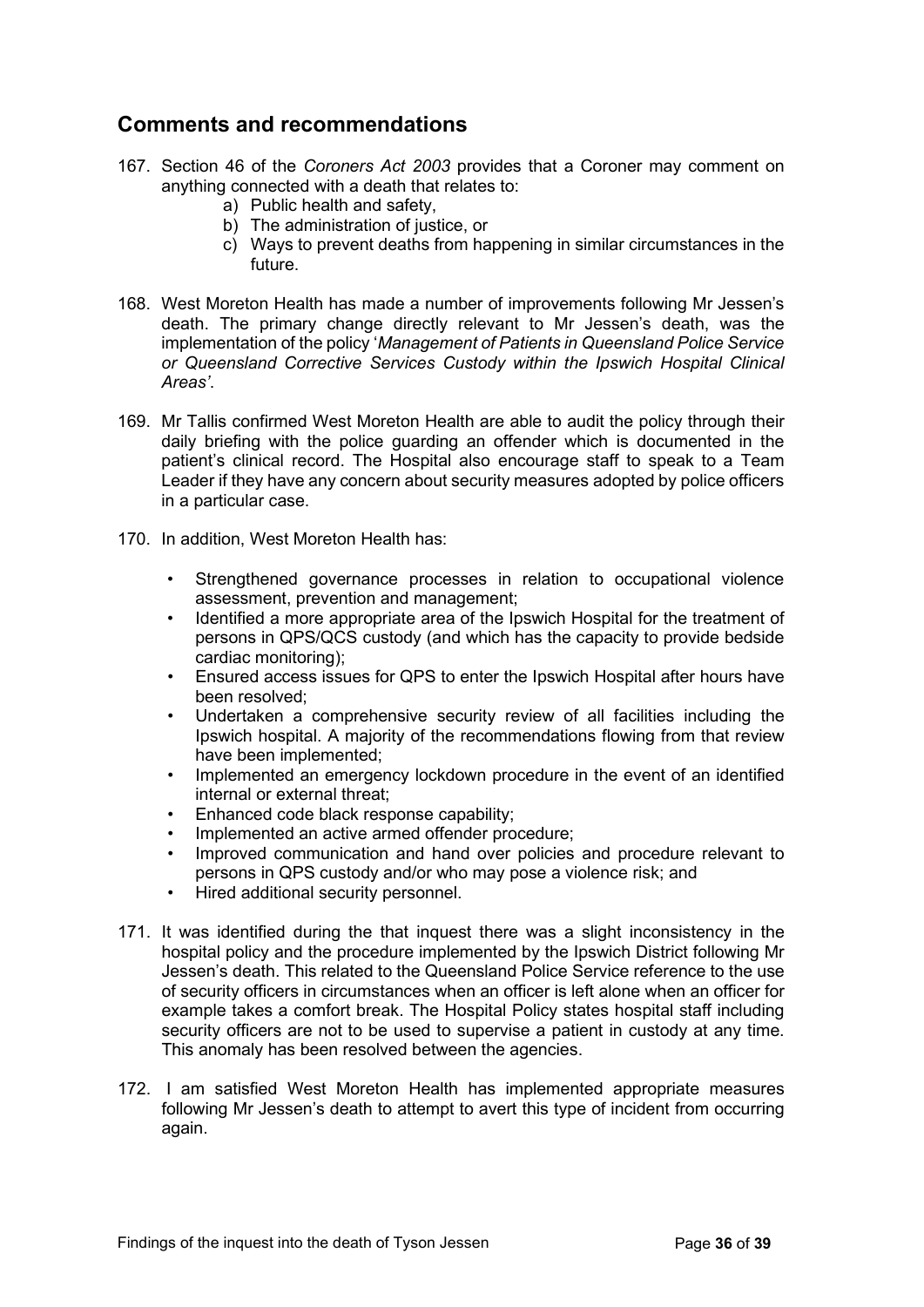- 173. Mr Tallis confirmed it is his understanding Queensland Health more broadly has not adopted any policy, procedure or guidelines concerning the accommodation of offenders who require police guarding in an acute hospital setting since the death of Mr Jessen. As was borne out by the evidence, this type of incident could occur at any hospital throughout the State. It is incumbent on Hospital and Health Services to liaise with local police regarding the management of offenders in an acute care setting.
- 174. Mr Tallis advised West Moreton Health was in discussions with Queensland Corrective Services about how they might improve efficiencies and use technology, including virtual health to support prisoners remotely and avoid the need to transfer prisoners to hospital. He welcomed the opportunity to speak with QPS regarding any similar initiatives that could be utilised at watchhouses.
- 175. Counsel Assisting submitted that I should make a recommendation for this issue to be considered by other Hospital and Health Services in consultation with their local police service and/or correctional centres regarding the guarding of prisoners in the acute care clinical setting.
- 176. As West Moreton Health has made considerable progress in this regard, it may be that the circumstances leading to Mr Jessen's death could be used as a case example by Queensland Health in discussions with representatives from other Hospital and Health Services, who in turn could liaise with their local QPS and QCS representatives.

#### **Recommendation 1.**

*I recommend that the Queensland Police Service consults with Queensland Health to:*

- *ensure there is a consistent approach in relation to the deployment of security staff within Hospital and Health Services to assist in the management of patients in police custody;*
- *explore the use of technology to reduce the need for medical transfers of persons in police detention to watchhouses; and*
- *consider whether other measures adopted by West Moreton Health could be applied in other Hospital and Health Districts.*
- 177. DSS Thompson made a number of recommendations in his report, which have generally been adopted.
- 178. The revised version of OPM 14.19 'Handcuffs', includes a section headed 'Handcuffed prisoners or persons under arrest in medical facilities'.[195](#page-36-0) It requires the officer to conduct a continuous risk assessment based on 'person, object, place' and to 'maintain continuous, direct and constant supervision'.
- 179. The OPM requires that the offender be handcuffed at all times and if transferred to a hospital bed or gurney they are to be handcuffed to the bed frame or rail. It states: "*In all situations when medical staff request the removal of handcuffs, officers should seek the assistance of another officer or hospital security to maintain increased vigilance*". Apart from the anomaly regarding the use of hospital security staff, I am satisfied the ambiguity on the use of handcuffs when guarding a prisoner who is not being attended to by a clinician has been addressed.

<span id="page-36-0"></span><sup>195</sup> Fx G15.2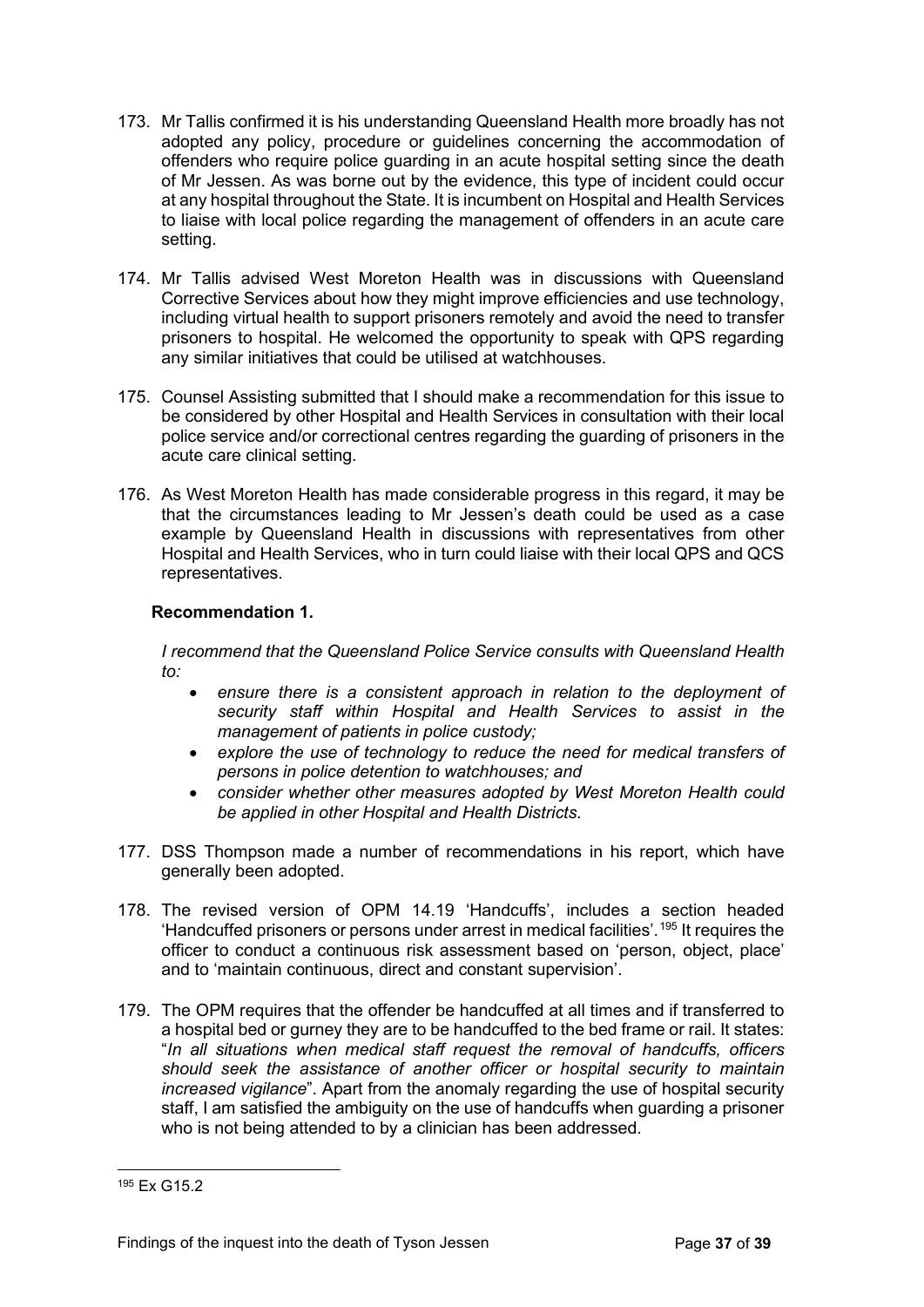180. In considering the revised version of OPM 16.15.1<sup>[196](#page-37-0)</sup> there still seems to be some uncertainty on a number of aspects, particularly when considering the Ipswich 'District Instruction'[197](#page-37-1). The District Instruction states:

> "*DDO will cause brief summary of risk assessment and resourcing in the form of a 'caution' to be entered into QPrime against the person in relevant occurrence as a simple dot point advice to guard crew (e.g. 'will assault police; will attempt escape; minimum two crew guard and handcuffed all times"* and "*Shift supervisors or DDO must advise crews to review caution before commencing guard duty*".

- 181. The revised OPM only refers, if the arrest is to continue, to the obligations of the 'arresting officer'. It does not seem to cover a scenario where an offender may be guarded for a protracted period of time or to have a senior officer undertake the necessary risk assessment. Acting Inspector Mowle explained the OPM is the overarching document, and it is for the Districts to implement their own Instruction. This because a number of regions do not have a DDO and it is up to the arresting officer, who may be a junior officer to manage the prison guard.<sup>[198](#page-37-2)</sup>
- 182. Accepting this, there still is no requirement in the revised OPM for any person to enter a 'caution' in QPrime as suggested in the 'District Instruction' which includes advice to the guard crew, or to direct future guarding officers to review the caution before guarding the offender. This seems pertinent when the evidence suggests the prudent course is for the tasked officer to check details on QPrime regarding an offender before commencing guard duties and that some officers will discard 'paper', and instead rely on the 'digital' material.
- 183. It is this caution along with briefings and the QP 0856 form which will equip the officer with the information required to undertake an appropriate risk assessment. There is also no reference to the need for ongoing situational awareness and what occurs when an officer requires a comfort break. This relates to the need to reassess the risk and implement any necessary further control measures. It seems impractical to rely on a relieving officer, particularly in small rural or remote settings to come up to a hospital to relieve an officer.
- 184. The Commissioner's submissions indicated that the QPS was open to a review of the OPM to provide further instruction to arresting officers and crews guarding offenders, where they require medical treatment prior to being processed by the watchhouse.

#### **Recommendation 2.**

*I recommend the OPM be reviewed to consider whether section 16.15.1 of the OPM should include an order that the risk assessment be completed, and relevant information recorded both on the QP0856 and in an offender's QPrime cautions.* 

<span id="page-37-0"></span><sup>196</sup> Ex G16.2

<span id="page-37-1"></span><sup>197</sup> Ex G30, p40

<span id="page-37-2"></span><sup>198</sup> OE